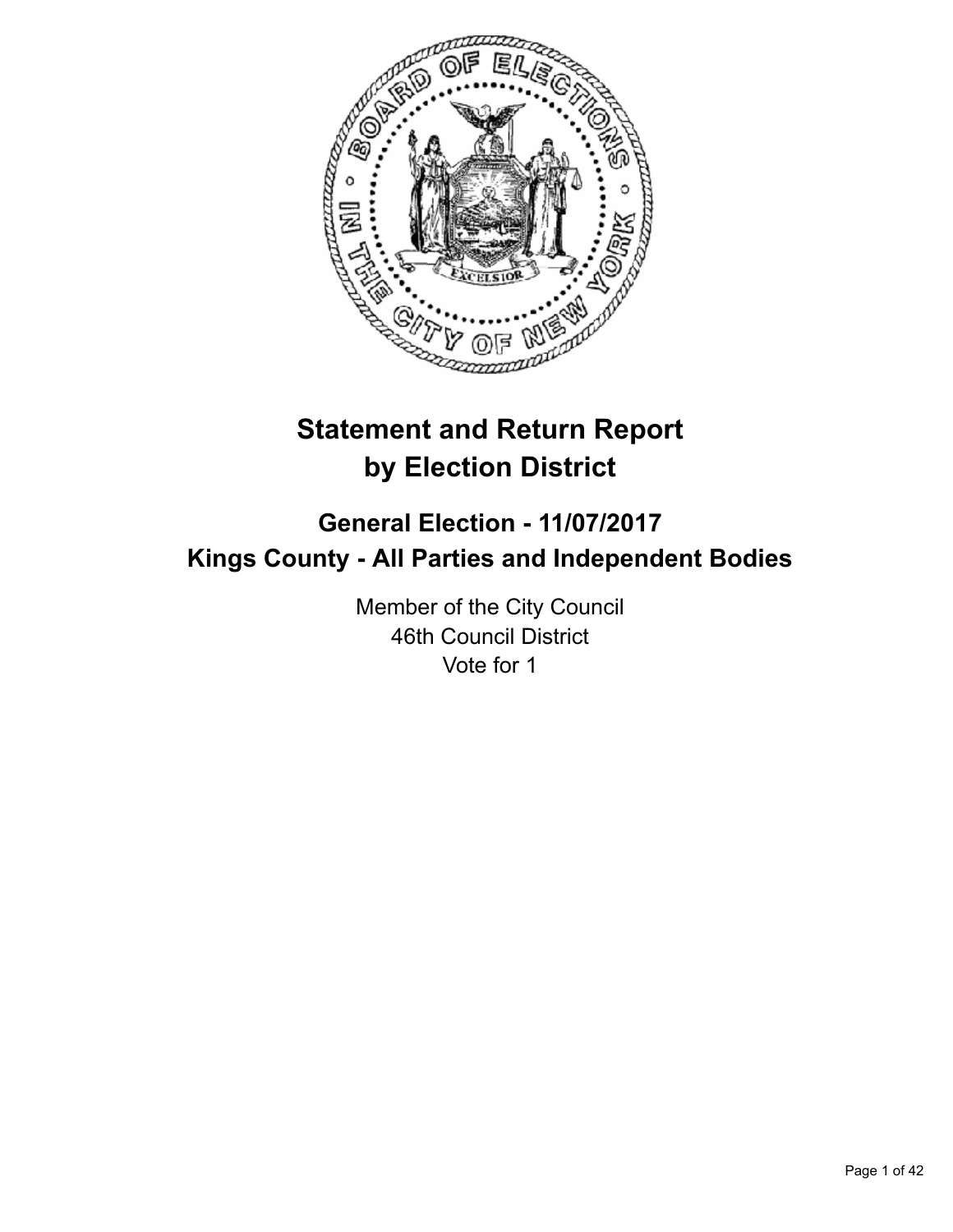

| PUBLIC COUNTER                                           | 59       |
|----------------------------------------------------------|----------|
| <b>MANUALLY COUNTED EMERGENCY</b>                        | 0        |
| <b>ABSENTEE / MILITARY</b>                               | 2        |
| AFFIDAVIT                                                | $\Omega$ |
| <b>Total Ballots</b>                                     | 61       |
| Less - Inapplicable Federal/Special Presidential Ballots | 0        |
| <b>Total Applicable Ballots</b>                          | 61       |
| ALAN N. MAISEL (DEMOCRATIC)                              | 39       |
| JEFFREY J. FERRETTI (CONSERVATIVE)                       | 15       |
| <b>Total Votes</b>                                       | 54       |
| Unrecorded                                               | 7        |

# **017/41**

| PUBLIC COUNTER                                           | 316 |
|----------------------------------------------------------|-----|
| <b>MANUALLY COUNTED EMERGENCY</b>                        | 0   |
| ABSENTEE / MILITARY                                      | 4   |
| AFFIDAVIT                                                | 2   |
| <b>Total Ballots</b>                                     | 322 |
| Less - Inapplicable Federal/Special Presidential Ballots | 0   |
| <b>Total Applicable Ballots</b>                          | 322 |
| ALAN N. MAISEL (DEMOCRATIC)                              | 154 |
| JEFFREY J. FERRETTI (CONSERVATIVE)                       | 99  |
| ANDY GREEN (WRITE-IN)                                    |     |
| ANTHONY TESTAVERDE (WRITE-IN)                            | 3   |
| <b>Total Votes</b>                                       | 257 |
| Unrecorded                                               | 65  |

| <b>PUBLIC COUNTER</b>                                    | 203 |
|----------------------------------------------------------|-----|
| <b>MANUALLY COUNTED EMERGENCY</b>                        | 0   |
| ABSENTEE / MILITARY                                      |     |
| <b>AFFIDAVIT</b>                                         | 0   |
| <b>Total Ballots</b>                                     | 210 |
| Less - Inapplicable Federal/Special Presidential Ballots | 0   |
| <b>Total Applicable Ballots</b>                          | 210 |
| ALAN N. MAISEL (DEMOCRATIC)                              | 107 |
| JEFFREY J. FERRETTI (CONSERVATIVE)                       | 74  |
| UNATTRIBUTABLE WRITE-IN (WRITE-IN)                       |     |
| <b>Total Votes</b>                                       | 182 |
| Unrecorded                                               | 28  |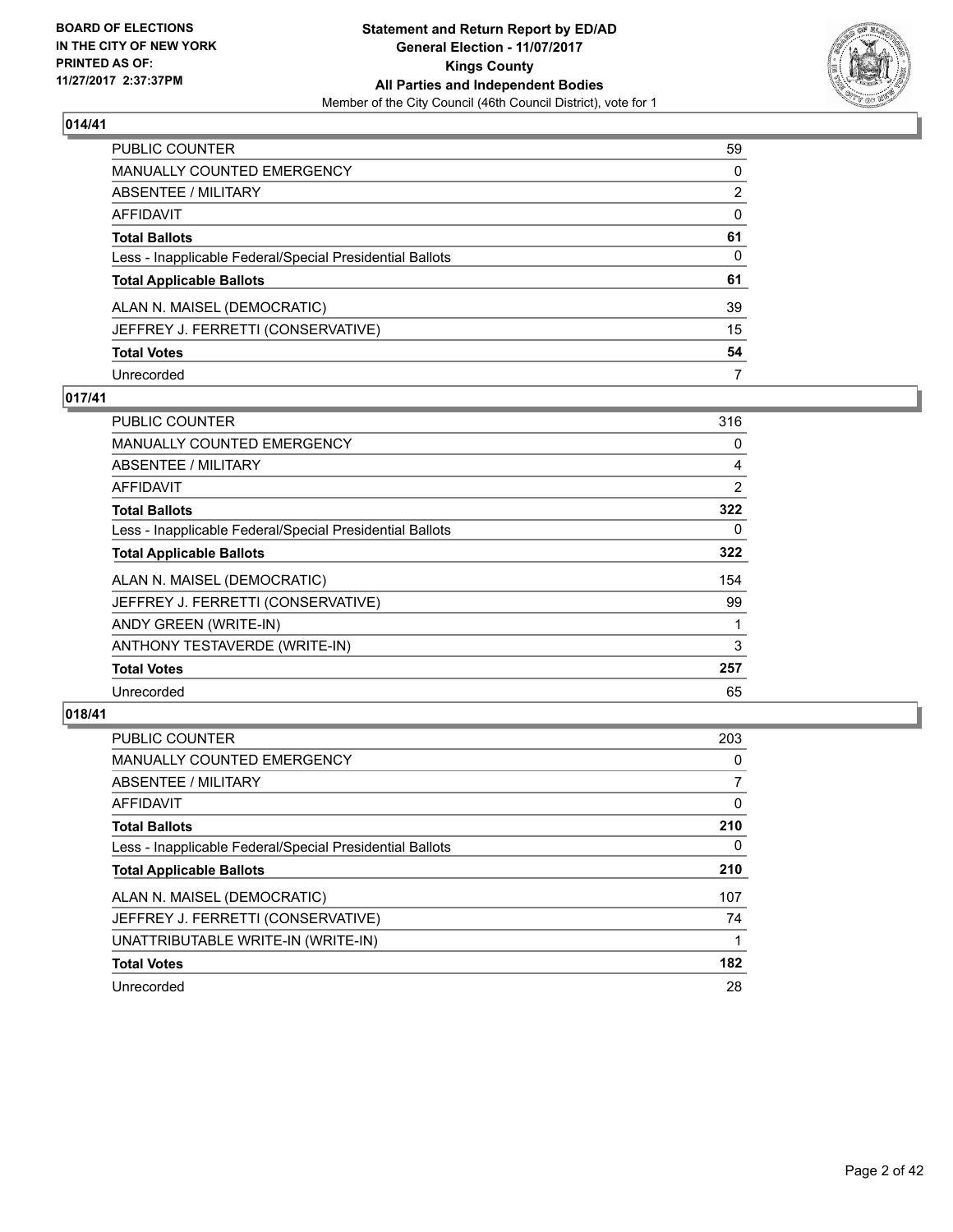

| PUBLIC COUNTER                                           | 63           |
|----------------------------------------------------------|--------------|
| <b>MANUALLY COUNTED EMERGENCY</b>                        | $\mathbf{0}$ |
| <b>ABSENTEE / MILITARY</b>                               | $\mathbf{0}$ |
| AFFIDAVIT                                                |              |
| <b>Total Ballots</b>                                     | 64           |
| Less - Inapplicable Federal/Special Presidential Ballots | $\mathbf{0}$ |
| <b>Total Applicable Ballots</b>                          | 64           |
| ALAN N. MAISEL (DEMOCRATIC)                              | 32           |
| JEFFREY J. FERRETTI (CONSERVATIVE)                       | 19           |
| <b>Total Votes</b>                                       | 51           |
| Unrecorded                                               | 13           |

# **036/41**

| <b>PUBLIC COUNTER</b>                                    | 309 |
|----------------------------------------------------------|-----|
| MANUALLY COUNTED EMERGENCY                               | 0   |
| ABSENTEE / MILITARY                                      | 9   |
| AFFIDAVIT                                                | 4   |
| <b>Total Ballots</b>                                     | 322 |
| Less - Inapplicable Federal/Special Presidential Ballots | 0   |
| <b>Total Applicable Ballots</b>                          | 322 |
| ALAN N. MAISEL (DEMOCRATIC)                              | 138 |
| JEFFREY J. FERRETTI (CONSERVATIVE)                       | 108 |
| <b>Total Votes</b>                                       | 246 |
| Unrecorded                                               | 76  |

| <b>PUBLIC COUNTER</b>                                    | 296 |
|----------------------------------------------------------|-----|
| <b>MANUALLY COUNTED EMERGENCY</b>                        | 0   |
| ABSENTEE / MILITARY                                      | 6   |
| AFFIDAVIT                                                |     |
| <b>Total Ballots</b>                                     | 303 |
| Less - Inapplicable Federal/Special Presidential Ballots | 0   |
| <b>Total Applicable Ballots</b>                          | 303 |
| ALAN N. MAISEL (DEMOCRATIC)                              | 275 |
| JEFFREY J. FERRETTI (CONSERVATIVE)                       | 5   |
| <b>Total Votes</b>                                       | 280 |
| Unrecorded                                               | 23  |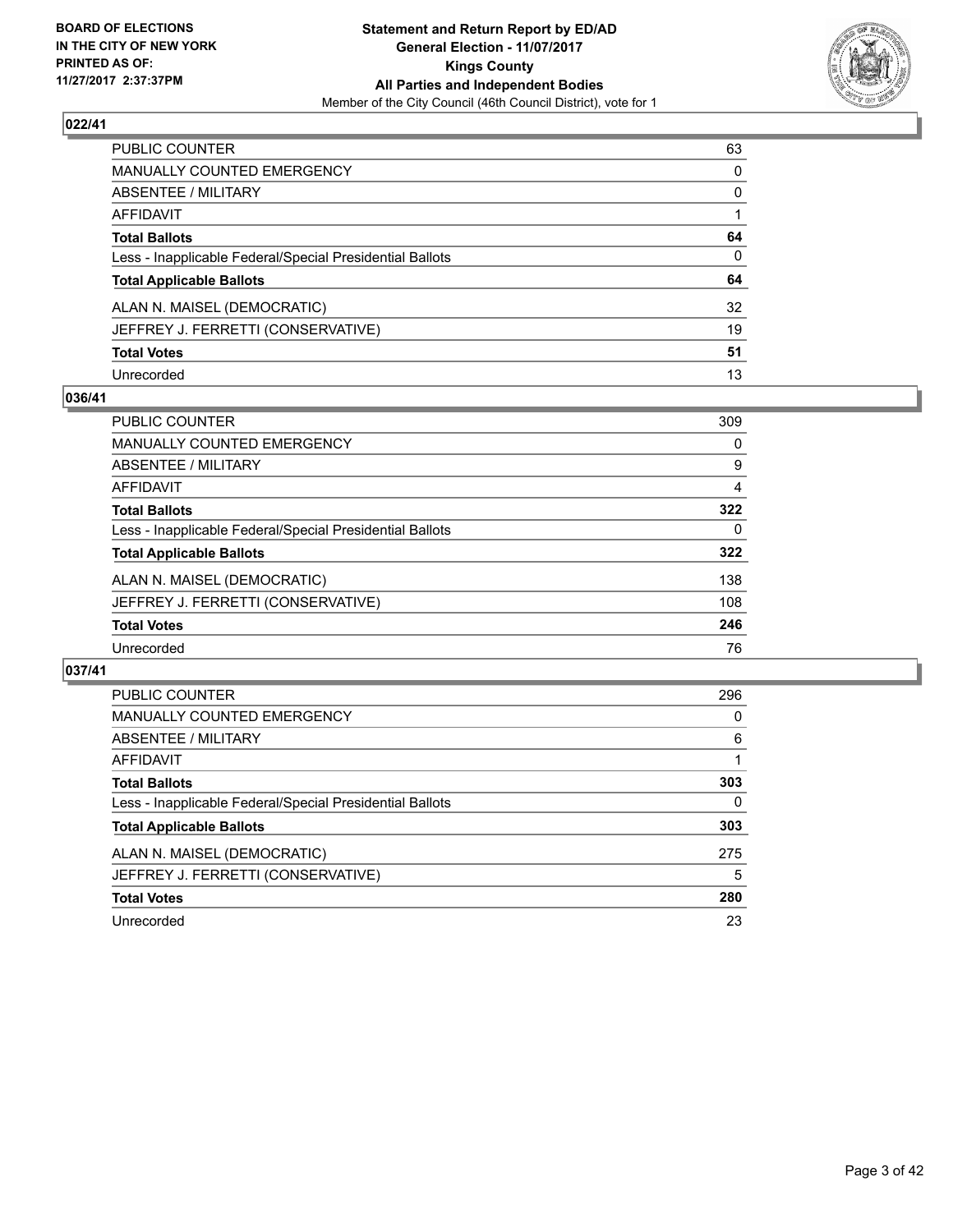

| <b>PUBLIC COUNTER</b>                                    | 376            |
|----------------------------------------------------------|----------------|
| MANUALLY COUNTED EMERGENCY                               | 0              |
| ABSENTEE / MILITARY                                      | 8              |
| AFFIDAVIT                                                | $\overline{2}$ |
| <b>Total Ballots</b>                                     | 386            |
| Less - Inapplicable Federal/Special Presidential Ballots | 0              |
| <b>Total Applicable Ballots</b>                          | 386            |
| ALAN N. MAISEL (DEMOCRATIC)                              | 340            |
| JEFFREY J. FERRETTI (CONSERVATIVE)                       | 11             |
| MAVULI K. HORMEXU (WRITE-IN)                             |                |
| <b>Total Votes</b>                                       | 352            |
| Unrecorded                                               | 34             |

# **046/41**

| <b>PUBLIC COUNTER</b>                                    | 359      |
|----------------------------------------------------------|----------|
| MANUALLY COUNTED EMERGENCY                               | 0        |
| ABSENTEE / MILITARY                                      | 16       |
| AFFIDAVIT                                                | 3        |
| <b>Total Ballots</b>                                     | 378      |
| Less - Inapplicable Federal/Special Presidential Ballots | $\Omega$ |
| <b>Total Applicable Ballots</b>                          | 378      |
| ALAN N. MAISEL (DEMOCRATIC)                              | 192      |
| JEFFREY J. FERRETTI (CONSERVATIVE)                       | 101      |
| <b>Total Votes</b>                                       | 293      |
| Unrecorded                                               | 85       |

| <b>PUBLIC COUNTER</b>                                    | 284      |
|----------------------------------------------------------|----------|
| <b>MANUALLY COUNTED EMERGENCY</b>                        | 0        |
| ABSENTEE / MILITARY                                      | 3        |
| <b>AFFIDAVIT</b>                                         |          |
| <b>Total Ballots</b>                                     | 288      |
| Less - Inapplicable Federal/Special Presidential Ballots | $\Omega$ |
| <b>Total Applicable Ballots</b>                          | 288      |
| ALAN N. MAISEL (DEMOCRATIC)                              | 260      |
| JEFFREY J. FERRETTI (CONSERVATIVE)                       | 6        |
| UNATTRIBUTABLE WRITE-IN (WRITE-IN)                       |          |
| <b>Total Votes</b>                                       | 267      |
| Unrecorded                                               | 21       |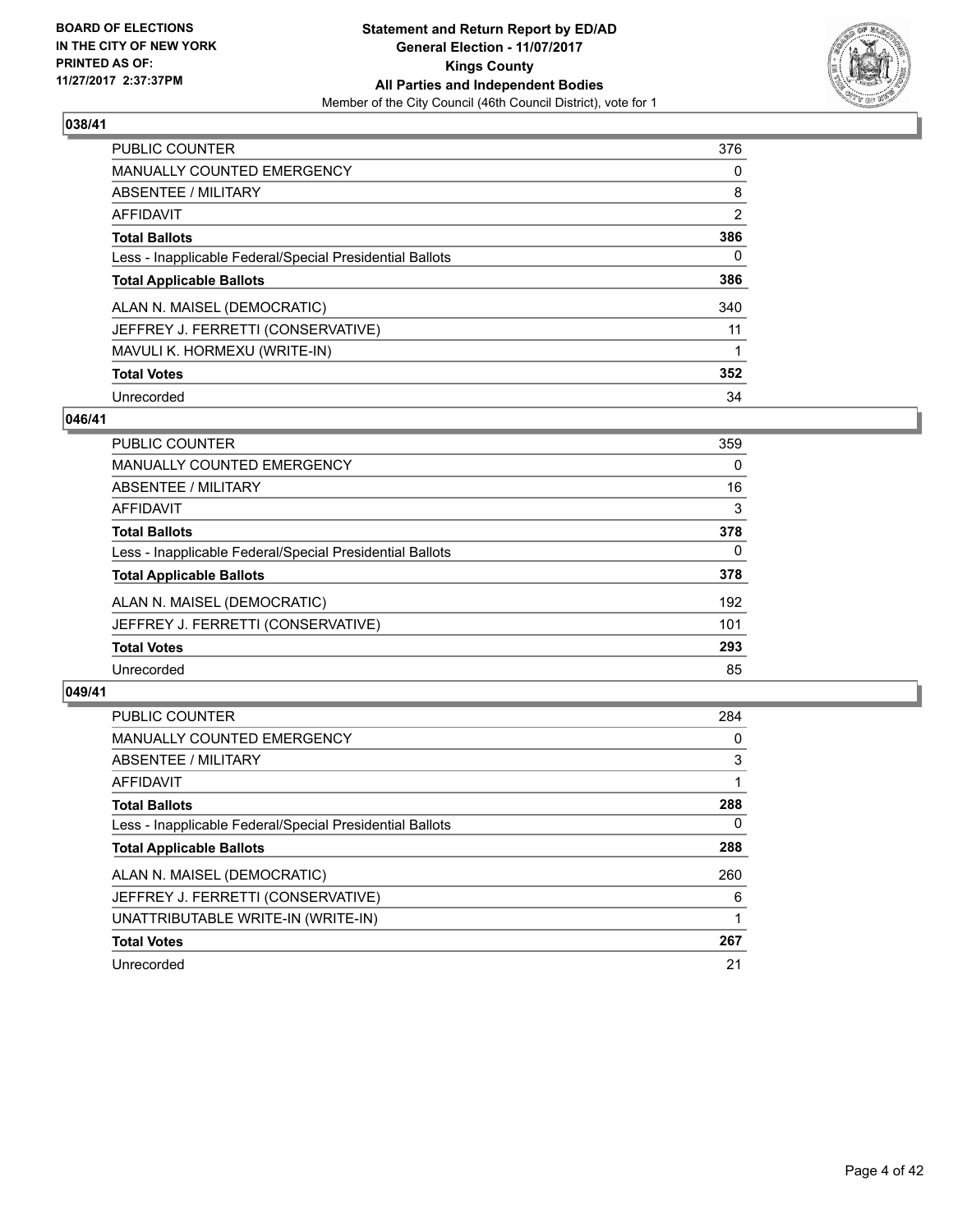

| <b>PUBLIC COUNTER</b>                                    | 171          |
|----------------------------------------------------------|--------------|
| <b>MANUALLY COUNTED EMERGENCY</b>                        | 0            |
| <b>ABSENTEE / MILITARY</b>                               | 4            |
| <b>AFFIDAVIT</b>                                         |              |
| <b>Total Ballots</b>                                     | 176          |
| Less - Inapplicable Federal/Special Presidential Ballots | $\mathbf{0}$ |
| <b>Total Applicable Ballots</b>                          | 176          |
| ALAN N. MAISEL (DEMOCRATIC)                              | 101          |
| JEFFREY J. FERRETTI (CONSERVATIVE)                       | 52           |
| <b>Total Votes</b>                                       | 153          |
| Unrecorded                                               | 23           |

# **060/41**

| <b>PUBLIC COUNTER</b>                                    | 191            |
|----------------------------------------------------------|----------------|
| MANUALLY COUNTED EMERGENCY                               |                |
| ABSENTEE / MILITARY                                      | 8              |
| AFFIDAVIT                                                | $\overline{2}$ |
| <b>Total Ballots</b>                                     | 202            |
| Less - Inapplicable Federal/Special Presidential Ballots | 0              |
| <b>Total Applicable Ballots</b>                          | 202            |
| ALAN N. MAISEL (DEMOCRATIC)                              | 130            |
| JEFFREY J. FERRETTI (CONSERVATIVE)                       | 41             |
| <b>Total Votes</b>                                       | 171            |
| Unrecorded                                               | 31             |

| <b>PUBLIC COUNTER</b>                                    | 115            |
|----------------------------------------------------------|----------------|
| <b>MANUALLY COUNTED EMERGENCY</b>                        | 0              |
| ABSENTEE / MILITARY                                      | 3              |
| AFFIDAVIT                                                | $\overline{2}$ |
| <b>Total Ballots</b>                                     | 120            |
| Less - Inapplicable Federal/Special Presidential Ballots | 0              |
|                                                          |                |
| <b>Total Applicable Ballots</b>                          | 120            |
| ALAN N. MAISEL (DEMOCRATIC)                              | 66             |
| JEFFREY J. FERRETTI (CONSERVATIVE)                       | 33             |
| CHAIM M DEUTSCH (WRITE-IN)                               |                |
| <b>Total Votes</b>                                       | 100            |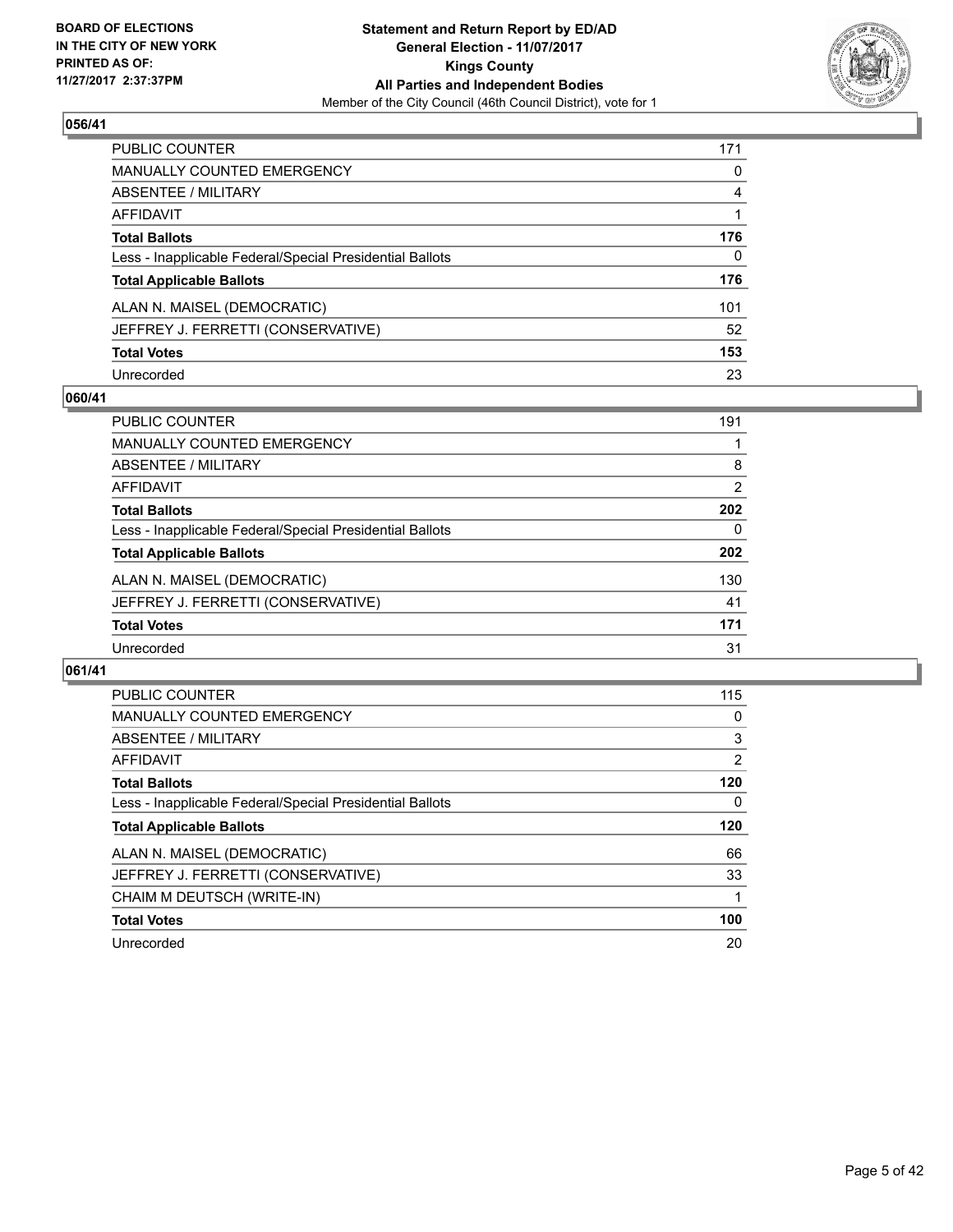

| <b>PUBLIC COUNTER</b>                                    | 168 |
|----------------------------------------------------------|-----|
| <b>MANUALLY COUNTED EMERGENCY</b>                        | 0   |
| ABSENTEE / MILITARY                                      | 3   |
| AFFIDAVIT                                                | 3   |
| <b>Total Ballots</b>                                     | 174 |
| Less - Inapplicable Federal/Special Presidential Ballots | 0   |
| <b>Total Applicable Ballots</b>                          | 174 |
| ALAN N. MAISEL (DEMOCRATIC)                              | 105 |
| JEFFREY J. FERRETTI (CONSERVATIVE)                       | 32  |
| ANDREW GOUNARDES (WRITE-IN)                              |     |
| NANCY MA (WRITE-IN)                                      |     |
| UNATTRIBUTABLE WRITE-IN (WRITE-IN)                       |     |
| <b>Total Votes</b>                                       | 140 |
| Unrecorded                                               | 34  |

# **063/41**

| <b>PUBLIC COUNTER</b>                                    | 336            |
|----------------------------------------------------------|----------------|
| <b>MANUALLY COUNTED EMERGENCY</b>                        | 0              |
| ABSENTEE / MILITARY                                      | 11             |
| AFFIDAVIT                                                |                |
| <b>Total Ballots</b>                                     | 348            |
| Less - Inapplicable Federal/Special Presidential Ballots | $\Omega$       |
| <b>Total Applicable Ballots</b>                          | 348            |
| ALAN N. MAISEL (DEMOCRATIC)                              | 234            |
| JEFFREY J. FERRETTI (CONSERVATIVE)                       | 76             |
| ANTHONY TESTAVERDE (WRITE-IN)                            | $\overline{2}$ |
| <b>Total Votes</b>                                       | 312            |
| Unrecorded                                               | 36             |

| <b>PUBLIC COUNTER</b>                                    | 304 |
|----------------------------------------------------------|-----|
| <b>MANUALLY COUNTED EMERGENCY</b>                        | 0   |
| ABSENTEE / MILITARY                                      | 9   |
| AFFIDAVIT                                                | 2   |
| <b>Total Ballots</b>                                     | 315 |
| Less - Inapplicable Federal/Special Presidential Ballots | 0   |
| <b>Total Applicable Ballots</b>                          | 315 |
| ALAN N. MAISEL (DEMOCRATIC)                              | 208 |
| JEFFREY J. FERRETTI (CONSERVATIVE)                       | 67  |
| STEVEN SAPERSTEIN (WRITE-IN)                             |     |
| <b>Total Votes</b>                                       | 276 |
| Unrecorded                                               | 39  |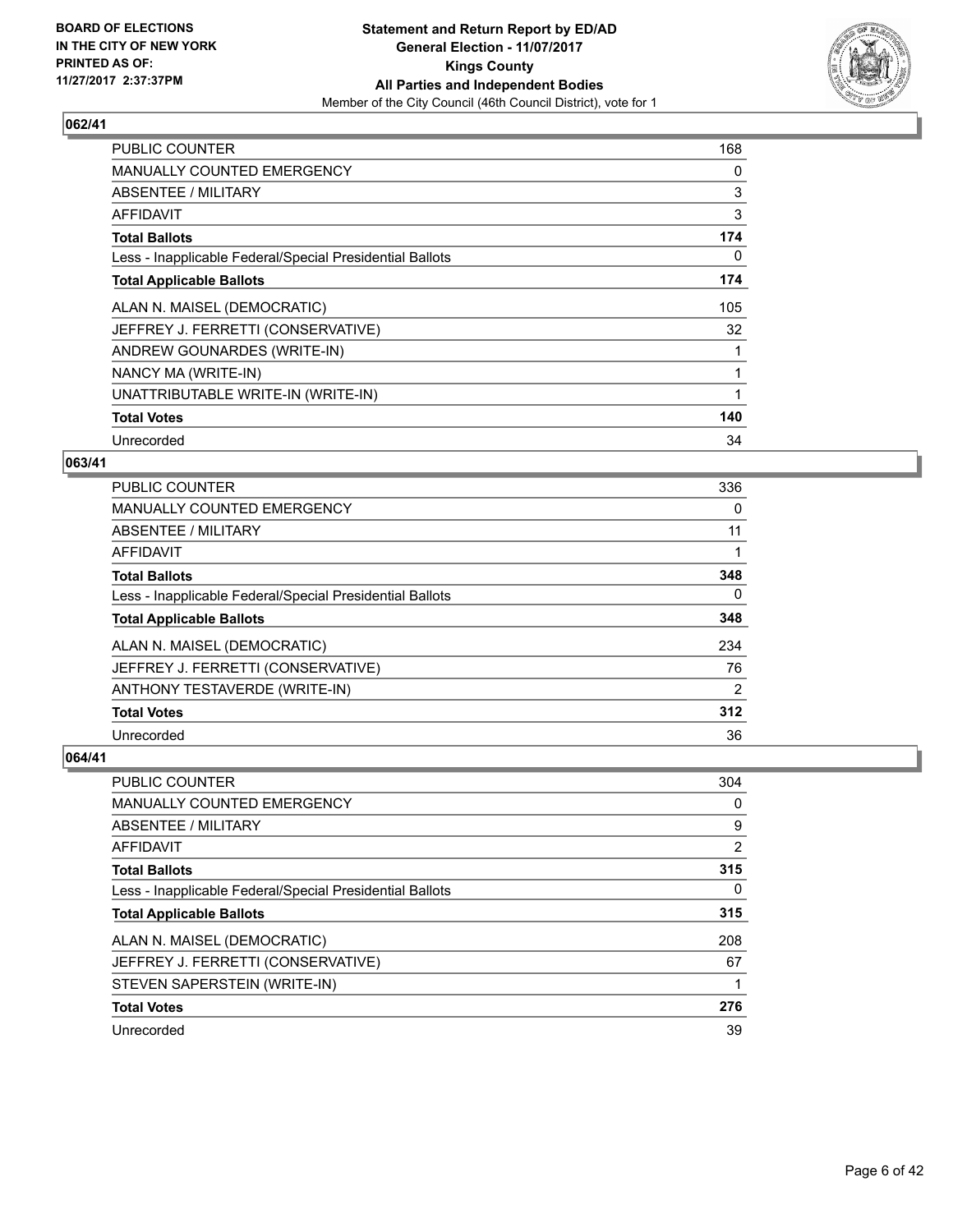

| PUBLIC COUNTER                                           | 123          |
|----------------------------------------------------------|--------------|
| <b>MANUALLY COUNTED EMERGENCY</b>                        | 0            |
| <b>ABSENTEE / MILITARY</b>                               | 4            |
| <b>AFFIDAVIT</b>                                         |              |
| <b>Total Ballots</b>                                     | 128          |
| Less - Inapplicable Federal/Special Presidential Ballots | $\mathbf{0}$ |
| <b>Total Applicable Ballots</b>                          | 128          |
| ALAN N. MAISEL (DEMOCRATIC)                              | 102          |
| JEFFREY J. FERRETTI (CONSERVATIVE)                       | 16           |
| <b>Total Votes</b>                                       | 118          |
| Unrecorded                                               | 10           |

# **067/41**

| <b>PUBLIC COUNTER</b>                                    | 131      |
|----------------------------------------------------------|----------|
| MANUALLY COUNTED EMERGENCY                               | 0        |
| ABSENTEE / MILITARY                                      | 2        |
| AFFIDAVIT                                                | $\Omega$ |
| <b>Total Ballots</b>                                     | 133      |
| Less - Inapplicable Federal/Special Presidential Ballots | 0        |
| <b>Total Applicable Ballots</b>                          | 133      |
| ALAN N. MAISEL (DEMOCRATIC)                              | 110      |
| JEFFREY J. FERRETTI (CONSERVATIVE)                       | 7        |
| <b>Total Votes</b>                                       | 117      |
| Unrecorded                                               | 16       |

| <b>PUBLIC COUNTER</b>                                    | 136 |
|----------------------------------------------------------|-----|
| <b>MANUALLY COUNTED EMERGENCY</b>                        | 0   |
| ABSENTEE / MILITARY                                      | 4   |
| <b>AFFIDAVIT</b>                                         |     |
| <b>Total Ballots</b>                                     | 141 |
| Less - Inapplicable Federal/Special Presidential Ballots | 0   |
| <b>Total Applicable Ballots</b>                          | 141 |
| ALAN N. MAISEL (DEMOCRATIC)                              | 109 |
| JEFFREY J. FERRETTI (CONSERVATIVE)                       | 9   |
| <b>Total Votes</b>                                       | 118 |
| Unrecorded                                               | 23  |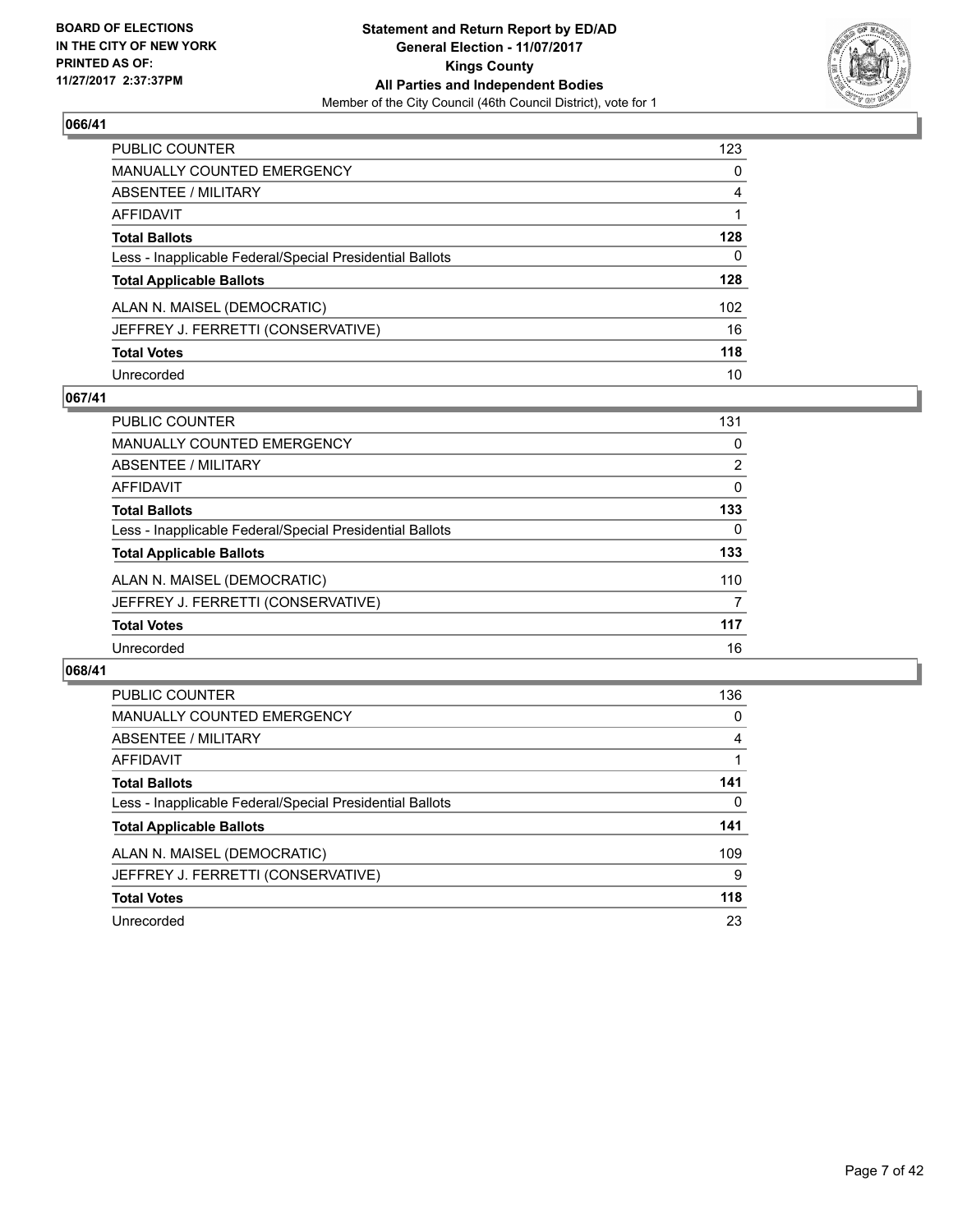

| <b>PUBLIC COUNTER</b>                                    | 160          |
|----------------------------------------------------------|--------------|
| MANUALLY COUNTED EMERGENCY                               | 0            |
| <b>ABSENTEE / MILITARY</b>                               | 2            |
| <b>AFFIDAVIT</b>                                         | 0            |
| <b>Total Ballots</b>                                     | 162          |
| Less - Inapplicable Federal/Special Presidential Ballots | $\mathbf{0}$ |
| <b>Total Applicable Ballots</b>                          | 162          |
| ALAN N. MAISEL (DEMOCRATIC)                              | 123          |
| JEFFREY J. FERRETTI (CONSERVATIVE)                       | 15           |
| <b>Total Votes</b>                                       | 138          |
| Unrecorded                                               | 24           |

# **084/41**

| <b>PUBLIC COUNTER</b>                                    | 354 |
|----------------------------------------------------------|-----|
| <b>MANUALLY COUNTED EMERGENCY</b>                        | 0   |
| ABSENTEE / MILITARY                                      | 5   |
| <b>AFFIDAVIT</b>                                         |     |
| <b>Total Ballots</b>                                     | 360 |
| Less - Inapplicable Federal/Special Presidential Ballots | 0   |
| <b>Total Applicable Ballots</b>                          | 360 |
| ALAN N. MAISEL (DEMOCRATIC)                              | 167 |
| JEFFREY J. FERRETTI (CONSERVATIVE)                       | 124 |
| RAIMONDO DENARO (WRITE-IN)                               |     |
| <b>Total Votes</b>                                       | 292 |
| Unrecorded                                               | 68  |

| <b>PUBLIC COUNTER</b>                                    |   |
|----------------------------------------------------------|---|
| <b>MANUALLY COUNTED EMERGENCY</b>                        | 0 |
| ABSENTEE / MILITARY                                      | 0 |
| AFFIDAVIT                                                | 0 |
| <b>Total Ballots</b>                                     |   |
| Less - Inapplicable Federal/Special Presidential Ballots | 0 |
| <b>Total Applicable Ballots</b>                          |   |
| ALAN N. MAISEL (DEMOCRATIC)                              | 0 |
| JEFFREY J. FERRETTI (CONSERVATIVE)                       | 0 |
| <b>Total Votes</b>                                       | 0 |
| Unrecorded                                               |   |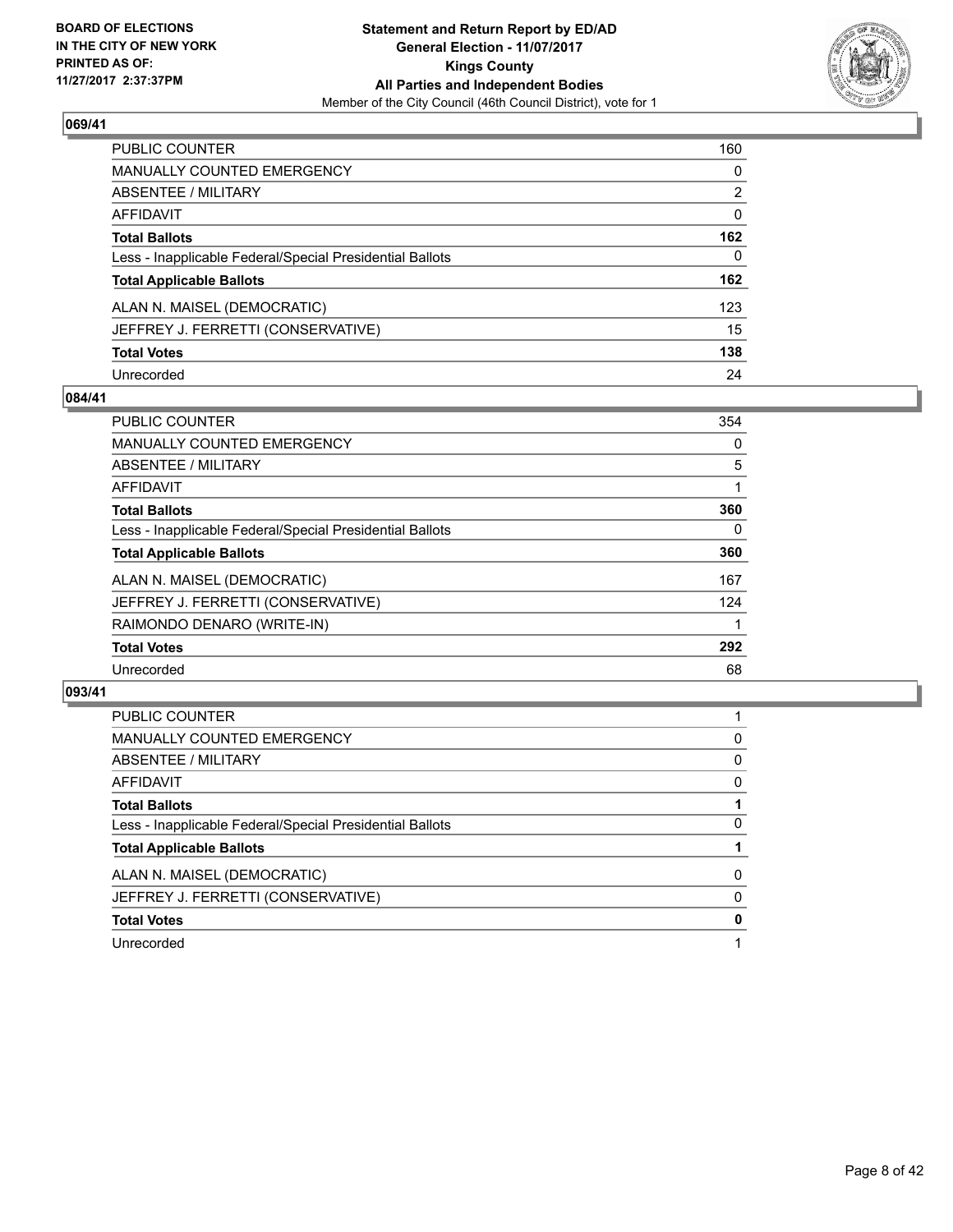

| <b>PUBLIC COUNTER</b>                                    | 186 |
|----------------------------------------------------------|-----|
| <b>MANUALLY COUNTED EMERGENCY</b>                        | 0   |
| ABSENTEE / MILITARY                                      | 0   |
| <b>AFFIDAVIT</b>                                         | 0   |
| <b>Total Ballots</b>                                     | 186 |
| Less - Inapplicable Federal/Special Presidential Ballots | 0   |
| <b>Total Applicable Ballots</b>                          | 186 |
| ALAN N. MAISEL (DEMOCRATIC)                              | 161 |
| JEFFREY J. FERRETTI (CONSERVATIVE)                       | 6   |
| <b>Total Votes</b>                                       | 167 |
| Unrecorded                                               | 19  |

# **057/58**

| <b>PUBLIC COUNTER</b>                                    | 221 |
|----------------------------------------------------------|-----|
| MANUALLY COUNTED EMERGENCY                               | 0   |
| ABSENTEE / MILITARY                                      | 5   |
| AFFIDAVIT                                                | 4   |
| <b>Total Ballots</b>                                     | 230 |
| Less - Inapplicable Federal/Special Presidential Ballots | 0   |
| <b>Total Applicable Ballots</b>                          | 230 |
| ALAN N. MAISEL (DEMOCRATIC)                              | 198 |
| JEFFREY J. FERRETTI (CONSERVATIVE)                       | 12  |
| <b>Total Votes</b>                                       | 210 |
| Unrecorded                                               | 20  |

| PUBLIC COUNTER                                           | 189 |
|----------------------------------------------------------|-----|
| <b>MANUALLY COUNTED EMERGENCY</b>                        | 0   |
| ABSENTEE / MILITARY                                      | 5   |
| <b>AFFIDAVIT</b>                                         | 3   |
| <b>Total Ballots</b>                                     | 197 |
| Less - Inapplicable Federal/Special Presidential Ballots | 0   |
| <b>Total Applicable Ballots</b>                          | 197 |
| ALAN N. MAISEL (DEMOCRATIC)                              | 170 |
| JEFFREY J. FERRETTI (CONSERVATIVE)                       | 8   |
| <b>Total Votes</b>                                       | 178 |
| Unrecorded                                               | 19  |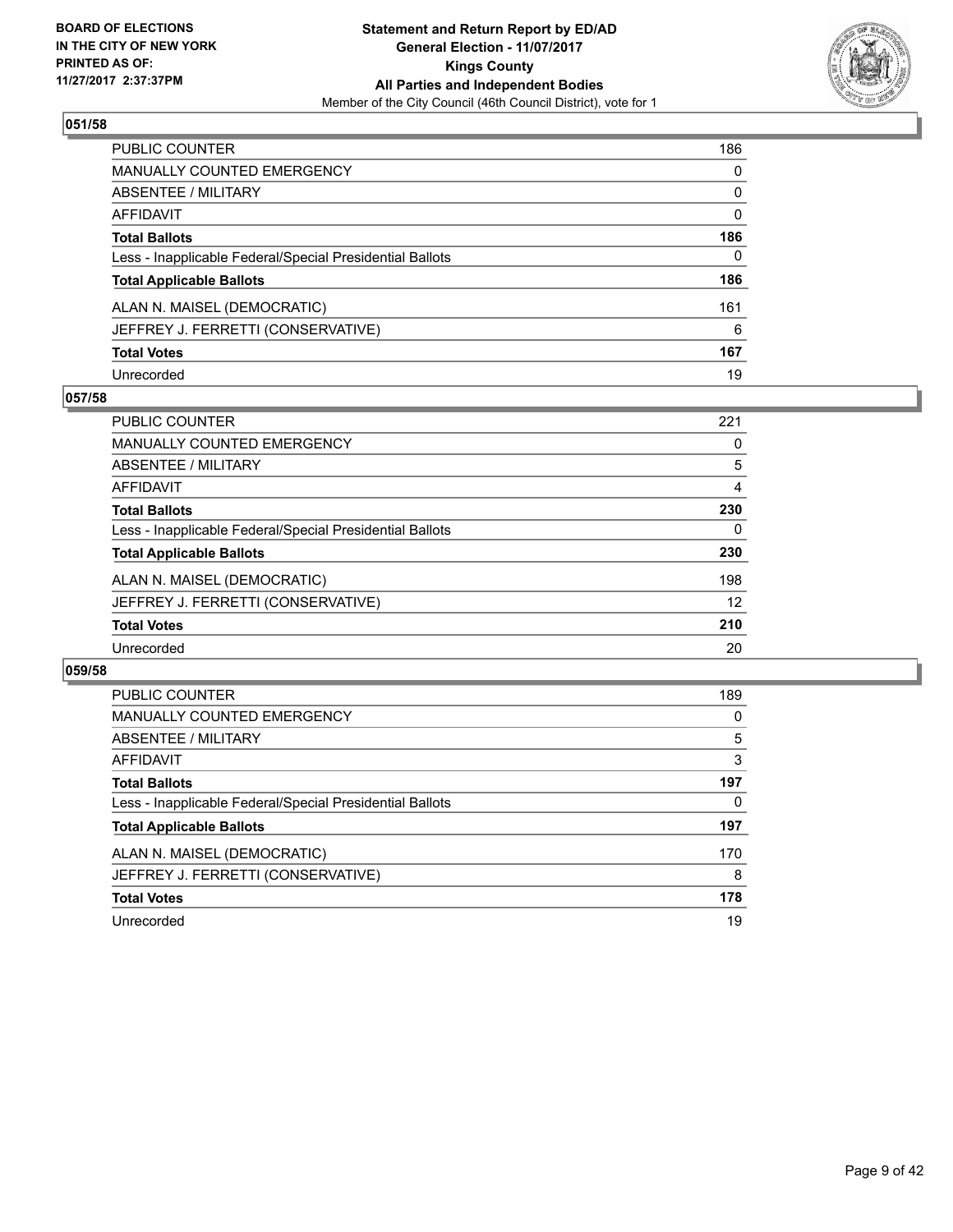

| <b>PUBLIC COUNTER</b>                                    | 264 |
|----------------------------------------------------------|-----|
| <b>MANUALLY COUNTED EMERGENCY</b>                        | 0   |
| ABSENTEE / MILITARY                                      | 3   |
| AFFIDAVIT                                                |     |
| <b>Total Ballots</b>                                     | 268 |
| Less - Inapplicable Federal/Special Presidential Ballots | 0   |
| <b>Total Applicable Ballots</b>                          | 268 |
| ALAN N. MAISEL (DEMOCRATIC)                              | 246 |
| JEFFREY J. FERRETTI (CONSERVATIVE)                       | 11  |
| <b>Total Votes</b>                                       | 257 |
| Unrecorded                                               | 11  |

## **065/58**

| <b>PUBLIC COUNTER</b>                                    | 217 |
|----------------------------------------------------------|-----|
| <b>MANUALLY COUNTED EMERGENCY</b>                        | 0   |
| ABSENTEE / MILITARY                                      | 2   |
| AFFIDAVIT                                                | 2   |
| <b>Total Ballots</b>                                     | 221 |
| Less - Inapplicable Federal/Special Presidential Ballots | 0   |
| <b>Total Applicable Ballots</b>                          | 221 |
| ALAN N. MAISEL (DEMOCRATIC)                              | 191 |
| JEFFREY J. FERRETTI (CONSERVATIVE)                       | 10  |
| <b>Total Votes</b>                                       | 201 |
| Unrecorded                                               | 20  |

| <b>PUBLIC COUNTER</b>                                    | 227 |
|----------------------------------------------------------|-----|
| MANUALLY COUNTED EMERGENCY                               | 0   |
| ABSENTEE / MILITARY                                      | 3   |
| AFFIDAVIT                                                |     |
| <b>Total Ballots</b>                                     | 231 |
| Less - Inapplicable Federal/Special Presidential Ballots | 0   |
| <b>Total Applicable Ballots</b>                          | 231 |
| ALAN N. MAISEL (DEMOCRATIC)                              | 211 |
| JEFFREY J. FERRETTI (CONSERVATIVE)                       | 4   |
| <b>Total Votes</b>                                       | 215 |
| Unrecorded                                               | 16  |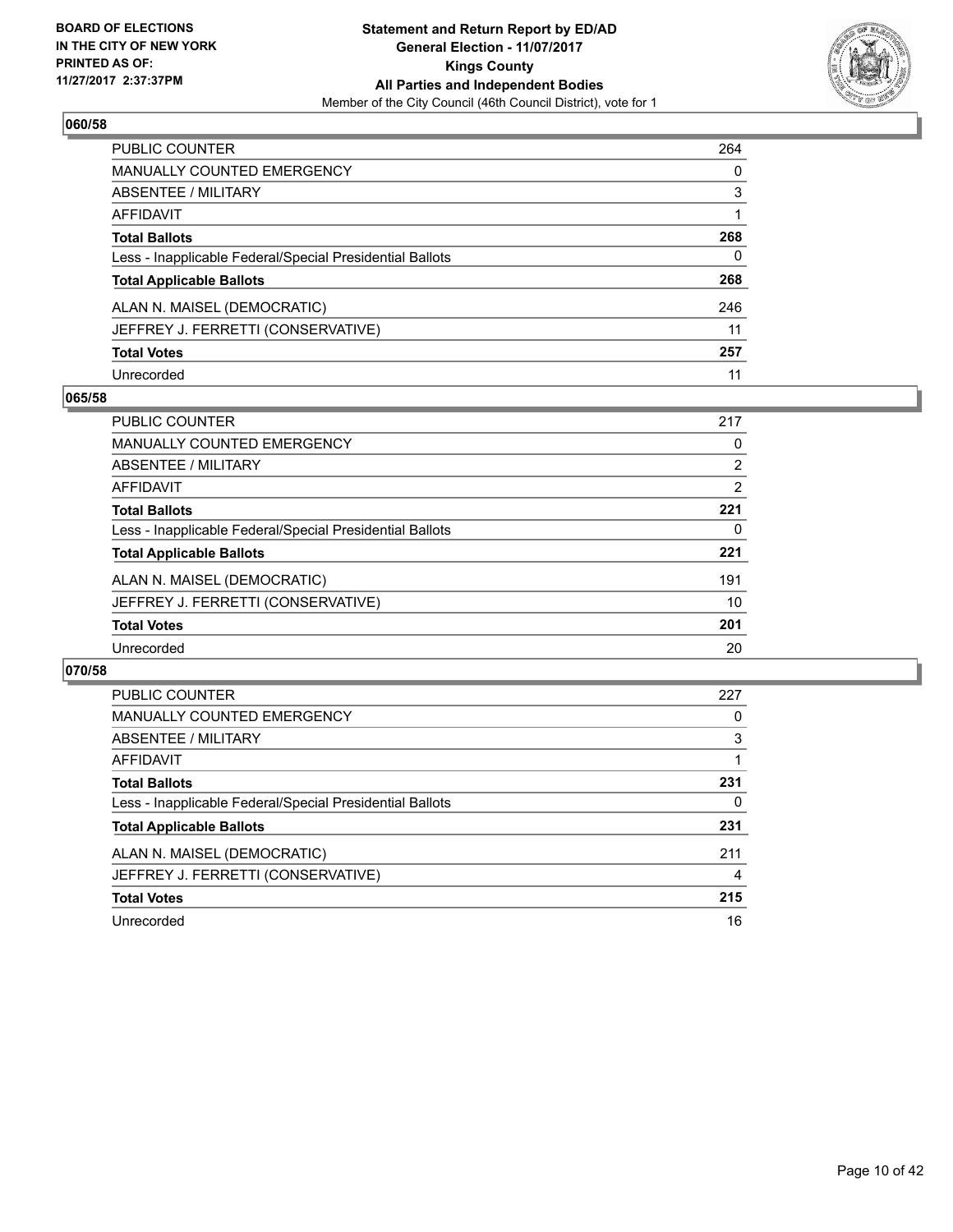

| <b>PUBLIC COUNTER</b>                                    | 208 |
|----------------------------------------------------------|-----|
| <b>MANUALLY COUNTED EMERGENCY</b>                        | 0   |
| <b>ABSENTEE / MILITARY</b>                               | 4   |
| <b>AFFIDAVIT</b>                                         | 3   |
| <b>Total Ballots</b>                                     | 215 |
| Less - Inapplicable Federal/Special Presidential Ballots | 0   |
| <b>Total Applicable Ballots</b>                          | 215 |
| ALAN N. MAISEL (DEMOCRATIC)                              | 179 |
| JEFFREY J. FERRETTI (CONSERVATIVE)                       | 16  |
| <b>Total Votes</b>                                       | 195 |
| Unrecorded                                               | 20  |

# **074/58**

| <b>PUBLIC COUNTER</b>                                    | 254 |
|----------------------------------------------------------|-----|
| <b>MANUALLY COUNTED EMERGENCY</b>                        | 0   |
| ABSENTEE / MILITARY                                      | 18  |
| <b>AFFIDAVIT</b>                                         | 0   |
| <b>Total Ballots</b>                                     | 272 |
| Less - Inapplicable Federal/Special Presidential Ballots | 0   |
| <b>Total Applicable Ballots</b>                          | 272 |
| ALAN N. MAISEL (DEMOCRATIC)                              | 240 |
| JEFFREY J. FERRETTI (CONSERVATIVE)                       | 9   |
| JUMAANE D. WILLIAMS (WRITE-IN)                           | 2   |
| <b>Total Votes</b>                                       | 251 |
| Unrecorded                                               | 21  |

| <b>PUBLIC COUNTER</b>                                    | 230      |
|----------------------------------------------------------|----------|
| <b>MANUALLY COUNTED EMERGENCY</b>                        | 0        |
| ABSENTEE / MILITARY                                      | 4        |
| AFFIDAVIT                                                | 0        |
| <b>Total Ballots</b>                                     | 234      |
| Less - Inapplicable Federal/Special Presidential Ballots | $\Omega$ |
| <b>Total Applicable Ballots</b>                          | 234      |
| ALAN N. MAISEL (DEMOCRATIC)                              | 199      |
| JEFFREY J. FERRETTI (CONSERVATIVE)                       | 13       |
| <b>Total Votes</b>                                       | 212      |
| Unrecorded                                               | 22       |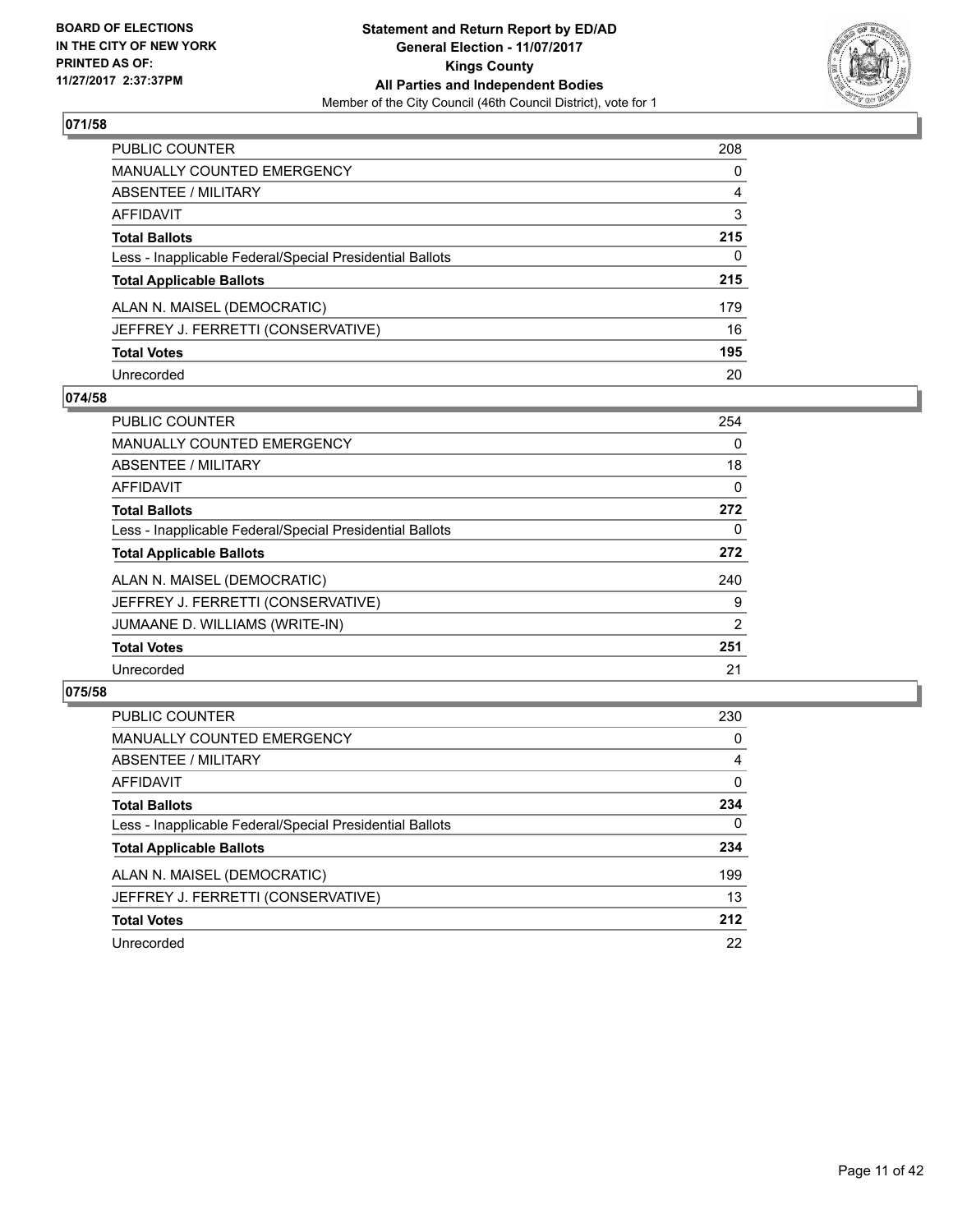

| PUBLIC COUNTER                                           | 276 |
|----------------------------------------------------------|-----|
| <b>MANUALLY COUNTED EMERGENCY</b>                        | 0   |
| ABSENTEE / MILITARY                                      | 1   |
| <b>AFFIDAVIT</b>                                         |     |
| <b>Total Ballots</b>                                     | 278 |
| Less - Inapplicable Federal/Special Presidential Ballots | 0   |
| <b>Total Applicable Ballots</b>                          | 278 |
| ALAN N. MAISEL (DEMOCRATIC)                              | 234 |
| JEFFREY J. FERRETTI (CONSERVATIVE)                       | 13  |
| <b>Total Votes</b>                                       | 247 |
| Unrecorded                                               | 31  |

# **077/58**

| <b>PUBLIC COUNTER</b>                                    | 278 |
|----------------------------------------------------------|-----|
| MANUALLY COUNTED EMERGENCY                               | 0   |
| ABSENTEE / MILITARY                                      |     |
| AFFIDAVIT                                                |     |
| <b>Total Ballots</b>                                     | 286 |
| Less - Inapplicable Federal/Special Presidential Ballots | 0   |
| <b>Total Applicable Ballots</b>                          | 286 |
| ALAN N. MAISEL (DEMOCRATIC)                              | 254 |
| JEFFREY J. FERRETTI (CONSERVATIVE)                       | 10  |
| <b>Total Votes</b>                                       | 264 |
| Unrecorded                                               | 22  |

| <b>PUBLIC COUNTER</b>                                    | 259 |
|----------------------------------------------------------|-----|
| <b>MANUALLY COUNTED EMERGENCY</b>                        | 0   |
| ABSENTEE / MILITARY                                      |     |
| <b>AFFIDAVIT</b>                                         | 2   |
| <b>Total Ballots</b>                                     | 262 |
| Less - Inapplicable Federal/Special Presidential Ballots | 0   |
| <b>Total Applicable Ballots</b>                          | 262 |
| ALAN N. MAISEL (DEMOCRATIC)                              | 230 |
| JEFFREY J. FERRETTI (CONSERVATIVE)                       | 10  |
| <b>Total Votes</b>                                       | 240 |
| Unrecorded                                               | 22  |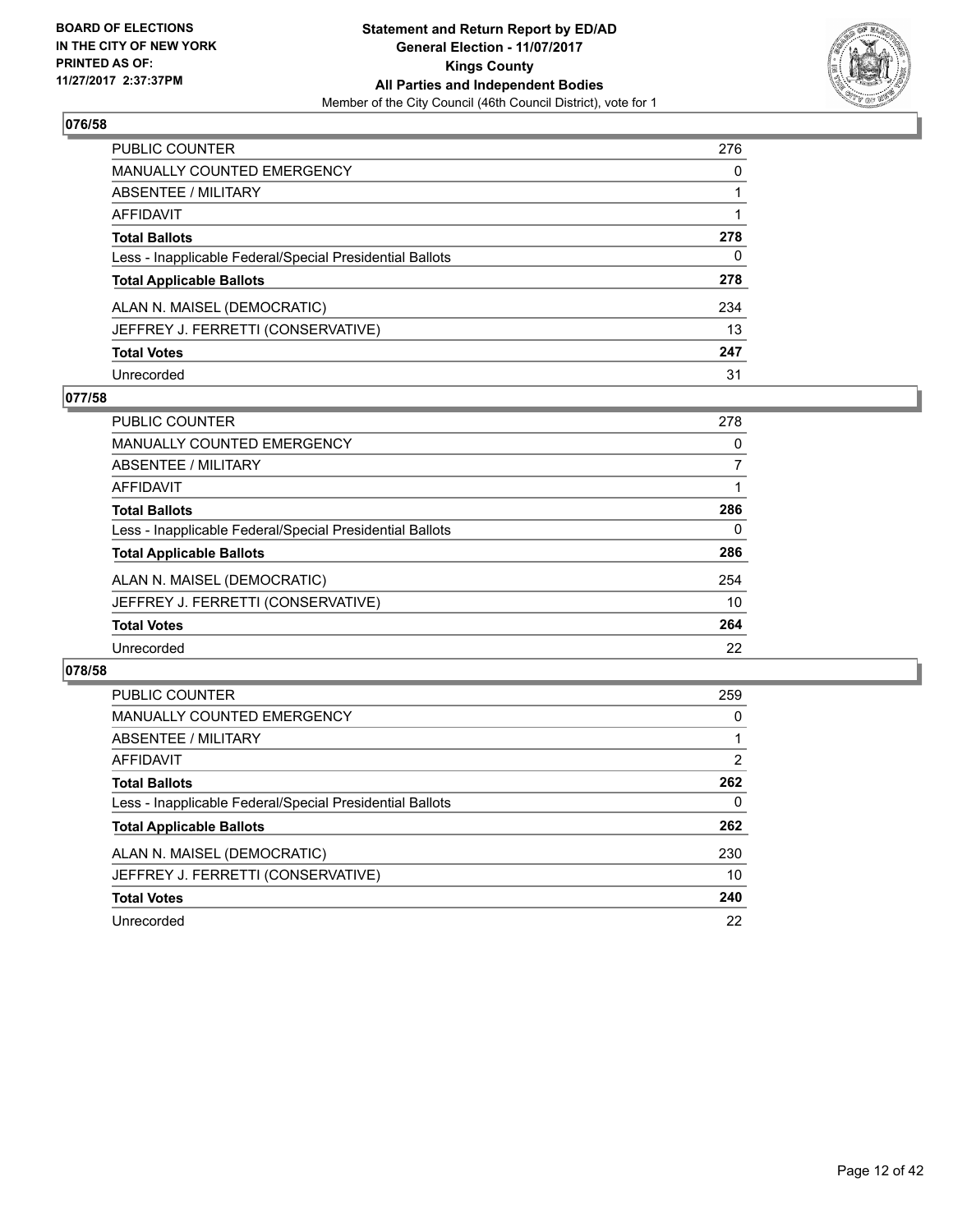

| <b>PUBLIC COUNTER</b>                                    | 295 |
|----------------------------------------------------------|-----|
| <b>MANUALLY COUNTED EMERGENCY</b>                        | 0   |
| ABSENTEE / MILITARY                                      |     |
| <b>AFFIDAVIT</b>                                         |     |
| <b>Total Ballots</b>                                     | 297 |
| Less - Inapplicable Federal/Special Presidential Ballots | 0   |
| <b>Total Applicable Ballots</b>                          | 297 |
| ALAN N. MAISEL (DEMOCRATIC)                              | 246 |
| JEFFREY J. FERRETTI (CONSERVATIVE)                       | 12  |
| JACQUELINE MIDEEFIL (WRITE-IN)                           |     |
| <b>Total Votes</b>                                       | 259 |
| Unrecorded                                               | 38  |

| PUBLIC COUNTER                                           | 167 |
|----------------------------------------------------------|-----|
| MANUALLY COUNTED EMERGENCY                               | 0   |
| ABSENTEE / MILITARY                                      | 4   |
| AFFIDAVIT                                                | 0   |
| <b>Total Ballots</b>                                     | 171 |
| Less - Inapplicable Federal/Special Presidential Ballots | 0   |
| <b>Total Applicable Ballots</b>                          | 171 |
| ALAN N. MAISEL (DEMOCRATIC)                              | 157 |
| JEFFREY J. FERRETTI (CONSERVATIVE)                       | 6   |
| <b>Total Votes</b>                                       | 163 |
| Unrecorded                                               | 8   |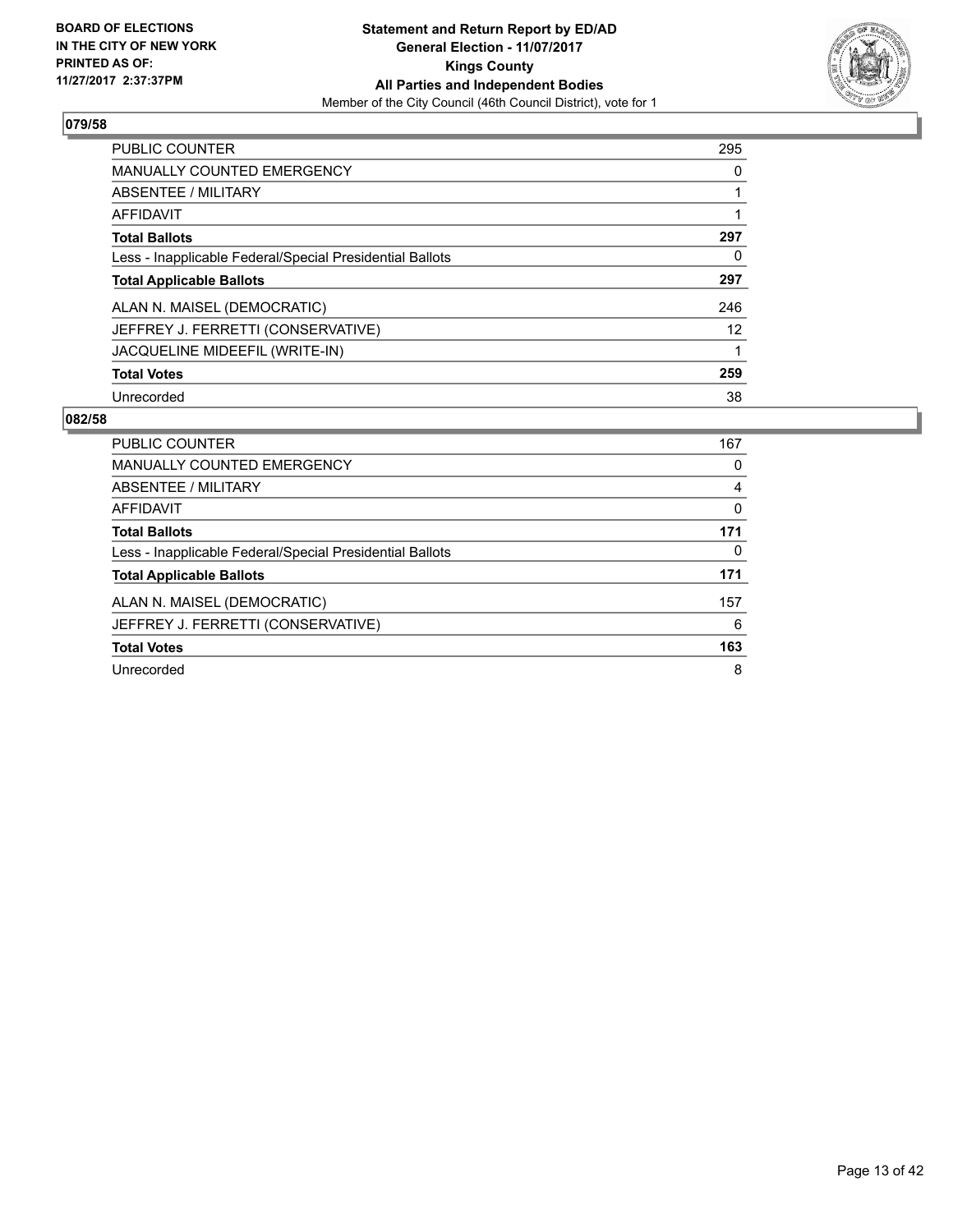

| <b>PUBLIC COUNTER</b>                                    | 167 |
|----------------------------------------------------------|-----|
| <b>MANUALLY COUNTED EMERGENCY</b>                        | 0   |
| ABSENTEE / MILITARY                                      | 2   |
| <b>AFFIDAVIT</b>                                         |     |
| <b>Total Ballots</b>                                     | 170 |
| Less - Inapplicable Federal/Special Presidential Ballots | 0   |
| <b>Total Applicable Ballots</b>                          | 170 |
| ALAN N. MAISEL (DEMOCRATIC)                              | 154 |
| JEFFREY J. FERRETTI (CONSERVATIVE)                       | 3   |
| AUDREY-JANE MORGAN (WRITE-IN)                            | 1   |
| <b>Total Votes</b>                                       | 158 |
| Unrecorded                                               | 12  |

## **005/59**

| <b>PUBLIC COUNTER</b>                                    | 215 |
|----------------------------------------------------------|-----|
| <b>MANUALLY COUNTED EMERGENCY</b>                        | 0   |
| ABSENTEE / MILITARY                                      | 6   |
| <b>AFFIDAVIT</b>                                         |     |
| <b>Total Ballots</b>                                     | 222 |
| Less - Inapplicable Federal/Special Presidential Ballots | 0   |
| <b>Total Applicable Ballots</b>                          | 222 |
| ALAN N. MAISEL (DEMOCRATIC)                              | 205 |
| JEFFREY J. FERRETTI (CONSERVATIVE)                       | 3   |
| UNATTRIBUTABLE WRITE-IN (WRITE-IN)                       |     |
| <b>Total Votes</b>                                       | 209 |
| Unrecorded                                               | 13  |

| <b>PUBLIC COUNTER</b>                                    | 331            |
|----------------------------------------------------------|----------------|
| MANUALLY COUNTED EMERGENCY                               | 0              |
| ABSENTEE / MILITARY                                      | $\overline{2}$ |
| AFFIDAVIT                                                | 2              |
| <b>Total Ballots</b>                                     | 335            |
| Less - Inapplicable Federal/Special Presidential Ballots | $\Omega$       |
| <b>Total Applicable Ballots</b>                          | 335            |
| ALAN N. MAISEL (DEMOCRATIC)                              | 297            |
| JEFFREY J. FERRETTI (CONSERVATIVE)                       | 10             |
| <b>Total Votes</b>                                       | 307            |
| Unrecorded                                               | 28             |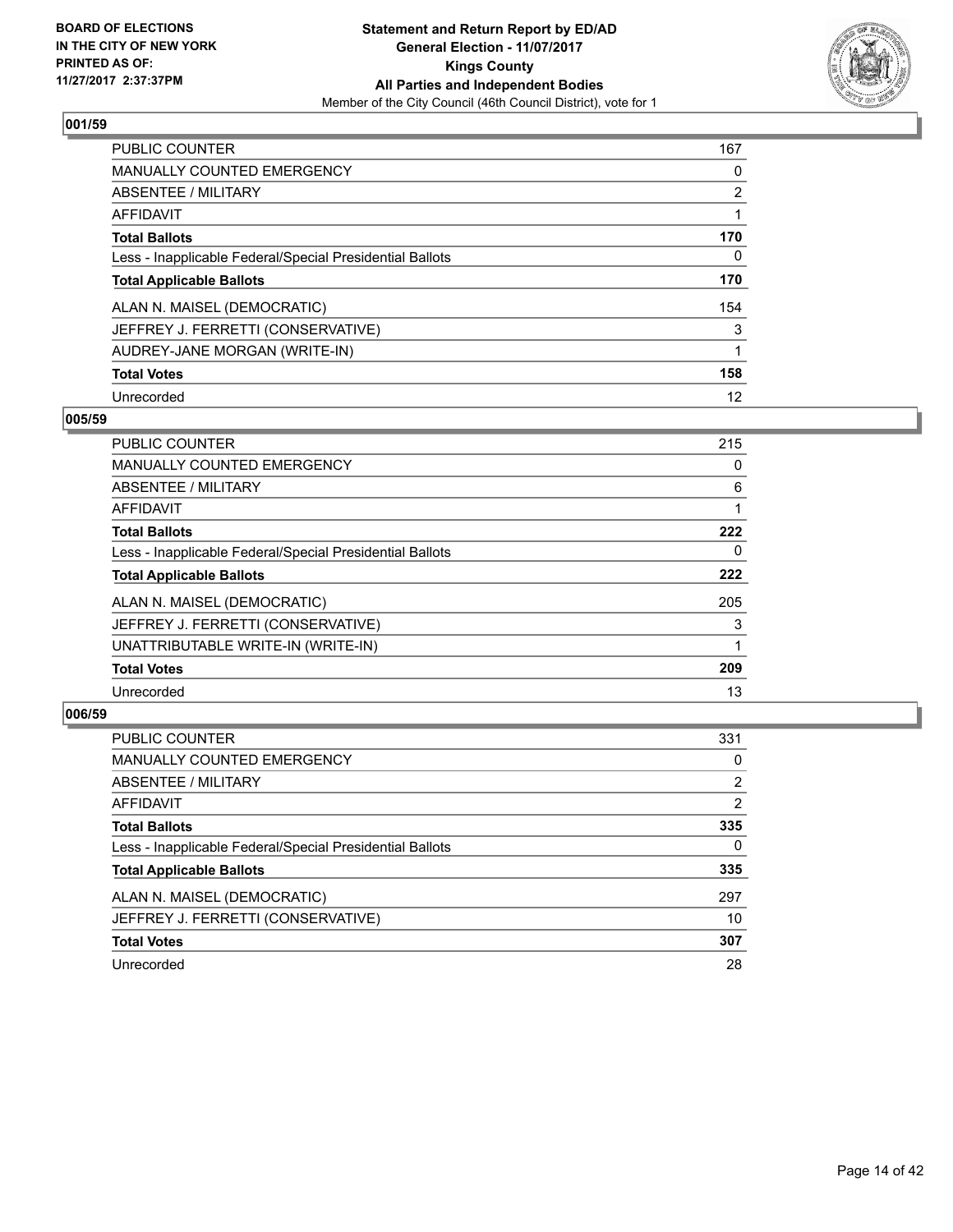

| <b>PUBLIC COUNTER</b>                                    | 181 |
|----------------------------------------------------------|-----|
| <b>MANUALLY COUNTED EMERGENCY</b>                        | 0   |
| ABSENTEE / MILITARY                                      | 4   |
| <b>AFFIDAVIT</b>                                         | 5   |
| <b>Total Ballots</b>                                     | 190 |
| Less - Inapplicable Federal/Special Presidential Ballots | 0   |
| <b>Total Applicable Ballots</b>                          | 190 |
| ALAN N. MAISEL (DEMOCRATIC)                              | 175 |
| JEFFREY J. FERRETTI (CONSERVATIVE)                       | 8   |
| <b>Total Votes</b>                                       | 183 |
| Unrecorded                                               | 7   |

# **008/59**

| <b>PUBLIC COUNTER</b>                                    | 239 |
|----------------------------------------------------------|-----|
| MANUALLY COUNTED EMERGENCY                               | 0   |
| ABSENTEE / MILITARY                                      |     |
| AFFIDAVIT                                                | 4   |
| <b>Total Ballots</b>                                     | 244 |
| Less - Inapplicable Federal/Special Presidential Ballots | 0   |
| <b>Total Applicable Ballots</b>                          | 244 |
| ALAN N. MAISEL (DEMOCRATIC)                              | 219 |
| JEFFREY J. FERRETTI (CONSERVATIVE)                       | 9   |
| <b>Total Votes</b>                                       | 228 |
| Unrecorded                                               | 16  |

| PUBLIC COUNTER                                           | 174 |
|----------------------------------------------------------|-----|
| <b>MANUALLY COUNTED EMERGENCY</b>                        | 0   |
| ABSENTEE / MILITARY                                      | 5   |
| AFFIDAVIT                                                | 6   |
| <b>Total Ballots</b>                                     | 185 |
| Less - Inapplicable Federal/Special Presidential Ballots | 0   |
| <b>Total Applicable Ballots</b>                          | 185 |
| ALAN N. MAISEL (DEMOCRATIC)                              | 156 |
| JEFFREY J. FERRETTI (CONSERVATIVE)                       | 12  |
| <b>Total Votes</b>                                       | 168 |
| Unrecorded                                               | 17  |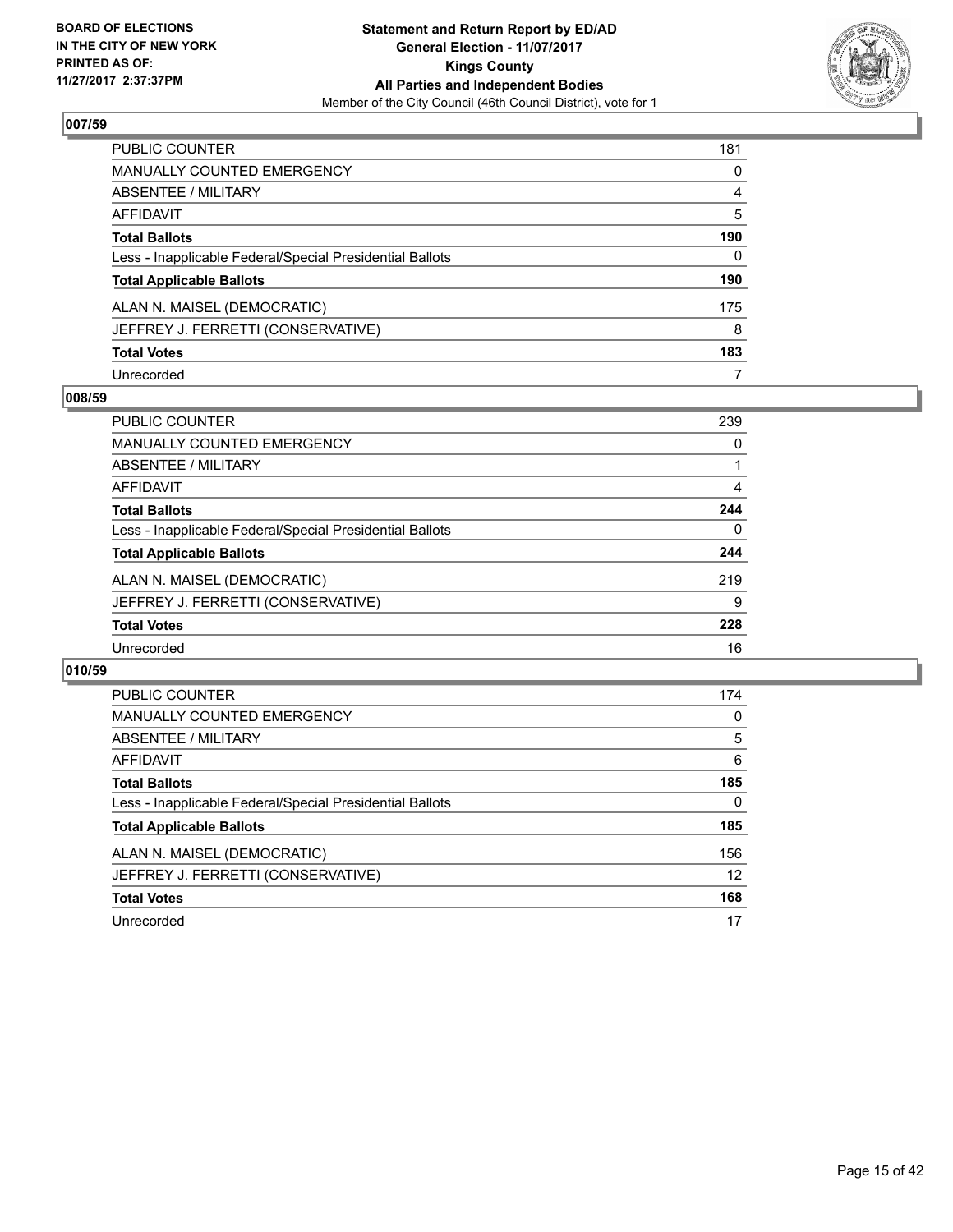

| <b>PUBLIC COUNTER</b>                                    | 210          |
|----------------------------------------------------------|--------------|
| <b>MANUALLY COUNTED EMERGENCY</b>                        | $\mathbf{0}$ |
| <b>ABSENTEE / MILITARY</b>                               | 6            |
| <b>AFFIDAVIT</b>                                         |              |
| <b>Total Ballots</b>                                     | 217          |
| Less - Inapplicable Federal/Special Presidential Ballots | $\Omega$     |
| <b>Total Applicable Ballots</b>                          | 217          |
| ALAN N. MAISEL (DEMOCRATIC)                              | 181          |
| JEFFREY J. FERRETTI (CONSERVATIVE)                       | 23           |
| <b>Total Votes</b>                                       | 204          |
| Unrecorded                                               | 13           |

# **012/59**

| <b>PUBLIC COUNTER</b>                                    | 243 |
|----------------------------------------------------------|-----|
| MANUALLY COUNTED EMERGENCY                               | 0   |
| ABSENTEE / MILITARY                                      |     |
| AFFIDAVIT                                                | 3   |
| <b>Total Ballots</b>                                     | 247 |
| Less - Inapplicable Federal/Special Presidential Ballots | 0   |
| <b>Total Applicable Ballots</b>                          | 247 |
| ALAN N. MAISEL (DEMOCRATIC)                              | 217 |
| JEFFREY J. FERRETTI (CONSERVATIVE)                       | 10  |
| <b>EMANUEL CHARLES (WRITE-IN)</b>                        |     |
| <b>Total Votes</b>                                       | 228 |
| Unrecorded                                               | 19  |

| <b>PUBLIC COUNTER</b>                                    | 221            |
|----------------------------------------------------------|----------------|
| <b>MANUALLY COUNTED EMERGENCY</b>                        | 0              |
| ABSENTEE / MILITARY                                      | $\overline{2}$ |
| AFFIDAVIT                                                |                |
| <b>Total Ballots</b>                                     | 224            |
| Less - Inapplicable Federal/Special Presidential Ballots | $\Omega$       |
| <b>Total Applicable Ballots</b>                          | 224            |
| ALAN N. MAISEL (DEMOCRATIC)                              | 198            |
| JEFFREY J. FERRETTI (CONSERVATIVE)                       | 5              |
| UNATTRIBUTABLE WRITE-IN (WRITE-IN)                       |                |
| <b>Total Votes</b>                                       | 204            |
| Unrecorded                                               | 20             |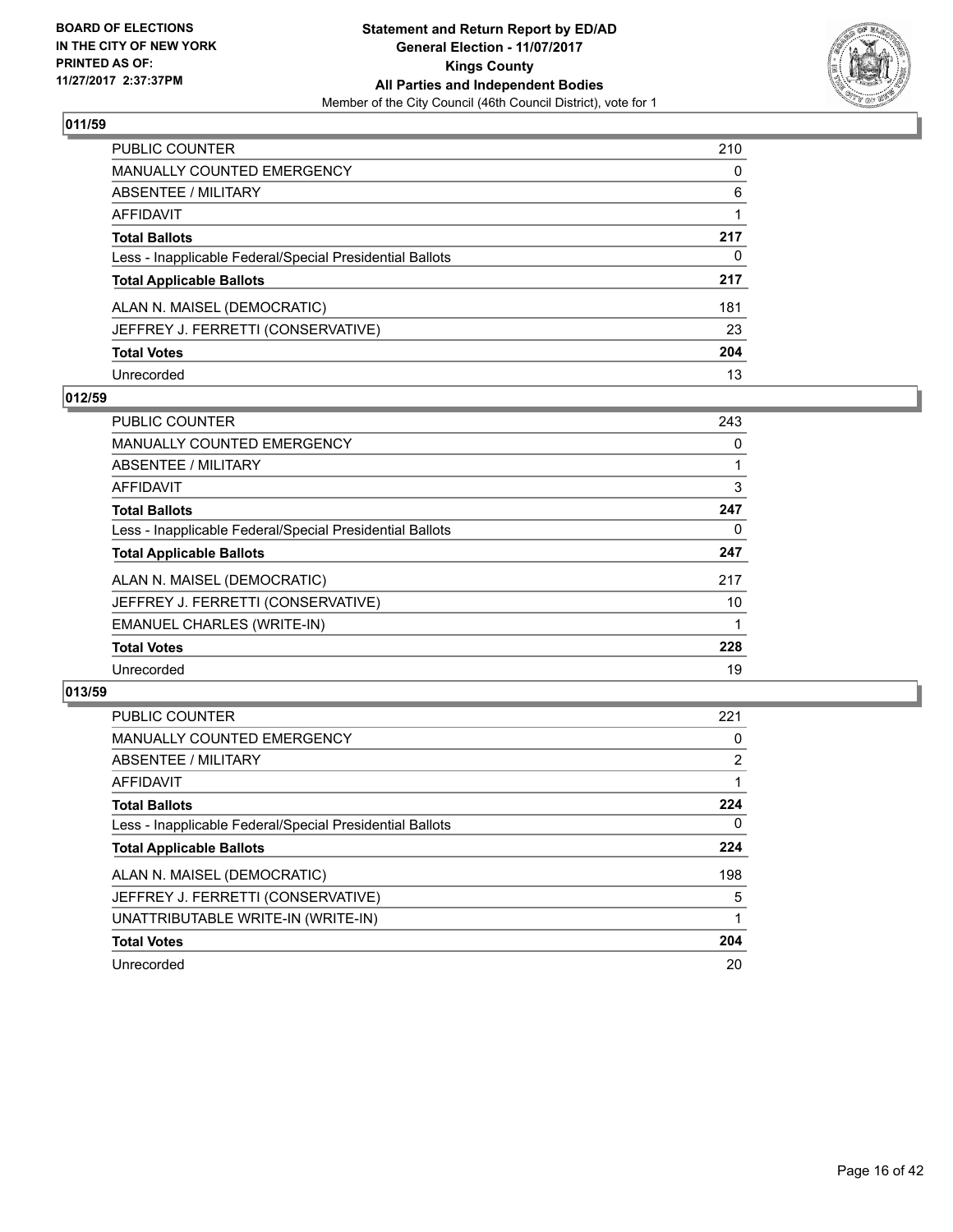

| <b>PUBLIC COUNTER</b>                                    | 270 |
|----------------------------------------------------------|-----|
| <b>MANUALLY COUNTED EMERGENCY</b>                        | 0   |
| ABSENTEE / MILITARY                                      | 6   |
| AFFIDAVIT                                                | 2   |
| <b>Total Ballots</b>                                     | 278 |
| Less - Inapplicable Federal/Special Presidential Ballots | 0   |
| <b>Total Applicable Ballots</b>                          | 278 |
| ALAN N. MAISEL (DEMOCRATIC)                              | 248 |
| JEFFREY J. FERRETTI (CONSERVATIVE)                       | 5   |
| <b>Total Votes</b>                                       | 253 |
| Unrecorded                                               | 25  |

# **015/59**

| <b>PUBLIC COUNTER</b>                                    | 251            |
|----------------------------------------------------------|----------------|
| MANUALLY COUNTED EMERGENCY                               | 0              |
| ABSENTEE / MILITARY                                      | $\overline{2}$ |
| AFFIDAVIT                                                | 0              |
| <b>Total Ballots</b>                                     | 253            |
| Less - Inapplicable Federal/Special Presidential Ballots | 0              |
| <b>Total Applicable Ballots</b>                          | 253            |
| ALAN N. MAISEL (DEMOCRATIC)                              | 216            |
| JEFFREY J. FERRETTI (CONSERVATIVE)                       | 8              |
| <b>Total Votes</b>                                       | 224            |
| Unrecorded                                               | 29             |

| <b>PUBLIC COUNTER</b>                                    | 344 |
|----------------------------------------------------------|-----|
| <b>MANUALLY COUNTED EMERGENCY</b>                        | 0   |
| ABSENTEE / MILITARY                                      | 4   |
| AFFIDAVIT                                                | 3   |
| <b>Total Ballots</b>                                     | 351 |
| Less - Inapplicable Federal/Special Presidential Ballots | 0   |
| <b>Total Applicable Ballots</b>                          | 351 |
| ALAN N. MAISEL (DEMOCRATIC)                              | 315 |
| JEFFREY J. FERRETTI (CONSERVATIVE)                       | 8   |
| <b>Total Votes</b>                                       | 323 |
| Unrecorded                                               | 28  |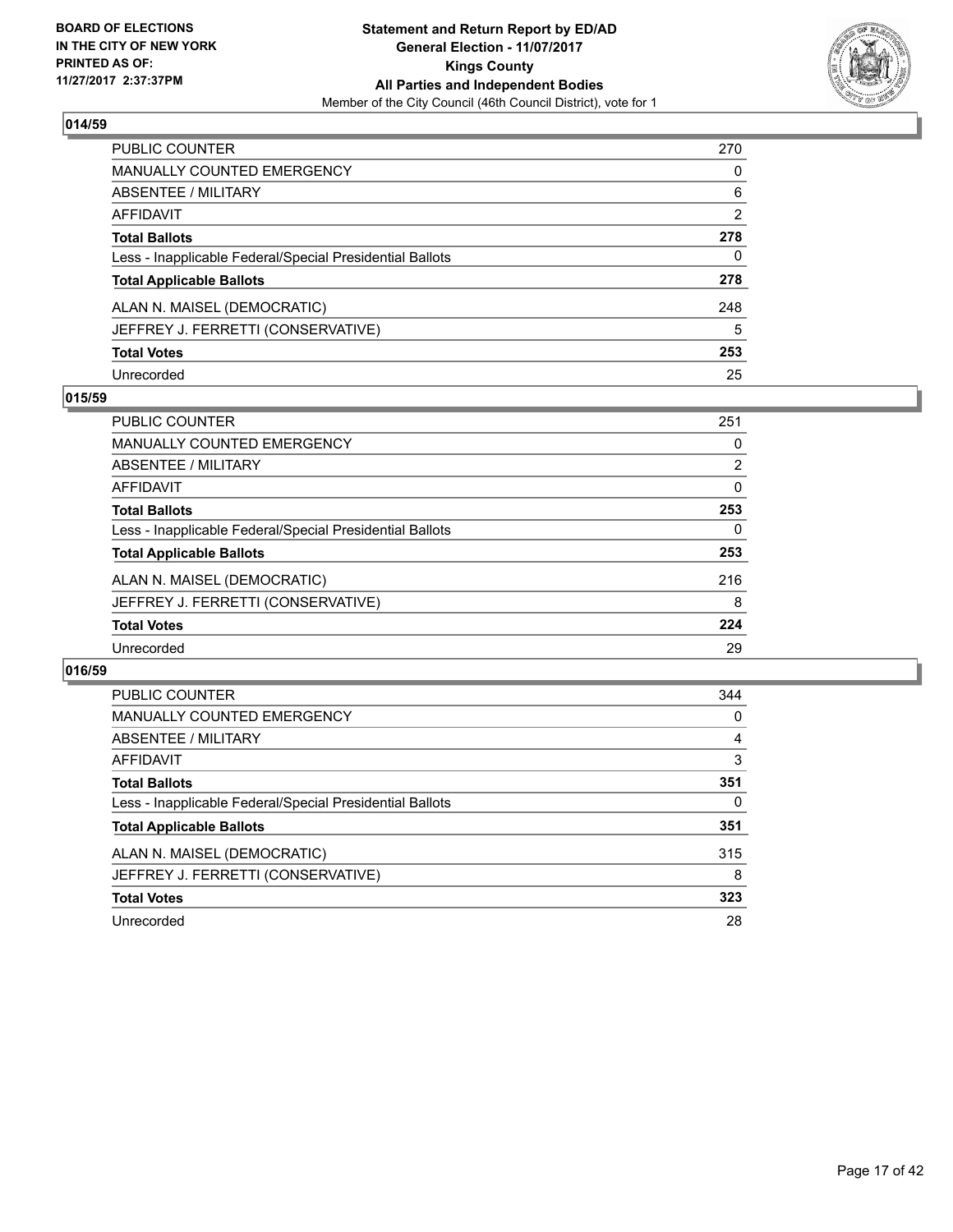

| PUBLIC COUNTER                                           | 291 |
|----------------------------------------------------------|-----|
| <b>MANUALLY COUNTED EMERGENCY</b>                        | 0   |
| <b>ABSENTEE / MILITARY</b>                               | 2   |
| AFFIDAVIT                                                | 3   |
| <b>Total Ballots</b>                                     | 296 |
| Less - Inapplicable Federal/Special Presidential Ballots | 0   |
| <b>Total Applicable Ballots</b>                          | 296 |
| ALAN N. MAISEL (DEMOCRATIC)                              | 268 |
| JEFFREY J. FERRETTI (CONSERVATIVE)                       | 6   |
| <b>Total Votes</b>                                       | 274 |
| Unrecorded                                               | 22  |

# **018/59**

| <b>PUBLIC COUNTER</b>                                    | 277 |
|----------------------------------------------------------|-----|
| MANUALLY COUNTED EMERGENCY                               | 0   |
| ABSENTEE / MILITARY                                      |     |
| AFFIDAVIT                                                | 3   |
| <b>Total Ballots</b>                                     | 281 |
| Less - Inapplicable Federal/Special Presidential Ballots | 0   |
| <b>Total Applicable Ballots</b>                          | 281 |
| ALAN N. MAISEL (DEMOCRATIC)                              | 260 |
| JEFFREY J. FERRETTI (CONSERVATIVE)                       |     |
| <b>Total Votes</b>                                       | 267 |
| Unrecorded                                               | 14  |

| <b>PUBLIC COUNTER</b>                                    | 225 |
|----------------------------------------------------------|-----|
| <b>MANUALLY COUNTED EMERGENCY</b>                        | 0   |
| ABSENTEE / MILITARY                                      | 4   |
| AFFIDAVIT                                                |     |
| <b>Total Ballots</b>                                     | 230 |
| Less - Inapplicable Federal/Special Presidential Ballots | 0   |
| <b>Total Applicable Ballots</b>                          | 230 |
| ALAN N. MAISEL (DEMOCRATIC)                              | 198 |
| JEFFREY J. FERRETTI (CONSERVATIVE)                       | 6   |
| <b>Total Votes</b>                                       | 204 |
| Unrecorded                                               | 26  |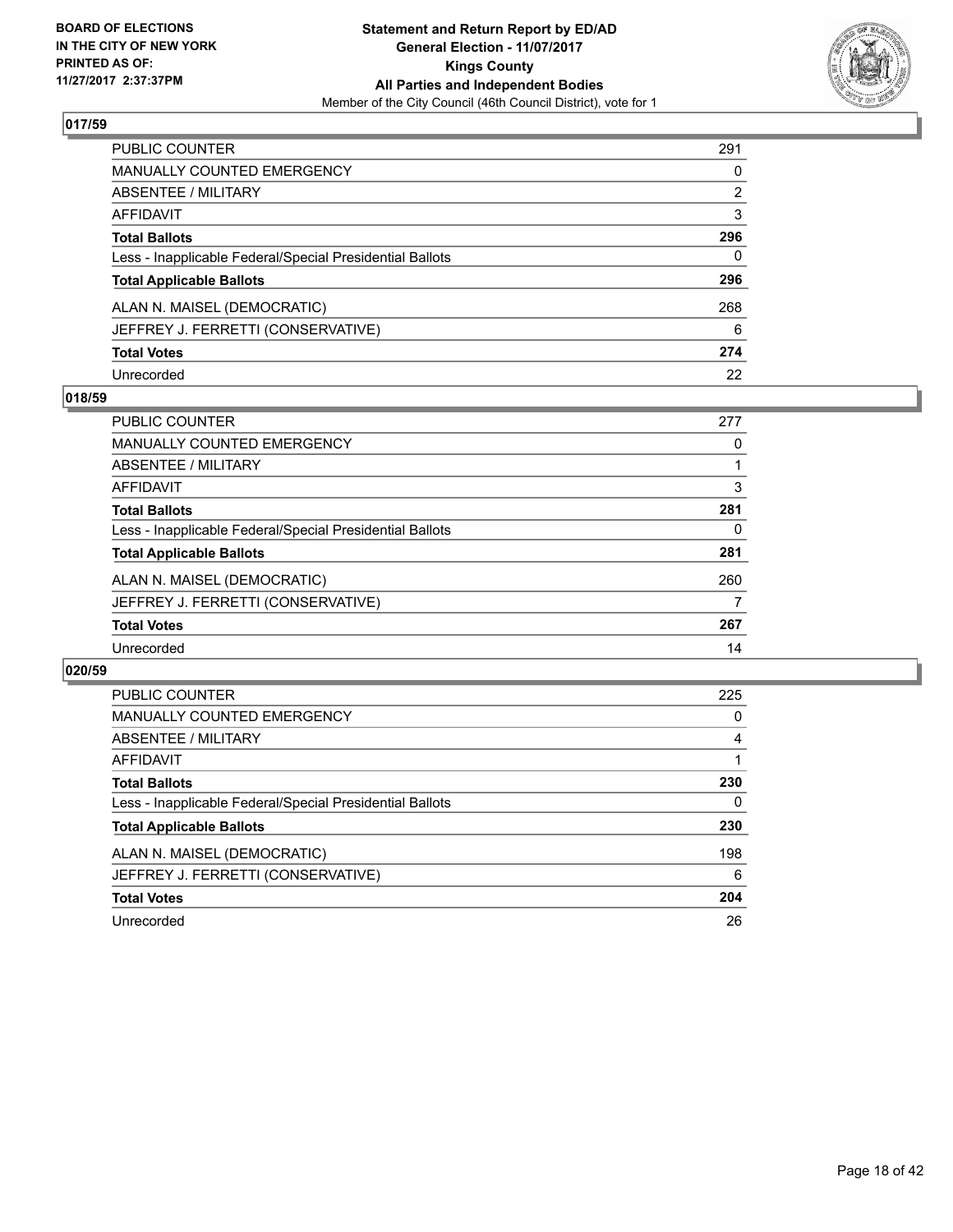

| <b>PUBLIC COUNTER</b>                                    | 268 |
|----------------------------------------------------------|-----|
| <b>MANUALLY COUNTED EMERGENCY</b>                        | 0   |
| ABSENTEE / MILITARY                                      | 5   |
| AFFIDAVIT                                                | 6   |
| <b>Total Ballots</b>                                     | 279 |
| Less - Inapplicable Federal/Special Presidential Ballots | 0   |
| <b>Total Applicable Ballots</b>                          | 279 |
| ALAN N. MAISEL (DEMOCRATIC)                              | 238 |
| JEFFREY J. FERRETTI (CONSERVATIVE)                       | 15  |
| <b>Total Votes</b>                                       | 253 |
| Unrecorded                                               | 26  |

## **022/59**

| <b>PUBLIC COUNTER</b>                                    | 292 |
|----------------------------------------------------------|-----|
| <b>MANUALLY COUNTED EMERGENCY</b>                        | 0   |
| ABSENTEE / MILITARY                                      | 3   |
| AFFIDAVIT                                                | 4   |
| <b>Total Ballots</b>                                     | 299 |
| Less - Inapplicable Federal/Special Presidential Ballots | 0   |
| <b>Total Applicable Ballots</b>                          | 299 |
| ALAN N. MAISEL (DEMOCRATIC)                              | 262 |
| JEFFREY J. FERRETTI (CONSERVATIVE)                       | 16  |
| <b>Total Votes</b>                                       | 278 |
| Unrecorded                                               | 21  |

| <b>PUBLIC COUNTER</b>                                    | 279 |
|----------------------------------------------------------|-----|
| <b>MANUALLY COUNTED EMERGENCY</b>                        | 0   |
| ABSENTEE / MILITARY                                      | 3   |
| AFFIDAVIT                                                | 2   |
| <b>Total Ballots</b>                                     | 284 |
| Less - Inapplicable Federal/Special Presidential Ballots | 0   |
| <b>Total Applicable Ballots</b>                          | 284 |
| ALAN N. MAISEL (DEMOCRATIC)                              | 238 |
| JEFFREY J. FERRETTI (CONSERVATIVE)                       | 22  |
| UNATTRIBUTABLE WRITE-IN (WRITE-IN)                       |     |
| <b>Total Votes</b>                                       | 261 |
| Unrecorded                                               | 23  |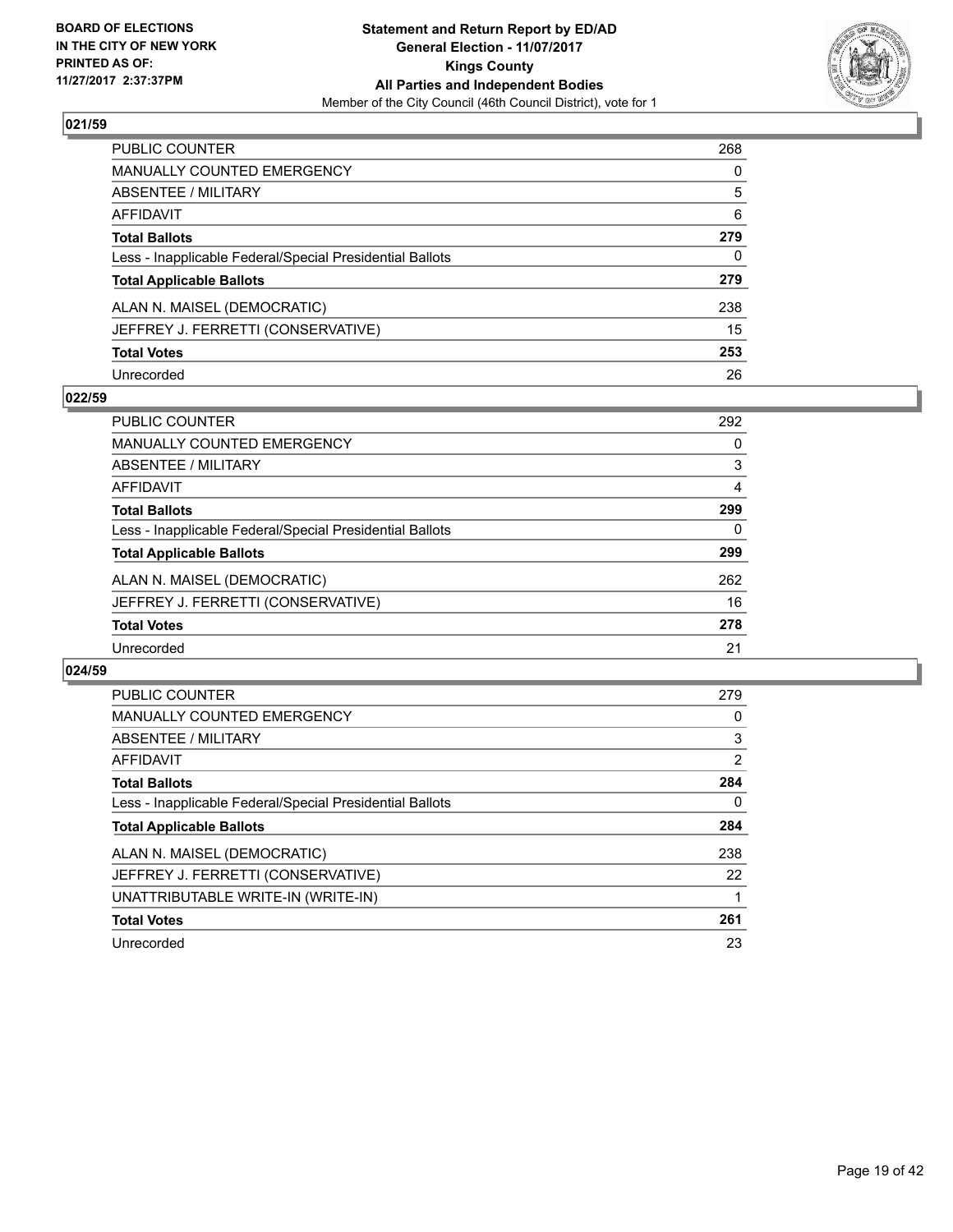

| PUBLIC COUNTER                                           | 246 |
|----------------------------------------------------------|-----|
| <b>MANUALLY COUNTED EMERGENCY</b>                        | 0   |
| ABSENTEE / MILITARY                                      | 0   |
| <b>AFFIDAVIT</b>                                         | 3   |
| <b>Total Ballots</b>                                     | 249 |
| Less - Inapplicable Federal/Special Presidential Ballots | 0   |
| <b>Total Applicable Ballots</b>                          | 249 |
| ALAN N. MAISEL (DEMOCRATIC)                              | 217 |
| JEFFREY J. FERRETTI (CONSERVATIVE)                       | 14  |
| <b>Total Votes</b>                                       | 231 |
| Unrecorded                                               | 18  |

## **026/59**

| PUBLIC COUNTER                                           | 345 |
|----------------------------------------------------------|-----|
| <b>MANUALLY COUNTED EMERGENCY</b>                        | 0   |
| ABSENTEE / MILITARY                                      | 10  |
| AFFIDAVIT                                                | 2   |
| <b>Total Ballots</b>                                     | 357 |
| Less - Inapplicable Federal/Special Presidential Ballots | 0   |
| <b>Total Applicable Ballots</b>                          | 357 |
| ALAN N. MAISEL (DEMOCRATIC)                              | 291 |
| JEFFREY J. FERRETTI (CONSERVATIVE)                       | 31  |
| KENDALL DELLAGATTA (WRITE-IN)                            |     |
| UNATTRIBUTABLE WRITE-IN (WRITE-IN)                       |     |
| <b>Total Votes</b>                                       | 324 |
| Unrecorded                                               | 33  |

| <b>PUBLIC COUNTER</b>                                    | 343 |
|----------------------------------------------------------|-----|
| MANUALLY COUNTED EMERGENCY                               | 0   |
| ABSENTEE / MILITARY                                      | 4   |
| AFFIDAVIT                                                | 3   |
| <b>Total Ballots</b>                                     | 350 |
| Less - Inapplicable Federal/Special Presidential Ballots | 0   |
| <b>Total Applicable Ballots</b>                          | 350 |
| ALAN N. MAISEL (DEMOCRATIC)                              | 280 |
| JEFFREY J. FERRETTI (CONSERVATIVE)                       | 37  |
| <b>Total Votes</b>                                       | 317 |
| Unrecorded                                               | 33  |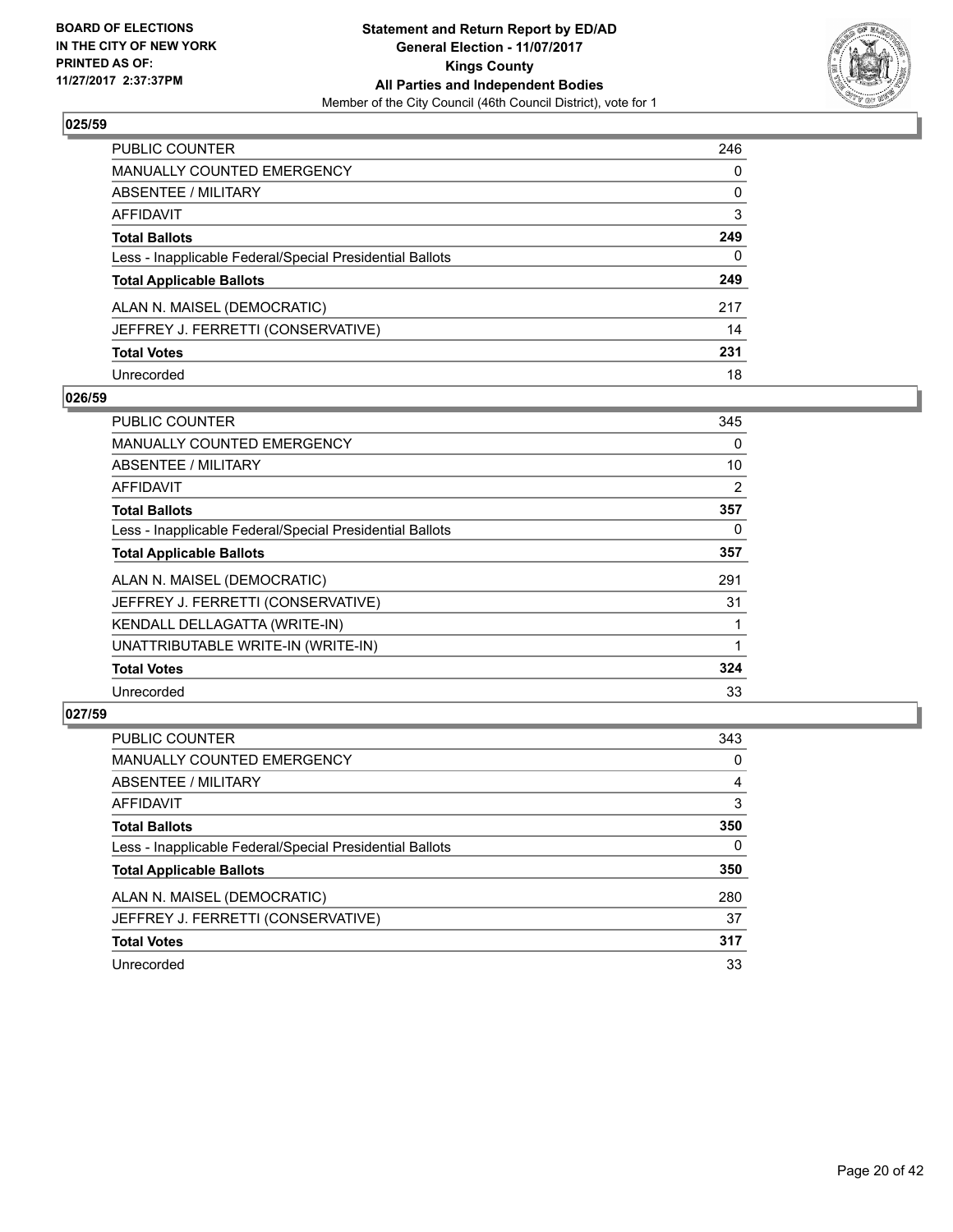

| <b>PUBLIC COUNTER</b>                                    | 303 |
|----------------------------------------------------------|-----|
| MANUALLY COUNTED EMERGENCY                               | 0   |
| ABSENTEE / MILITARY                                      | 6   |
| AFFIDAVIT                                                |     |
| <b>Total Ballots</b>                                     | 310 |
| Less - Inapplicable Federal/Special Presidential Ballots | 0   |
| <b>Total Applicable Ballots</b>                          | 310 |
| ALAN N. MAISEL (DEMOCRATIC)                              | 245 |
| JEFFREY J. FERRETTI (CONSERVATIVE)                       | 30  |
| UNATTRIBUTABLE WRITE-IN (WRITE-IN)                       | 1   |
| <b>Total Votes</b>                                       | 276 |
| Unrecorded                                               | 34  |

## **029/59**

| <b>PUBLIC COUNTER</b>                                    | 247 |
|----------------------------------------------------------|-----|
| <b>MANUALLY COUNTED EMERGENCY</b>                        | 0   |
| ABSENTEE / MILITARY                                      | 5   |
| AFFIDAVIT                                                |     |
| <b>Total Ballots</b>                                     | 253 |
| Less - Inapplicable Federal/Special Presidential Ballots | 0   |
| <b>Total Applicable Ballots</b>                          | 253 |
| ALAN N. MAISEL (DEMOCRATIC)                              | 185 |
| JEFFREY J. FERRETTI (CONSERVATIVE)                       | 37  |
| UNATTRIBUTABLE WRITE-IN (WRITE-IN)                       |     |
| <b>Total Votes</b>                                       | 223 |
| Unrecorded                                               | 30  |

| <b>PUBLIC COUNTER</b>                                    | 212 |
|----------------------------------------------------------|-----|
| <b>MANUALLY COUNTED EMERGENCY</b>                        | 0   |
| ABSENTEE / MILITARY                                      |     |
| AFFIDAVIT                                                | 3   |
| <b>Total Ballots</b>                                     | 222 |
| Less - Inapplicable Federal/Special Presidential Ballots | 0   |
| <b>Total Applicable Ballots</b>                          | 222 |
| ALAN N. MAISEL (DEMOCRATIC)                              | 170 |
| JEFFREY J. FERRETTI (CONSERVATIVE)                       | 30  |
| <b>Total Votes</b>                                       | 200 |
| Unrecorded                                               | 22  |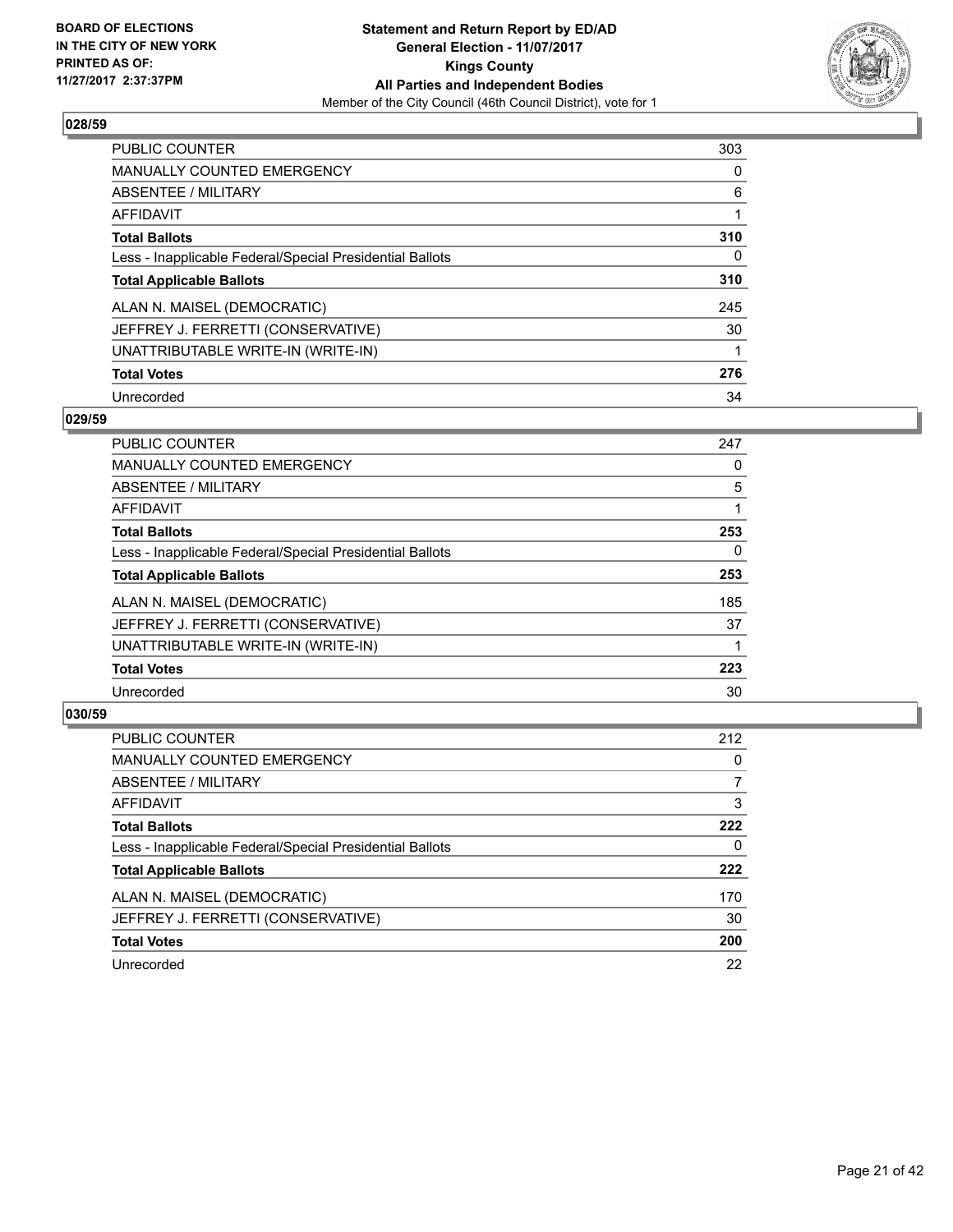

| PUBLIC COUNTER                                           | 298 |
|----------------------------------------------------------|-----|
| <b>MANUALLY COUNTED EMERGENCY</b>                        | 0   |
| <b>ABSENTEE / MILITARY</b>                               |     |
| AFFIDAVIT                                                | 3   |
| <b>Total Ballots</b>                                     | 302 |
| Less - Inapplicable Federal/Special Presidential Ballots | 0   |
| <b>Total Applicable Ballots</b>                          | 302 |
| ALAN N. MAISEL (DEMOCRATIC)                              | 232 |
| JEFFREY J. FERRETTI (CONSERVATIVE)                       | 44  |
| <b>Total Votes</b>                                       | 276 |
| Unrecorded                                               | 26  |

# **032/59**

| <b>PUBLIC COUNTER</b>                                    | 218 |
|----------------------------------------------------------|-----|
| MANUALLY COUNTED EMERGENCY                               | 0   |
| ABSENTEE / MILITARY                                      | 4   |
| AFFIDAVIT                                                |     |
| <b>Total Ballots</b>                                     | 223 |
| Less - Inapplicable Federal/Special Presidential Ballots | 0   |
| <b>Total Applicable Ballots</b>                          | 223 |
| ALAN N. MAISEL (DEMOCRATIC)                              | 172 |
| JEFFREY J. FERRETTI (CONSERVATIVE)                       | 20  |
| <b>Total Votes</b>                                       | 192 |
| Unrecorded                                               | 31  |

| <b>PUBLIC COUNTER</b>                                    | 346 |
|----------------------------------------------------------|-----|
| <b>MANUALLY COUNTED EMERGENCY</b>                        | 0   |
| ABSENTEE / MILITARY                                      | 5   |
| <b>AFFIDAVIT</b>                                         |     |
| <b>Total Ballots</b>                                     | 352 |
| Less - Inapplicable Federal/Special Presidential Ballots | 0   |
| <b>Total Applicable Ballots</b>                          | 352 |
| ALAN N. MAISEL (DEMOCRATIC)                              | 176 |
| JEFFREY J. FERRETTI (CONSERVATIVE)                       | 111 |
| UNATTRIBUTABLE WRITE-IN (WRITE-IN)                       |     |
| <b>Total Votes</b>                                       | 288 |
| Unrecorded                                               | 64  |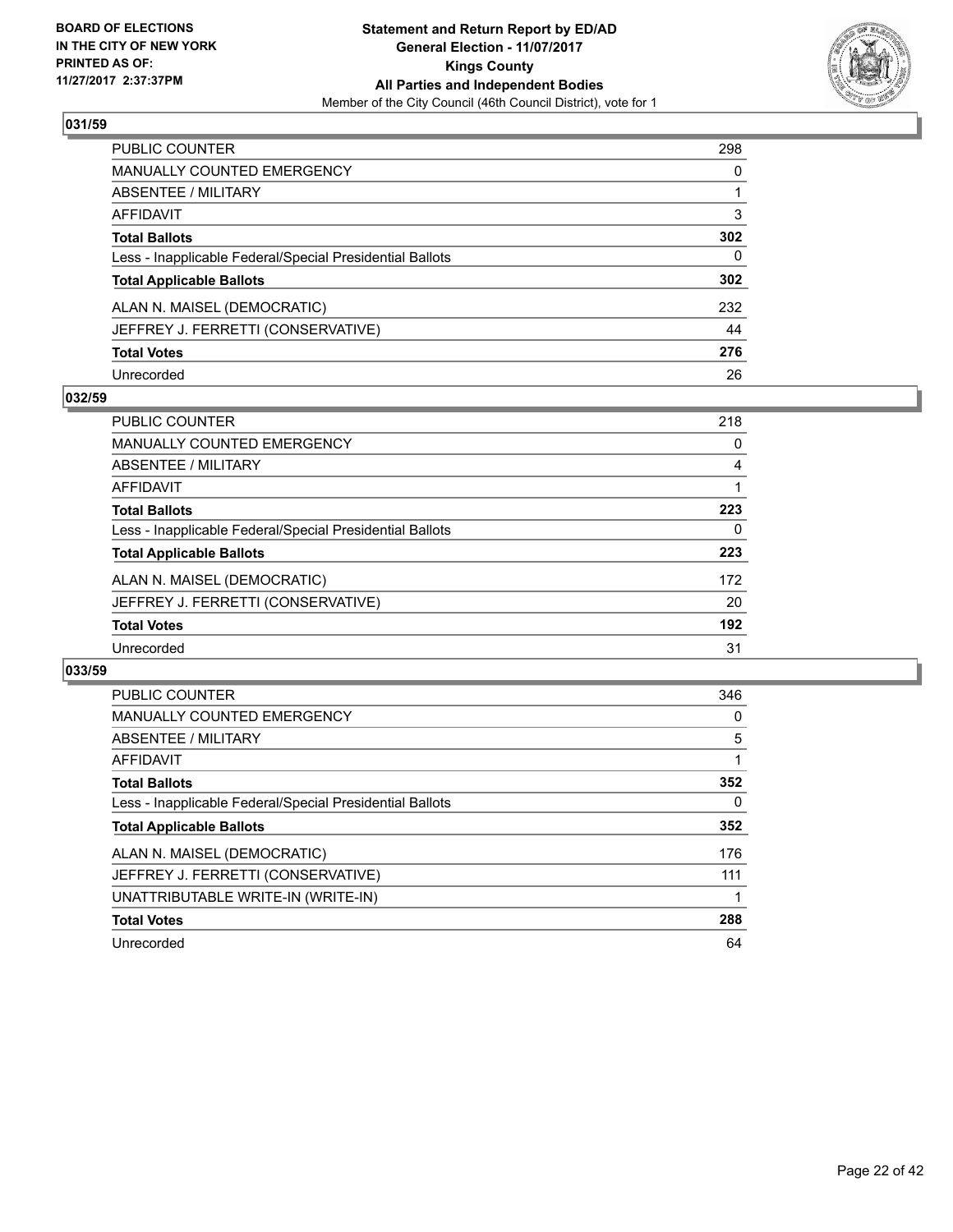

| <b>PUBLIC COUNTER</b>                                    | 255 |
|----------------------------------------------------------|-----|
| MANUALLY COUNTED EMERGENCY                               | 0   |
| ABSENTEE / MILITARY                                      | 5   |
| <b>AFFIDAVIT</b>                                         |     |
| <b>Total Ballots</b>                                     | 261 |
| Less - Inapplicable Federal/Special Presidential Ballots | 0   |
| <b>Total Applicable Ballots</b>                          | 261 |
| ALAN N. MAISEL (DEMOCRATIC)                              | 153 |
| JEFFREY J. FERRETTI (CONSERVATIVE)                       | 68  |
| NICHOLAS LAMBERTO (WRITE-IN)                             |     |
| <b>Total Votes</b>                                       | 222 |
| Unrecorded                                               | 39  |

## **035/59**

| <b>PUBLIC COUNTER</b>                                    | 416 |
|----------------------------------------------------------|-----|
| MANUALLY COUNTED EMERGENCY                               | 0   |
| ABSENTEE / MILITARY                                      | 3   |
| <b>AFFIDAVIT</b>                                         | 8   |
| <b>Total Ballots</b>                                     | 427 |
| Less - Inapplicable Federal/Special Presidential Ballots | 0   |
| <b>Total Applicable Ballots</b>                          | 427 |
| ALAN N. MAISEL (DEMOCRATIC)                              | 217 |
| JEFFREY J. FERRETTI (CONSERVATIVE)                       | 128 |
| <b>Total Votes</b>                                       | 345 |
| Unrecorded                                               | 82  |

| <b>PUBLIC COUNTER</b>                                    | 436 |
|----------------------------------------------------------|-----|
| <b>MANUALLY COUNTED EMERGENCY</b>                        | 0   |
| ABSENTEE / MILITARY                                      | 4   |
| AFFIDAVIT                                                | 6   |
| <b>Total Ballots</b>                                     | 446 |
| Less - Inapplicable Federal/Special Presidential Ballots | 0   |
| <b>Total Applicable Ballots</b>                          | 446 |
| ALAN N. MAISEL (DEMOCRATIC)                              | 238 |
| JEFFREY J. FERRETTI (CONSERVATIVE)                       | 126 |
| LEW FIDLER (WRITE-IN)                                    |     |
| RYAN MCCORMICK (WRITE-IN)                                |     |
| <b>Total Votes</b>                                       | 366 |
| Unrecorded                                               | 80  |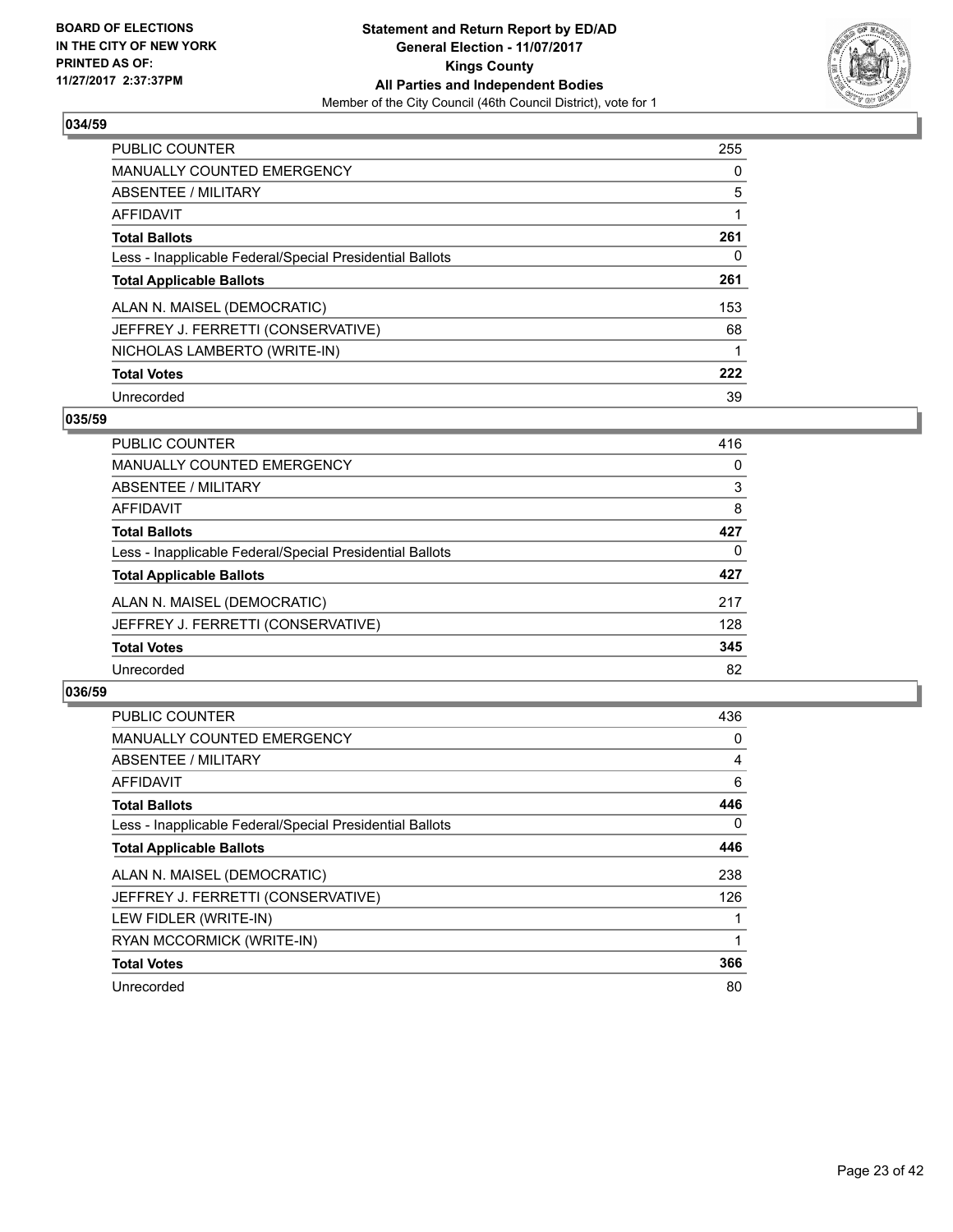

| <b>PUBLIC COUNTER</b>                                    | 352 |
|----------------------------------------------------------|-----|
| <b>MANUALLY COUNTED EMERGENCY</b>                        | 0   |
| ABSENTEE / MILITARY                                      | 4   |
| AFFIDAVIT                                                | 3   |
| <b>Total Ballots</b>                                     | 359 |
| Less - Inapplicable Federal/Special Presidential Ballots | 0   |
| <b>Total Applicable Ballots</b>                          | 359 |
| ALAN N. MAISEL (DEMOCRATIC)                              | 198 |
| JEFFREY J. FERRETTI (CONSERVATIVE)                       | 92  |
| MIGUEL LORGA (WRITE-IN)                                  |     |
| <b>Total Votes</b>                                       | 291 |
| Unrecorded                                               | 68  |

## **038/59**

| <b>PUBLIC COUNTER</b>                                    | 480      |
|----------------------------------------------------------|----------|
| <b>MANUALLY COUNTED EMERGENCY</b>                        | 0        |
| ABSENTEE / MILITARY                                      | 4        |
| AFFIDAVIT                                                | 2        |
| <b>Total Ballots</b>                                     | 486      |
| Less - Inapplicable Federal/Special Presidential Ballots | $\Omega$ |
| <b>Total Applicable Ballots</b>                          | 486      |
| ALAN N. MAISEL (DEMOCRATIC)                              | 263      |
| JEFFREY J. FERRETTI (CONSERVATIVE)                       | 152      |
| <b>Total Votes</b>                                       | 415      |
| Unrecorded                                               | 71       |

| <b>PUBLIC COUNTER</b>                                    | 390 |
|----------------------------------------------------------|-----|
| MANUALLY COUNTED EMERGENCY                               | 0   |
| ABSENTEE / MILITARY                                      | 7   |
| AFFIDAVIT                                                | 0   |
| <b>Total Ballots</b>                                     | 397 |
| Less - Inapplicable Federal/Special Presidential Ballots | 0   |
| <b>Total Applicable Ballots</b>                          | 397 |
| ALAN N. MAISEL (DEMOCRATIC)                              | 206 |
| JEFFREY J. FERRETTI (CONSERVATIVE)                       | 132 |
| <b>Total Votes</b>                                       | 338 |
| Unrecorded                                               | 59  |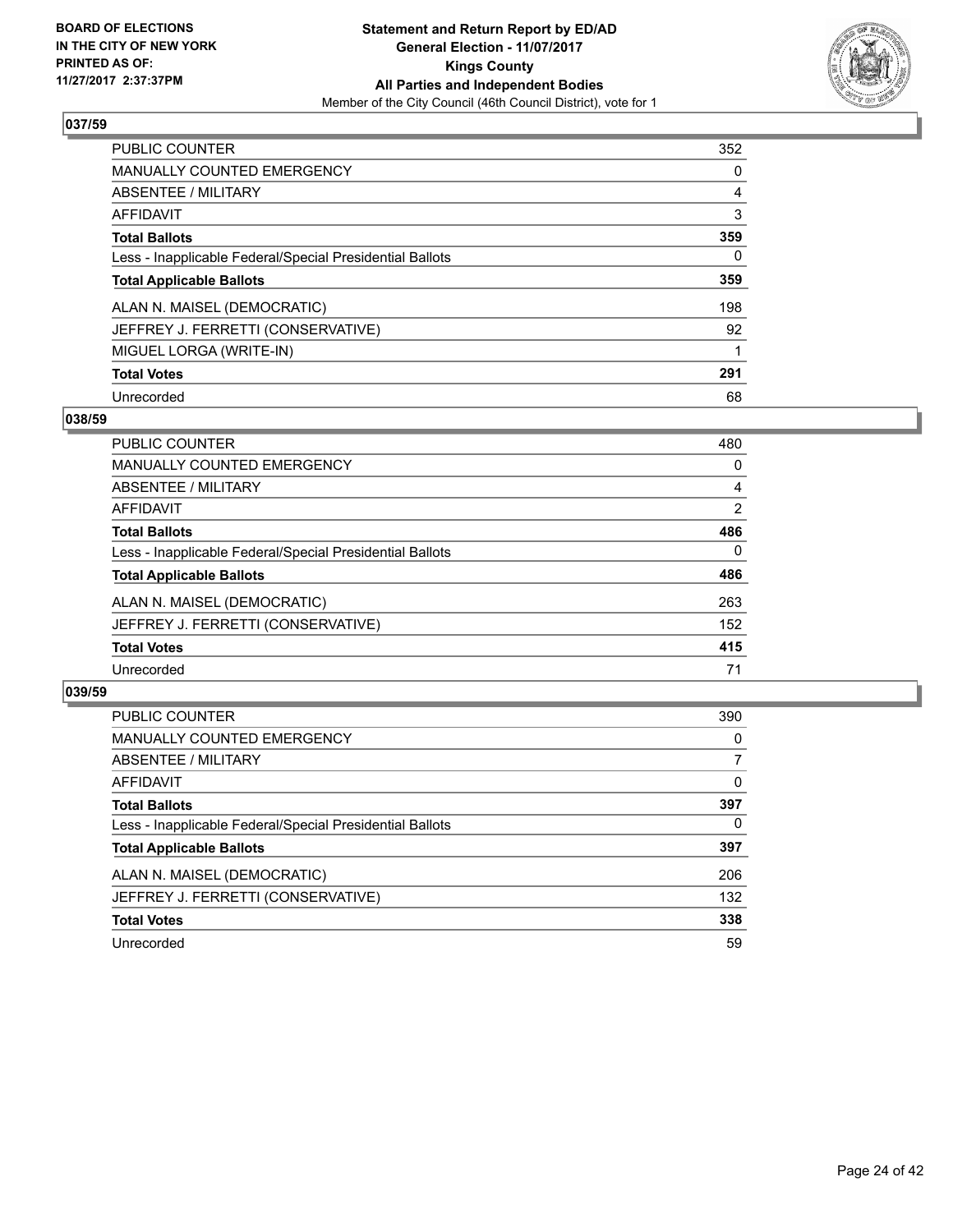

| <b>PUBLIC COUNTER</b>                                    | 386 |
|----------------------------------------------------------|-----|
| <b>MANUALLY COUNTED EMERGENCY</b>                        | 0   |
| ABSENTEE / MILITARY                                      | 8   |
| <b>AFFIDAVIT</b>                                         | 6   |
| <b>Total Ballots</b>                                     | 400 |
| Less - Inapplicable Federal/Special Presidential Ballots | 0   |
| <b>Total Applicable Ballots</b>                          | 400 |
| ALAN N. MAISEL (DEMOCRATIC)                              | 198 |
| JEFFREY J. FERRETTI (CONSERVATIVE)                       | 134 |
| JOHN POWER (WRITE-IN)                                    |     |
| PETER LOMBARDI (WRITE-IN)                                |     |
| <b>Total Votes</b>                                       | 334 |
| Unrecorded                                               | 66  |

# **041/59**

| <b>PUBLIC COUNTER</b>                                    | 219 |
|----------------------------------------------------------|-----|
| <b>MANUALLY COUNTED EMERGENCY</b>                        | 0   |
| ABSENTEE / MILITARY                                      | 2   |
| AFFIDAVIT                                                | 3   |
| <b>Total Ballots</b>                                     | 224 |
| Less - Inapplicable Federal/Special Presidential Ballots | 0   |
| <b>Total Applicable Ballots</b>                          | 224 |
| ALAN N. MAISEL (DEMOCRATIC)                              | 197 |
| JEFFREY J. FERRETTI (CONSERVATIVE)                       | 6   |
| <b>Total Votes</b>                                       | 203 |
| Unrecorded                                               | 21  |

| <b>PUBLIC COUNTER</b>                                    | 413 |
|----------------------------------------------------------|-----|
| <b>MANUALLY COUNTED EMERGENCY</b>                        | 0   |
| ABSENTEE / MILITARY                                      | 5   |
| <b>AFFIDAVIT</b>                                         | 5   |
| <b>Total Ballots</b>                                     | 423 |
| Less - Inapplicable Federal/Special Presidential Ballots | 0   |
| <b>Total Applicable Ballots</b>                          | 423 |
| ALAN N. MAISEL (DEMOCRATIC)                              | 177 |
| JEFFREY J. FERRETTI (CONSERVATIVE)                       | 167 |
| LIAM MCCABE (WRITE-IN)                                   |     |
| UNATTRIBUTABLE WRITE-IN (WRITE-IN)                       |     |
| <b>Total Votes</b>                                       | 346 |
| Unrecorded                                               | 77  |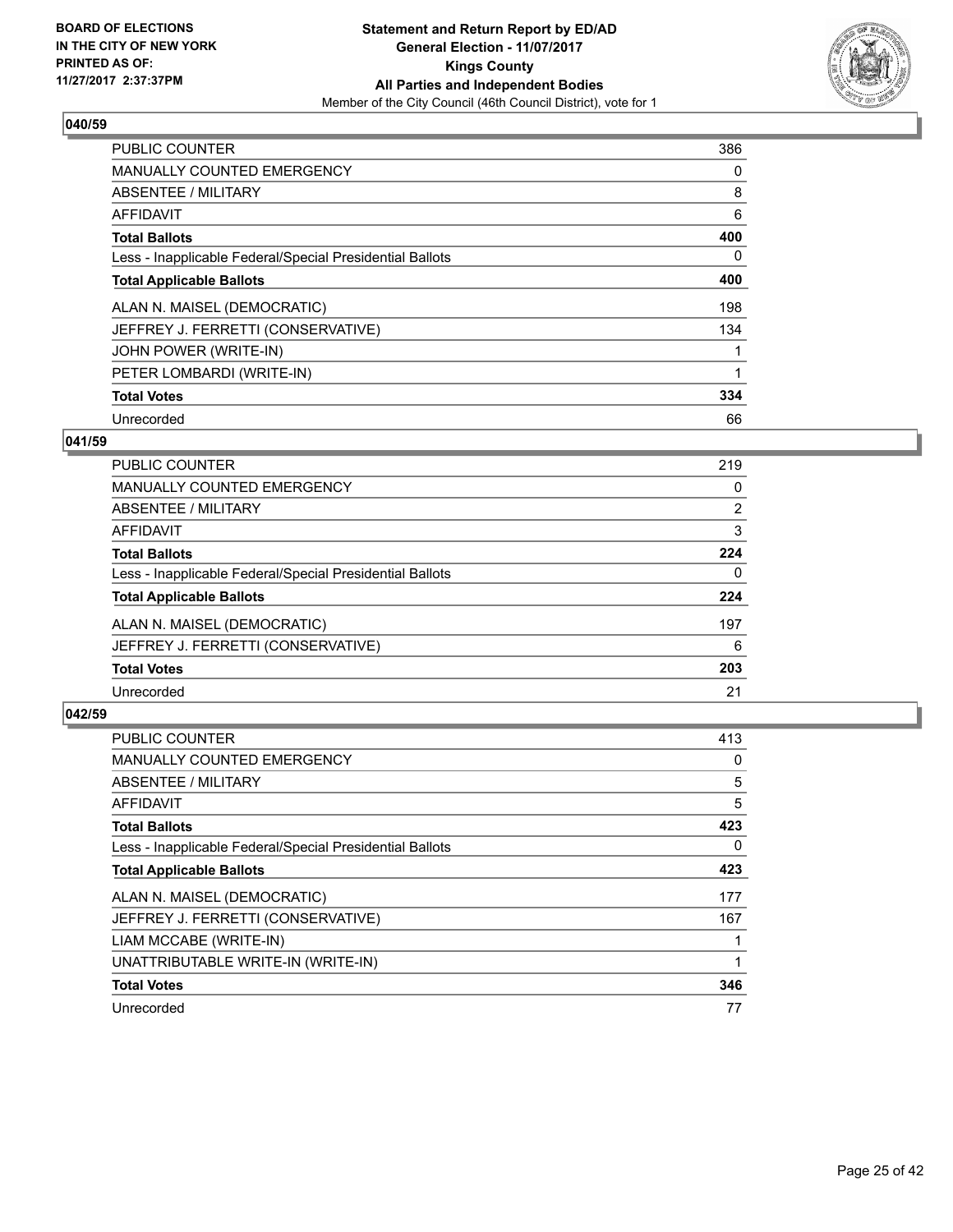

| PUBLIC COUNTER                                           | 261 |
|----------------------------------------------------------|-----|
| <b>MANUALLY COUNTED EMERGENCY</b>                        | 0   |
| <b>ABSENTEE / MILITARY</b>                               | 3   |
| AFFIDAVIT                                                | 2   |
| <b>Total Ballots</b>                                     | 266 |
| Less - Inapplicable Federal/Special Presidential Ballots | 0   |
| <b>Total Applicable Ballots</b>                          | 266 |
| ALAN N. MAISEL (DEMOCRATIC)                              | 135 |
| JEFFREY J. FERRETTI (CONSERVATIVE)                       | 80  |
| <b>Total Votes</b>                                       | 215 |
| Unrecorded                                               | 51  |

# **044/59**

| <b>PUBLIC COUNTER</b>                                    | 356            |
|----------------------------------------------------------|----------------|
| <b>MANUALLY COUNTED EMERGENCY</b>                        | 0              |
| ABSENTEE / MILITARY                                      | $\overline{2}$ |
| AFFIDAVIT                                                | 2              |
| <b>Total Ballots</b>                                     | 360            |
| Less - Inapplicable Federal/Special Presidential Ballots | $\Omega$       |
| <b>Total Applicable Ballots</b>                          | 360            |
| ALAN N. MAISEL (DEMOCRATIC)                              | 173            |
| JEFFREY J. FERRETTI (CONSERVATIVE)                       | 108            |
| UNCOUNTED WRITE-IN PER STATUTE (WRITE-IN)                |                |
| <b>Total Votes</b>                                       | 282            |
| Unrecorded                                               | 78             |

| <b>PUBLIC COUNTER</b>                                    | 396          |
|----------------------------------------------------------|--------------|
| <b>MANUALLY COUNTED EMERGENCY</b>                        | 0            |
| ABSENTEE / MILITARY                                      | 3            |
| <b>AFFIDAVIT</b>                                         | $\mathbf{0}$ |
| <b>Total Ballots</b>                                     | 399          |
| Less - Inapplicable Federal/Special Presidential Ballots | $\Omega$     |
| <b>Total Applicable Ballots</b>                          | 399          |
| ALAN N. MAISEL (DEMOCRATIC)                              | 174          |
| JEFFREY J. FERRETTI (CONSERVATIVE)                       | 136          |
| <b>JAMES MURRAY (WRITE-IN)</b>                           |              |
| <b>Total Votes</b>                                       | 311          |
| Unrecorded                                               | 88           |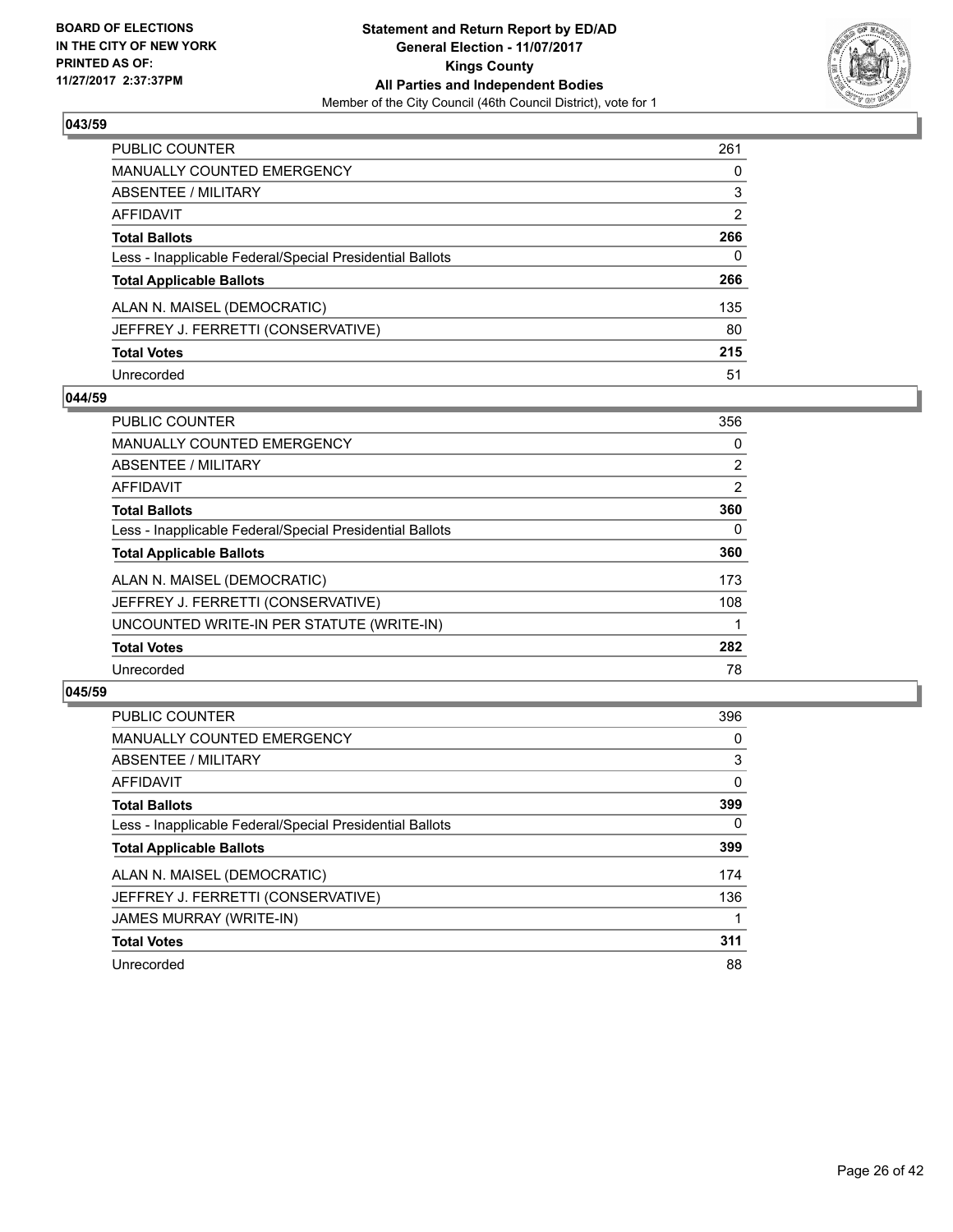

| <b>PUBLIC COUNTER</b>                                    | 222 |
|----------------------------------------------------------|-----|
| <b>MANUALLY COUNTED EMERGENCY</b>                        | 0   |
| ABSENTEE / MILITARY                                      | 0   |
| AFFIDAVIT                                                | 3   |
| <b>Total Ballots</b>                                     | 225 |
| Less - Inapplicable Federal/Special Presidential Ballots | 0   |
| <b>Total Applicable Ballots</b>                          | 225 |
| ALAN N. MAISEL (DEMOCRATIC)                              | 197 |
| JEFFREY J. FERRETTI (CONSERVATIVE)                       | 8   |
| UNATTRIBUTABLE WRITE-IN (WRITE-IN)                       |     |
| <b>Total Votes</b>                                       | 206 |
| Unrecorded                                               | 19  |

## **049/59**

| <b>PUBLIC COUNTER</b>                                    | 177            |
|----------------------------------------------------------|----------------|
| MANUALLY COUNTED EMERGENCY                               | 0              |
| ABSENTEE / MILITARY                                      | $\overline{2}$ |
| AFFIDAVIT                                                | $\overline{2}$ |
| <b>Total Ballots</b>                                     | 181            |
| Less - Inapplicable Federal/Special Presidential Ballots | 0              |
| <b>Total Applicable Ballots</b>                          | 181            |
| ALAN N. MAISEL (DEMOCRATIC)                              | 154            |
| JEFFREY J. FERRETTI (CONSERVATIVE)                       | 8              |
| <b>Total Votes</b>                                       | 162            |
| Unrecorded                                               | 19             |

| <b>PUBLIC COUNTER</b>                                    | 247      |
|----------------------------------------------------------|----------|
| <b>MANUALLY COUNTED EMERGENCY</b>                        | 0        |
| ABSENTEE / MILITARY                                      | 4        |
| AFFIDAVIT                                                | 4        |
| <b>Total Ballots</b>                                     | 255      |
| Less - Inapplicable Federal/Special Presidential Ballots | $\Omega$ |
| <b>Total Applicable Ballots</b>                          | 255      |
| ALAN N. MAISEL (DEMOCRATIC)                              | 189      |
| JEFFREY J. FERRETTI (CONSERVATIVE)                       | 27       |
| <b>Total Votes</b>                                       | 216      |
| Unrecorded                                               | 39       |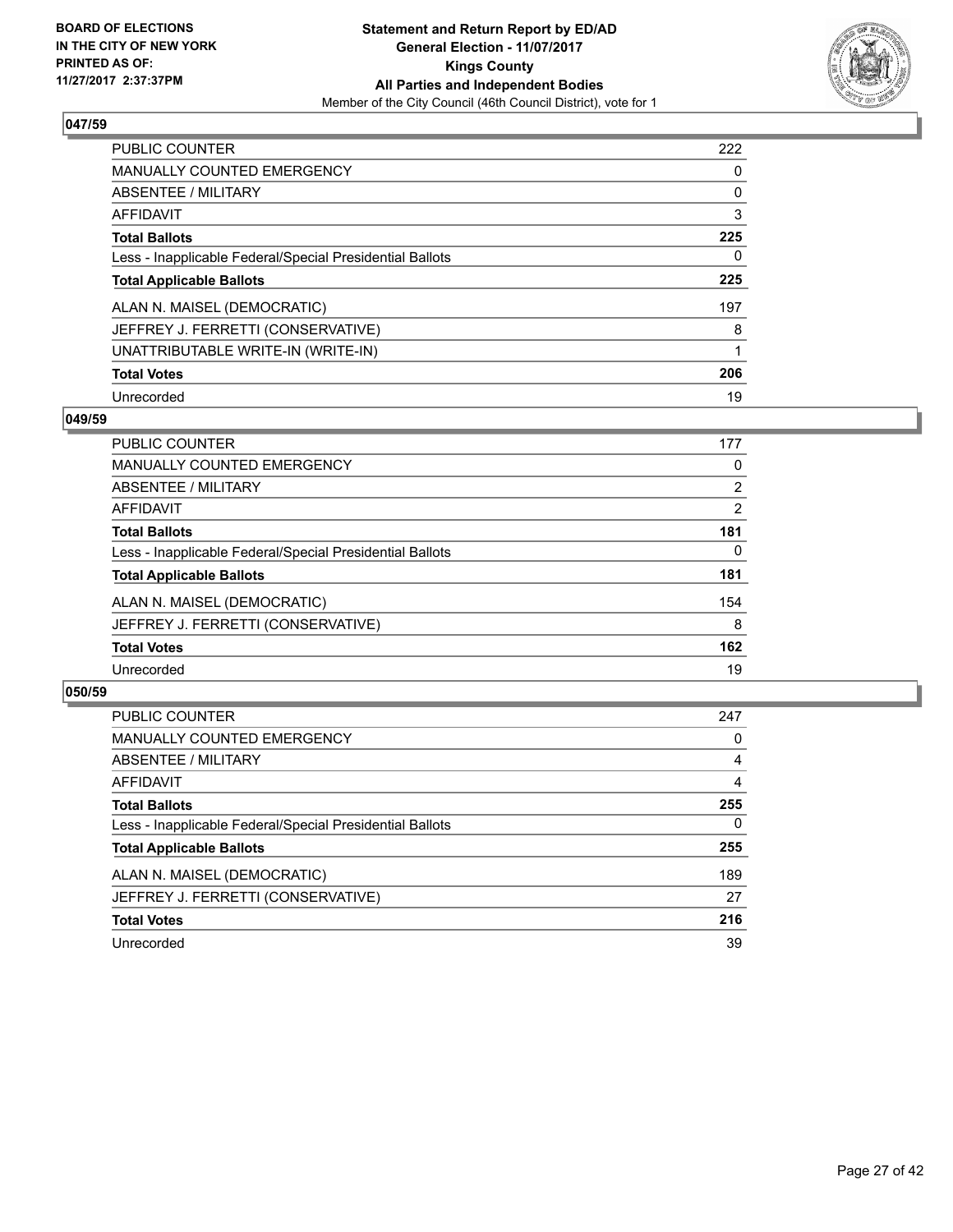

| PUBLIC COUNTER                                           | 382          |
|----------------------------------------------------------|--------------|
| <b>MANUALLY COUNTED EMERGENCY</b>                        | $\Omega$     |
| <b>ABSENTEE / MILITARY</b>                               | 3            |
| AFFIDAVIT                                                | 5            |
| <b>Total Ballots</b>                                     | 390          |
| Less - Inapplicable Federal/Special Presidential Ballots | $\mathbf{0}$ |
| <b>Total Applicable Ballots</b>                          | 390          |
| ALAN N. MAISEL (DEMOCRATIC)                              | 221          |
| JEFFREY J. FERRETTI (CONSERVATIVE)                       | 115          |
| <b>Total Votes</b>                                       | 336          |
| Unrecorded                                               | 54           |

# **052/59**

| <b>PUBLIC COUNTER</b>                                    | 245 |
|----------------------------------------------------------|-----|
| <b>MANUALLY COUNTED EMERGENCY</b>                        | 0   |
| ABSENTEE / MILITARY                                      | 4   |
| <b>AFFIDAVIT</b>                                         |     |
| <b>Total Ballots</b>                                     | 250 |
| Less - Inapplicable Federal/Special Presidential Ballots | 0   |
| <b>Total Applicable Ballots</b>                          | 250 |
| ALAN N. MAISEL (DEMOCRATIC)                              | 150 |
| JEFFREY J. FERRETTI (CONSERVATIVE)                       | 66  |
| CHAIM M DEUTSCH (WRITE-IN)                               |     |
| <b>Total Votes</b>                                       | 217 |
| Unrecorded                                               | 33  |

| <b>PUBLIC COUNTER</b>                                    | 247 |
|----------------------------------------------------------|-----|
| <b>MANUALLY COUNTED EMERGENCY</b>                        | 0   |
| ABSENTEE / MILITARY                                      | 4   |
| AFFIDAVIT                                                | 0   |
| <b>Total Ballots</b>                                     | 251 |
| Less - Inapplicable Federal/Special Presidential Ballots | 0   |
| <b>Total Applicable Ballots</b>                          | 251 |
| ALAN N. MAISEL (DEMOCRATIC)                              | 123 |
| JEFFREY J. FERRETTI (CONSERVATIVE)                       | 70  |
| <b>Total Votes</b>                                       | 193 |
| Unrecorded                                               | 58  |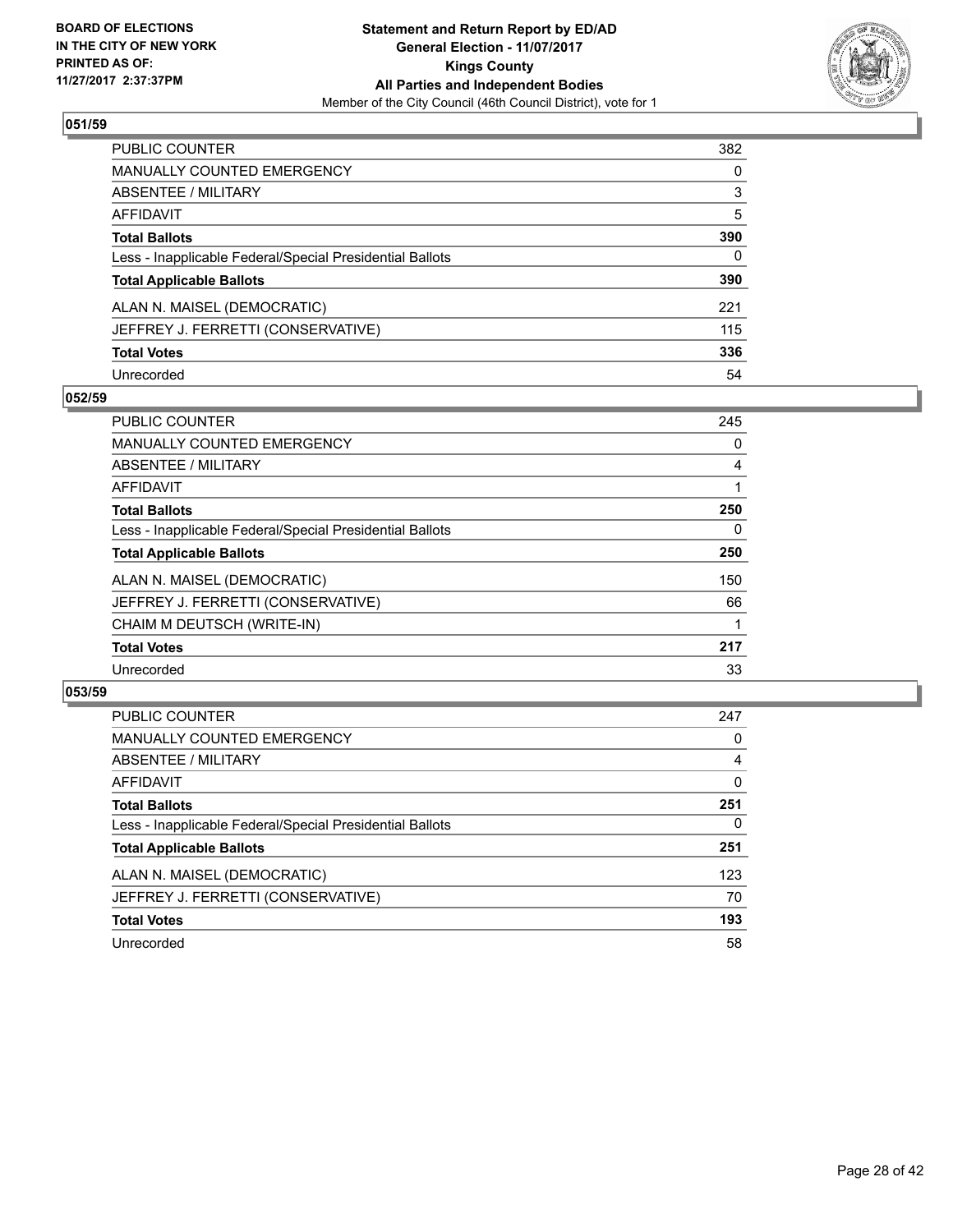

| <b>PUBLIC COUNTER</b>                                    | 284      |
|----------------------------------------------------------|----------|
| <b>MANUALLY COUNTED EMERGENCY</b>                        | $\Omega$ |
| <b>ABSENTEE / MILITARY</b>                               | 6        |
| <b>AFFIDAVIT</b>                                         | 3        |
| <b>Total Ballots</b>                                     | 293      |
| Less - Inapplicable Federal/Special Presidential Ballots | 0        |
| <b>Total Applicable Ballots</b>                          | 293      |
| ALAN N. MAISEL (DEMOCRATIC)                              | 195      |
| JEFFREY J. FERRETTI (CONSERVATIVE)                       | 61       |
| <b>Total Votes</b>                                       | 256      |
| Unrecorded                                               | 37       |

# **055/59**

| <b>PUBLIC COUNTER</b>                                    | 259 |
|----------------------------------------------------------|-----|
| <b>MANUALLY COUNTED EMERGENCY</b>                        | 0   |
| ABSENTEE / MILITARY                                      | 8   |
| AFFIDAVIT                                                | 4   |
| <b>Total Ballots</b>                                     | 271 |
| Less - Inapplicable Federal/Special Presidential Ballots | 0   |
| <b>Total Applicable Ballots</b>                          | 271 |
| ALAN N. MAISEL (DEMOCRATIC)                              | 154 |
| JEFFREY J. FERRETTI (CONSERVATIVE)                       | 65  |
| <b>Total Votes</b>                                       | 219 |
| Unrecorded                                               | 52  |

| PUBLIC COUNTER                                           | 244 |
|----------------------------------------------------------|-----|
| <b>MANUALLY COUNTED EMERGENCY</b>                        | 0   |
| ABSENTEE / MILITARY                                      | 5   |
| <b>AFFIDAVIT</b>                                         | 4   |
| <b>Total Ballots</b>                                     | 253 |
| Less - Inapplicable Federal/Special Presidential Ballots | 0   |
| <b>Total Applicable Ballots</b>                          | 253 |
| ALAN N. MAISEL (DEMOCRATIC)                              | 185 |
| JEFFREY J. FERRETTI (CONSERVATIVE)                       | 27  |
| <b>Total Votes</b>                                       | 212 |
| Unrecorded                                               | 41  |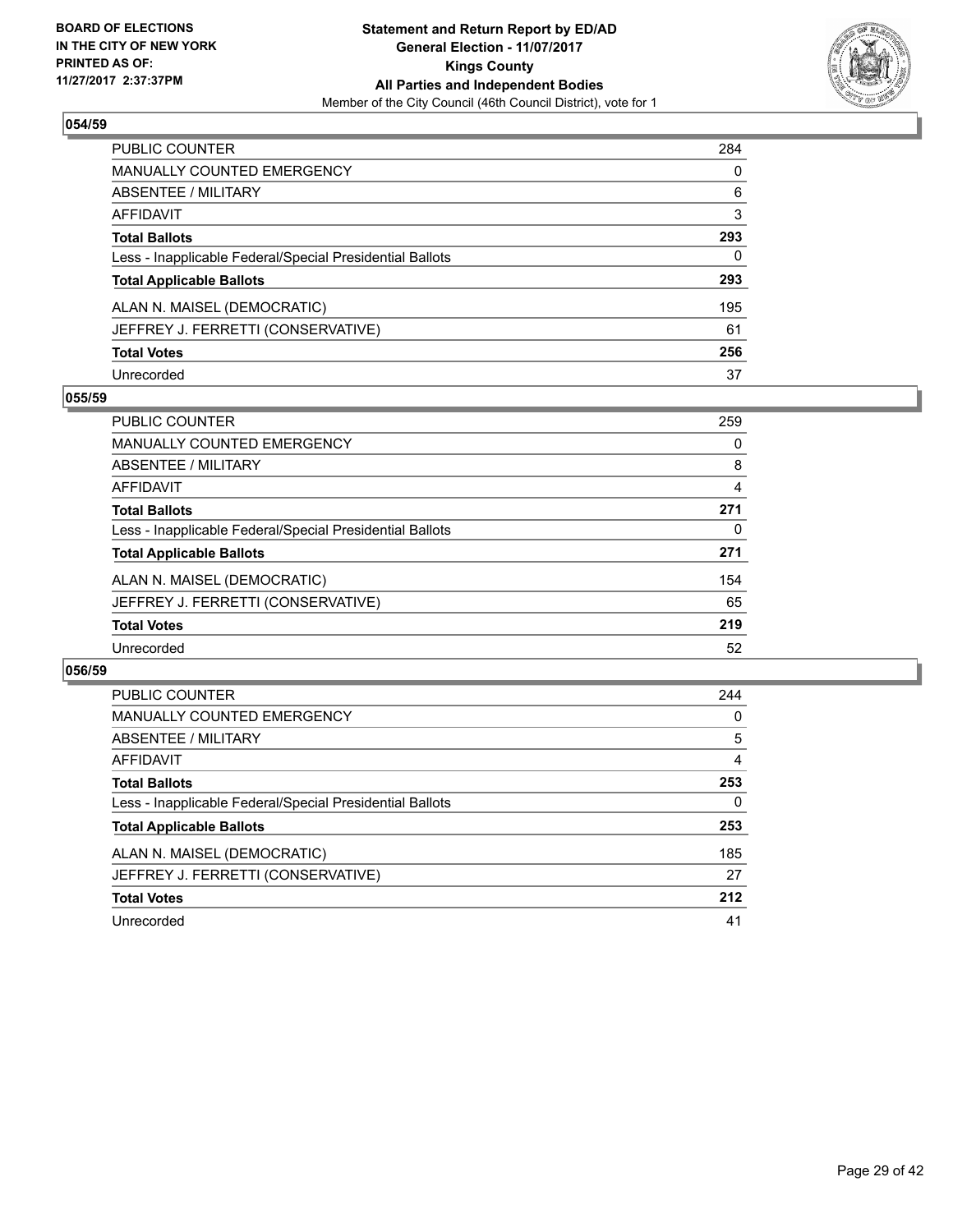

| <b>PUBLIC COUNTER</b>                                    | 237 |
|----------------------------------------------------------|-----|
| <b>MANUALLY COUNTED EMERGENCY</b>                        | 0   |
| ABSENTEE / MILITARY                                      | 4   |
| AFFIDAVIT                                                | 2   |
| <b>Total Ballots</b>                                     | 243 |
| Less - Inapplicable Federal/Special Presidential Ballots | 0   |
| <b>Total Applicable Ballots</b>                          | 243 |
| ALAN N. MAISEL (DEMOCRATIC)                              | 183 |
| JEFFREY J. FERRETTI (CONSERVATIVE)                       | 31  |
| <b>Total Votes</b>                                       | 214 |
| Unrecorded                                               | 29  |

## **058/59**

| <b>PUBLIC COUNTER</b>                                    | 205 |
|----------------------------------------------------------|-----|
| <b>MANUALLY COUNTED EMERGENCY</b>                        | 0   |
| ABSENTEE / MILITARY                                      | 2   |
| AFFIDAVIT                                                | 4   |
| <b>Total Ballots</b>                                     | 211 |
| Less - Inapplicable Federal/Special Presidential Ballots | 0   |
| <b>Total Applicable Ballots</b>                          | 211 |
| ALAN N. MAISEL (DEMOCRATIC)                              | 144 |
| JEFFREY J. FERRETTI (CONSERVATIVE)                       | 29  |
| <b>Total Votes</b>                                       | 173 |
| Unrecorded                                               | 38  |

| PUBLIC COUNTER                                           | 323 |
|----------------------------------------------------------|-----|
| <b>MANUALLY COUNTED EMERGENCY</b>                        | 0   |
| ABSENTEE / MILITARY                                      | 4   |
| <b>AFFIDAVIT</b>                                         | 2   |
| <b>Total Ballots</b>                                     | 329 |
| Less - Inapplicable Federal/Special Presidential Ballots | 0   |
| <b>Total Applicable Ballots</b>                          | 329 |
| ALAN N. MAISEL (DEMOCRATIC)                              | 183 |
| JEFFREY J. FERRETTI (CONSERVATIVE)                       | 87  |
| <b>Total Votes</b>                                       | 270 |
| Unrecorded                                               | 59  |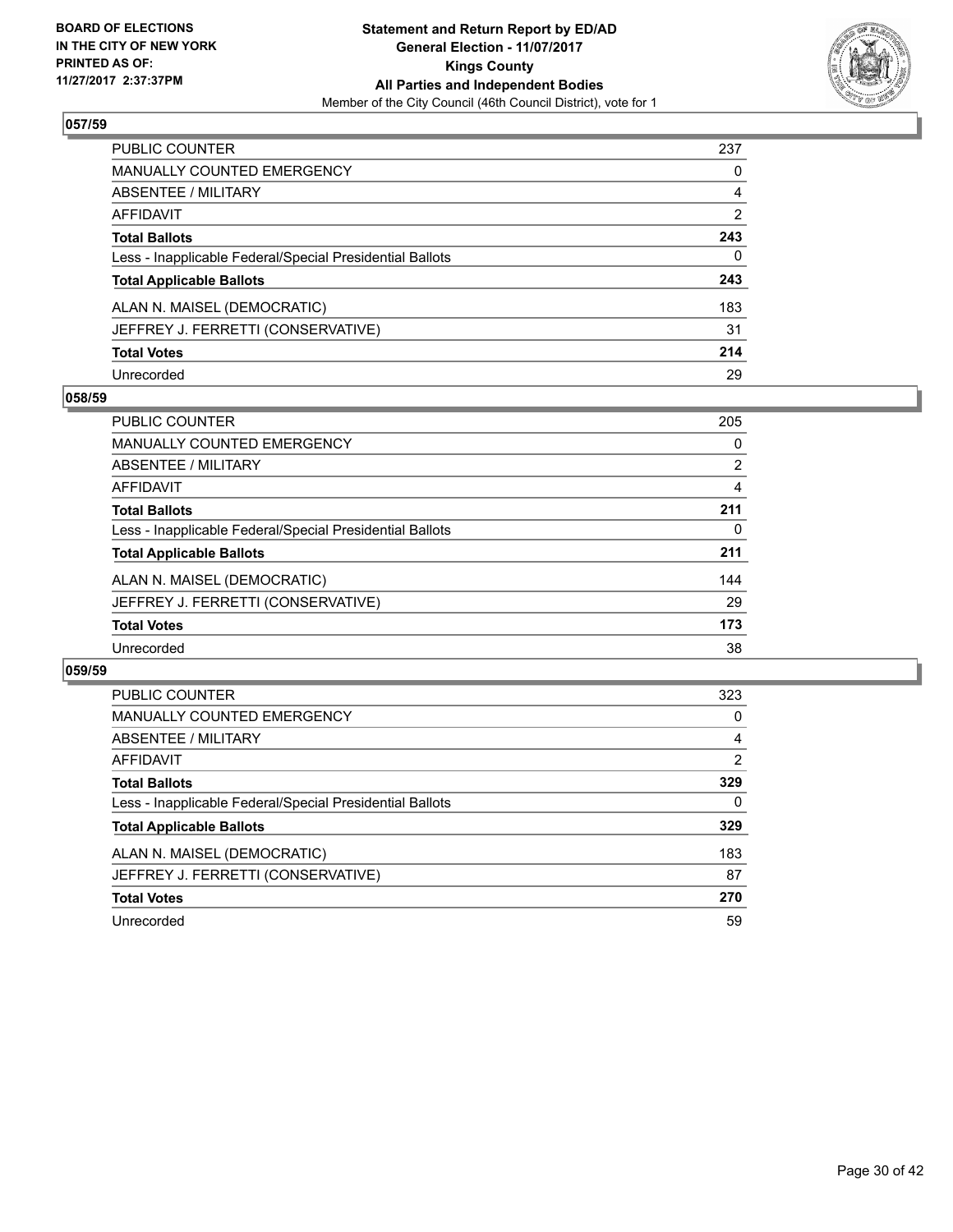

| <b>PUBLIC COUNTER</b>                                    | 290 |
|----------------------------------------------------------|-----|
| <b>MANUALLY COUNTED EMERGENCY</b>                        | 0   |
| ABSENTEE / MILITARY                                      | 7   |
| AFFIDAVIT                                                | 3   |
| <b>Total Ballots</b>                                     | 300 |
| Less - Inapplicable Federal/Special Presidential Ballots | 0   |
| <b>Total Applicable Ballots</b>                          | 300 |
| ALAN N. MAISEL (DEMOCRATIC)                              | 154 |
| JEFFREY J. FERRETTI (CONSERVATIVE)                       | 77  |
| <b>Total Votes</b>                                       | 231 |
| Unrecorded                                               | 69  |

# **061/59**

| <b>PUBLIC COUNTER</b>                                    | 303          |
|----------------------------------------------------------|--------------|
| <b>MANUALLY COUNTED EMERGENCY</b>                        | 0            |
| ABSENTEE / MILITARY                                      | 10           |
| AFFIDAVIT                                                | 3            |
| <b>Total Ballots</b>                                     | 316          |
| Less - Inapplicable Federal/Special Presidential Ballots | $\mathbf{0}$ |
| <b>Total Applicable Ballots</b>                          | 316          |
| ALAN N. MAISEL (DEMOCRATIC)                              | 159          |
| JEFFREY J. FERRETTI (CONSERVATIVE)                       | 116          |
| <b>Total Votes</b>                                       | 275          |
| Unrecorded                                               | 41           |

| <b>PUBLIC COUNTER</b>                                    | 242 |
|----------------------------------------------------------|-----|
| <b>MANUALLY COUNTED EMERGENCY</b>                        | 0   |
| ABSENTEE / MILITARY                                      |     |
| <b>AFFIDAVIT</b>                                         | 3   |
| <b>Total Ballots</b>                                     | 246 |
| Less - Inapplicable Federal/Special Presidential Ballots | 0   |
| <b>Total Applicable Ballots</b>                          | 246 |
| ALAN N. MAISEL (DEMOCRATIC)                              | 102 |
| JEFFREY J. FERRETTI (CONSERVATIVE)                       | 90  |
| <b>Total Votes</b>                                       | 192 |
| Unrecorded                                               | 54  |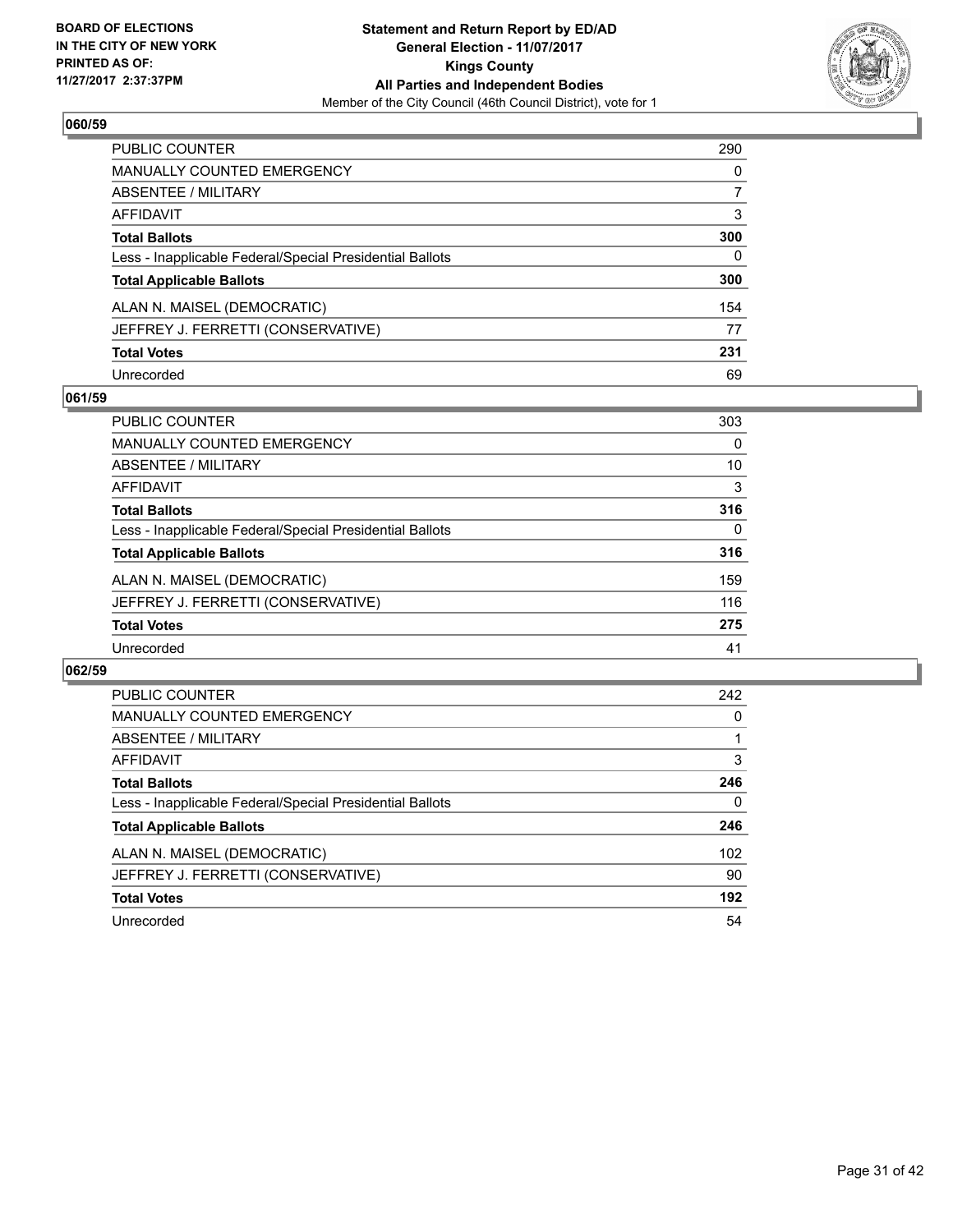

| <b>PUBLIC COUNTER</b>                                    | 153 |
|----------------------------------------------------------|-----|
| <b>MANUALLY COUNTED EMERGENCY</b>                        | 0   |
| ABSENTEE / MILITARY                                      | 2   |
| <b>AFFIDAVIT</b>                                         |     |
| <b>Total Ballots</b>                                     | 156 |
| Less - Inapplicable Federal/Special Presidential Ballots | 0   |
| <b>Total Applicable Ballots</b>                          | 156 |
| ALAN N. MAISEL (DEMOCRATIC)                              | 133 |
| JEFFREY J. FERRETTI (CONSERVATIVE)                       | 8   |
| <b>Total Votes</b>                                       | 141 |
| Unrecorded                                               | 15  |

# **064/59**

| <b>PUBLIC COUNTER</b>                                    | 275 |
|----------------------------------------------------------|-----|
| MANUALLY COUNTED EMERGENCY                               | 0   |
| ABSENTEE / MILITARY                                      |     |
| AFFIDAVIT                                                | 3   |
| <b>Total Ballots</b>                                     | 279 |
| Less - Inapplicable Federal/Special Presidential Ballots | 0   |
| <b>Total Applicable Ballots</b>                          | 279 |
| ALAN N. MAISEL (DEMOCRATIC)                              | 248 |
| JEFFREY J. FERRETTI (CONSERVATIVE)                       |     |
| <b>MERCEDES NARCISSE (WRITE-IN)</b>                      |     |
| <b>Total Votes</b>                                       | 256 |
| Unrecorded                                               | 23  |

| <b>PUBLIC COUNTER</b>                                    | 221 |
|----------------------------------------------------------|-----|
| MANUALLY COUNTED EMERGENCY                               | 0   |
| ABSENTEE / MILITARY                                      | 3   |
| AFFIDAVIT                                                | 3   |
| <b>Total Ballots</b>                                     | 227 |
| Less - Inapplicable Federal/Special Presidential Ballots | 0   |
| <b>Total Applicable Ballots</b>                          | 227 |
| ALAN N. MAISEL (DEMOCRATIC)                              | 200 |
| JEFFREY J. FERRETTI (CONSERVATIVE)                       | 2   |
| <b>Total Votes</b>                                       | 202 |
| Unrecorded                                               | 25  |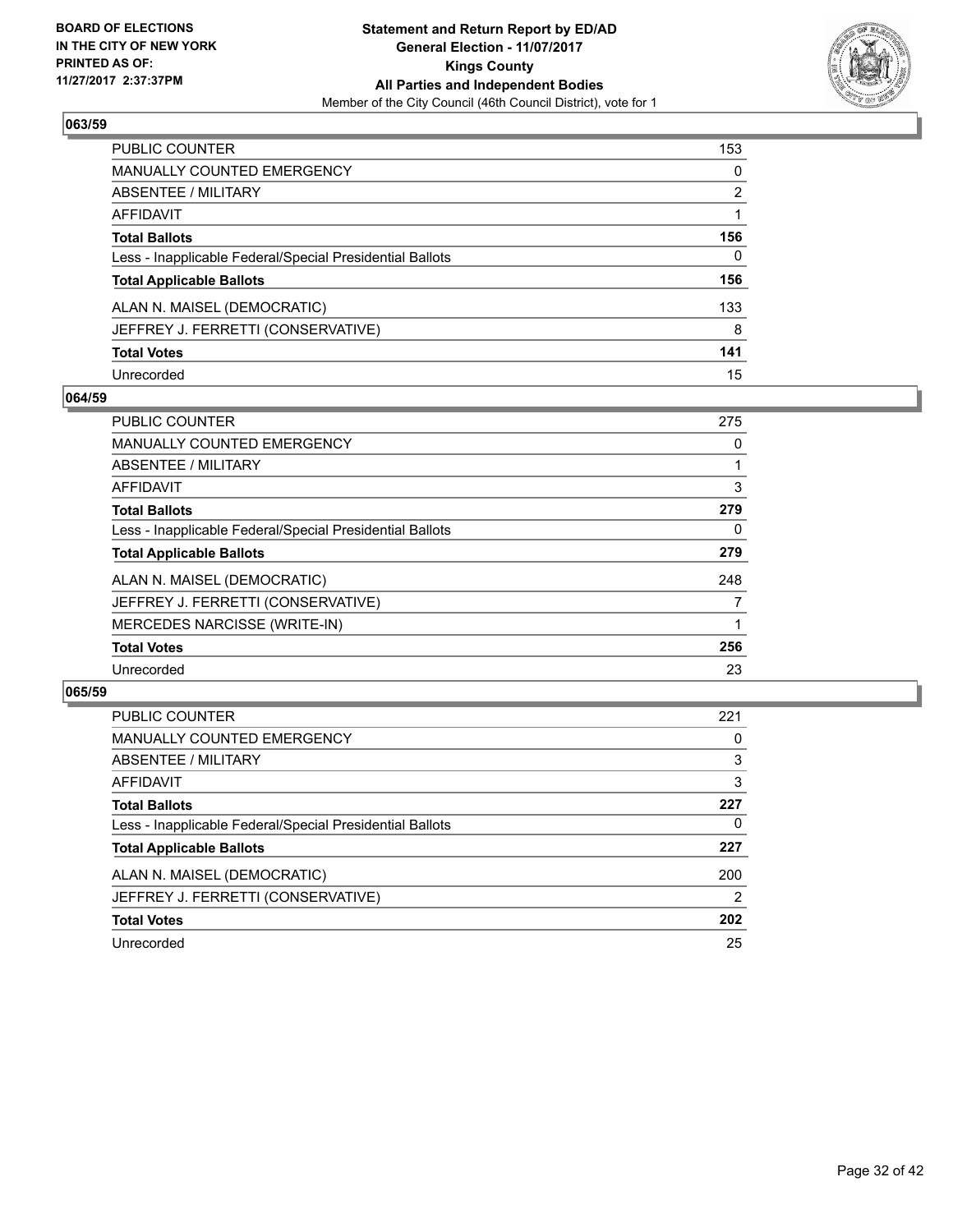

| <b>PUBLIC COUNTER</b>                                    | 268 |
|----------------------------------------------------------|-----|
| <b>MANUALLY COUNTED EMERGENCY</b>                        | 0   |
| ABSENTEE / MILITARY                                      | 4   |
| AFFIDAVIT                                                | 2   |
| <b>Total Ballots</b>                                     | 274 |
| Less - Inapplicable Federal/Special Presidential Ballots | 0   |
| <b>Total Applicable Ballots</b>                          | 274 |
| ALAN N. MAISEL (DEMOCRATIC)                              | 247 |
| JEFFREY J. FERRETTI (CONSERVATIVE)                       | 8   |
| <b>Total Votes</b>                                       | 255 |
| Unrecorded                                               | 19  |

# **067/59**

| <b>PUBLIC COUNTER</b>                                    | 235 |
|----------------------------------------------------------|-----|
| <b>MANUALLY COUNTED EMERGENCY</b>                        | 0   |
| ABSENTEE / MILITARY                                      | 5   |
| AFFIDAVIT                                                | 0   |
| <b>Total Ballots</b>                                     | 240 |
| Less - Inapplicable Federal/Special Presidential Ballots | 0   |
| <b>Total Applicable Ballots</b>                          | 240 |
| ALAN N. MAISEL (DEMOCRATIC)                              | 209 |
| JEFFREY J. FERRETTI (CONSERVATIVE)                       | 10  |
| <b>Total Votes</b>                                       | 219 |
| Unrecorded                                               | 21  |

| PUBLIC COUNTER                                           | 177 |
|----------------------------------------------------------|-----|
| <b>MANUALLY COUNTED EMERGENCY</b>                        | 0   |
| ABSENTEE / MILITARY                                      | 0   |
| <b>AFFIDAVIT</b>                                         |     |
| <b>Total Ballots</b>                                     | 178 |
| Less - Inapplicable Federal/Special Presidential Ballots | 0   |
| <b>Total Applicable Ballots</b>                          | 178 |
| ALAN N. MAISEL (DEMOCRATIC)                              | 158 |
| JEFFREY J. FERRETTI (CONSERVATIVE)                       | 7   |
| <b>Total Votes</b>                                       | 165 |
| Unrecorded                                               | 13  |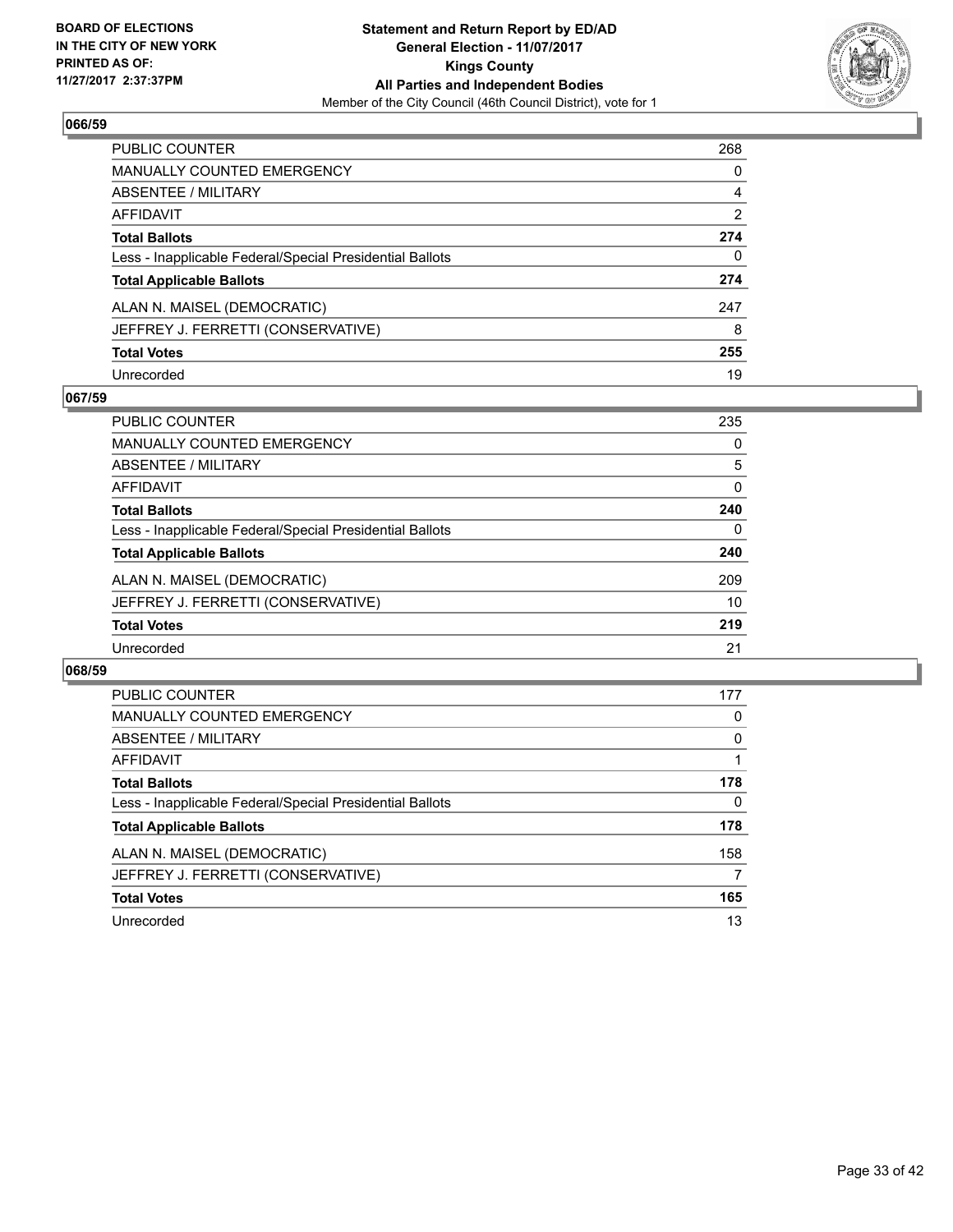

| <b>PUBLIC COUNTER</b>                                    | 246 |
|----------------------------------------------------------|-----|
| <b>MANUALLY COUNTED EMERGENCY</b>                        | 0   |
| ABSENTEE / MILITARY                                      | 4   |
| AFFIDAVIT                                                | 3   |
| <b>Total Ballots</b>                                     | 253 |
| Less - Inapplicable Federal/Special Presidential Ballots | 0   |
| <b>Total Applicable Ballots</b>                          | 253 |
| ALAN N. MAISEL (DEMOCRATIC)                              | 223 |
| JEFFREY J. FERRETTI (CONSERVATIVE)                       | 5   |
| <b>Total Votes</b>                                       | 228 |
| Unrecorded                                               | 25  |

# **070/59**

| <b>PUBLIC COUNTER</b>                                    | 252 |
|----------------------------------------------------------|-----|
| MANUALLY COUNTED EMERGENCY                               | 0   |
| ABSENTEE / MILITARY                                      | 2   |
| AFFIDAVIT                                                | 2   |
| <b>Total Ballots</b>                                     | 256 |
| Less - Inapplicable Federal/Special Presidential Ballots | 0   |
| <b>Total Applicable Ballots</b>                          | 256 |
| ALAN N. MAISEL (DEMOCRATIC)                              | 226 |
| JEFFREY J. FERRETTI (CONSERVATIVE)                       | 12  |
| <b>Total Votes</b>                                       | 238 |
| Unrecorded                                               | 18  |

| <b>PUBLIC COUNTER</b>                                    | 250 |
|----------------------------------------------------------|-----|
| <b>MANUALLY COUNTED EMERGENCY</b>                        | 0   |
| ABSENTEE / MILITARY                                      | 0   |
| <b>AFFIDAVIT</b>                                         | 0   |
| <b>Total Ballots</b>                                     | 250 |
| Less - Inapplicable Federal/Special Presidential Ballots | 0   |
| <b>Total Applicable Ballots</b>                          | 250 |
| ALAN N. MAISEL (DEMOCRATIC)                              | 220 |
| JEFFREY J. FERRETTI (CONSERVATIVE)                       | 4   |
| <b>Total Votes</b>                                       | 224 |
| Unrecorded                                               | 26  |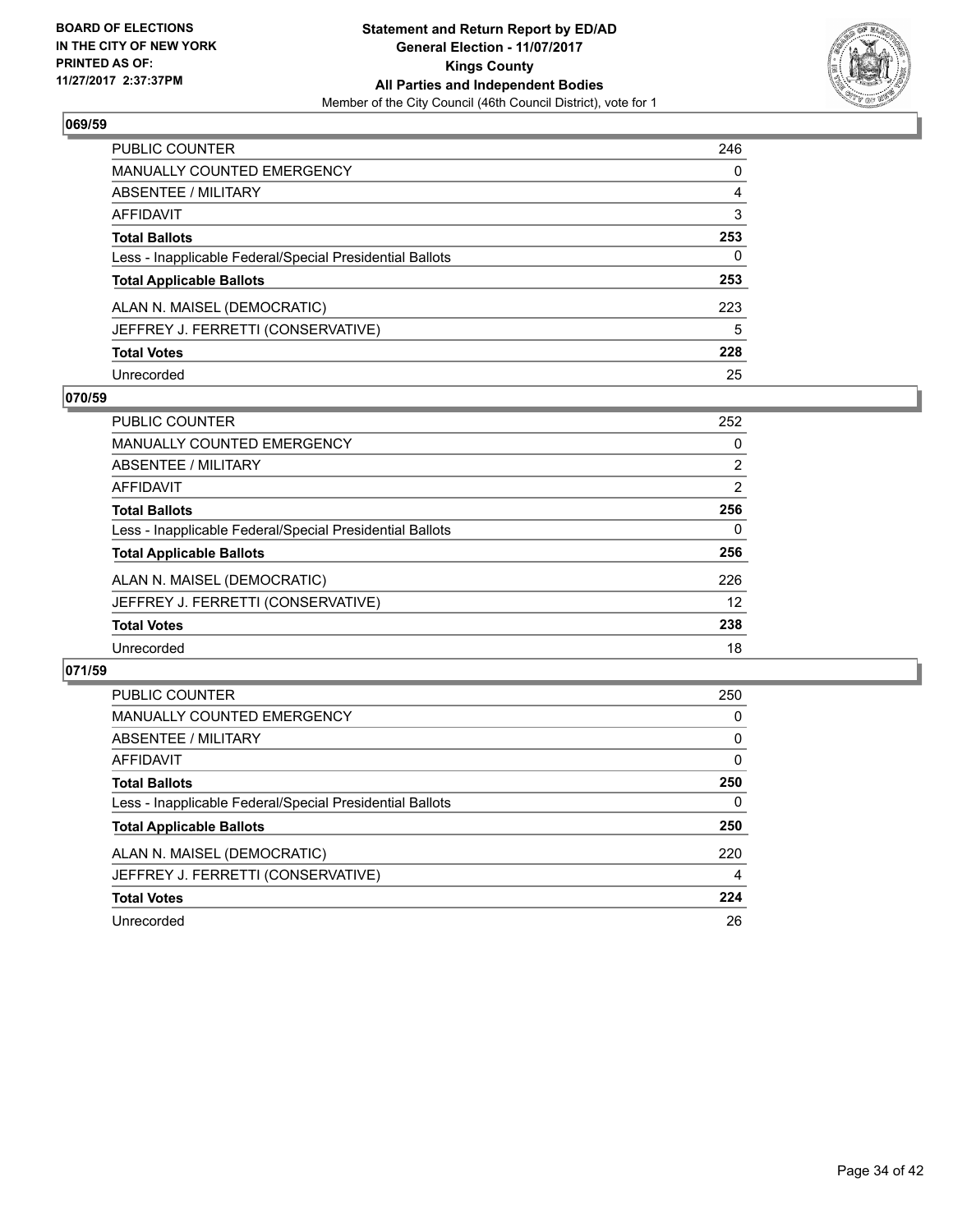

| <b>PUBLIC COUNTER</b>                                    | 247 |
|----------------------------------------------------------|-----|
| <b>MANUALLY COUNTED EMERGENCY</b>                        | 0   |
| ABSENTEE / MILITARY                                      |     |
| AFFIDAVIT                                                |     |
| <b>Total Ballots</b>                                     | 249 |
| Less - Inapplicable Federal/Special Presidential Ballots | 0   |
| <b>Total Applicable Ballots</b>                          | 249 |
| ALAN N. MAISEL (DEMOCRATIC)                              | 225 |
| JEFFREY J. FERRETTI (CONSERVATIVE)                       | 5   |
| UNATTRIBUTABLE WRITE-IN (WRITE-IN)                       |     |
| <b>Total Votes</b>                                       | 231 |
| Unrecorded                                               | 18  |

# **073/59**

| <b>PUBLIC COUNTER</b>                                    | 281 |
|----------------------------------------------------------|-----|
| MANUALLY COUNTED EMERGENCY                               | 0   |
| ABSENTEE / MILITARY                                      | 6   |
| <b>AFFIDAVIT</b>                                         | 3   |
| <b>Total Ballots</b>                                     | 290 |
| Less - Inapplicable Federal/Special Presidential Ballots | 0   |
| <b>Total Applicable Ballots</b>                          | 290 |
| ALAN N. MAISEL (DEMOCRATIC)                              | 252 |
| JEFFREY J. FERRETTI (CONSERVATIVE)                       | 8   |
| <b>Total Votes</b>                                       | 260 |
| Unrecorded                                               | 30  |

| <b>PUBLIC COUNTER</b>                                    | 276 |
|----------------------------------------------------------|-----|
| <b>MANUALLY COUNTED EMERGENCY</b>                        | 0   |
| ABSENTEE / MILITARY                                      | 2   |
| AFFIDAVIT                                                |     |
| <b>Total Ballots</b>                                     | 279 |
| Less - Inapplicable Federal/Special Presidential Ballots | 0   |
| <b>Total Applicable Ballots</b>                          | 279 |
| ALAN N. MAISEL (DEMOCRATIC)                              | 256 |
| JEFFREY J. FERRETTI (CONSERVATIVE)                       | 9   |
| <b>Total Votes</b>                                       | 265 |
| Unrecorded                                               | 14  |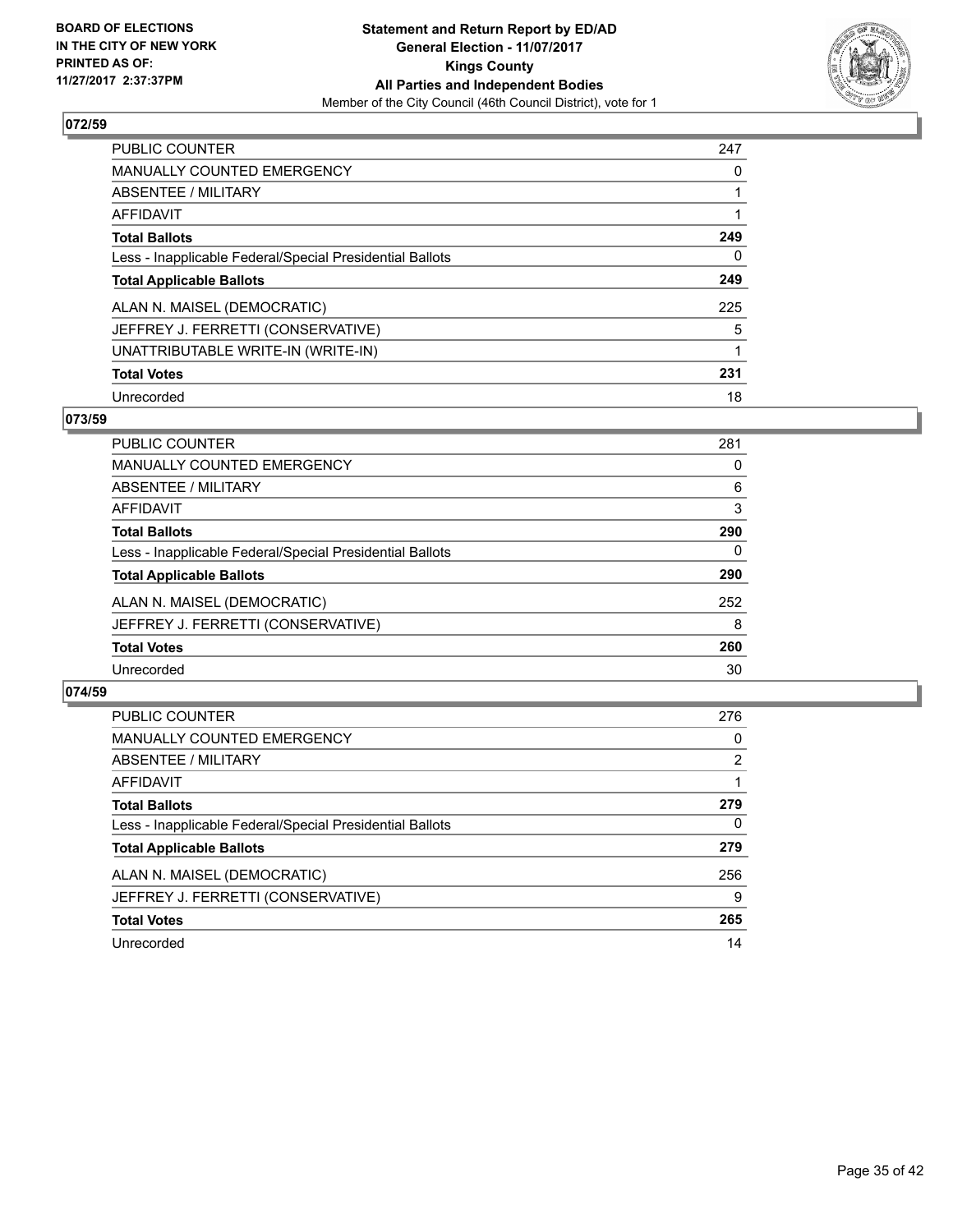

| PUBLIC COUNTER                                           | 237 |
|----------------------------------------------------------|-----|
| <b>MANUALLY COUNTED EMERGENCY</b>                        | 0   |
| <b>ABSENTEE / MILITARY</b>                               | 3   |
| <b>AFFIDAVIT</b>                                         | 4   |
| <b>Total Ballots</b>                                     | 244 |
| Less - Inapplicable Federal/Special Presidential Ballots | 0   |
| <b>Total Applicable Ballots</b>                          | 244 |
| ALAN N. MAISEL (DEMOCRATIC)                              | 220 |
| JEFFREY J. FERRETTI (CONSERVATIVE)                       | 9   |
| <b>Total Votes</b>                                       | 229 |
| Unrecorded                                               | 15  |

## **076/59**

| <b>PUBLIC COUNTER</b>                                    | 238 |
|----------------------------------------------------------|-----|
| <b>MANUALLY COUNTED EMERGENCY</b>                        | 0   |
| ABSENTEE / MILITARY                                      | 6   |
| AFFIDAVIT                                                |     |
| <b>Total Ballots</b>                                     | 245 |
| Less - Inapplicable Federal/Special Presidential Ballots | 0   |
| <b>Total Applicable Ballots</b>                          | 245 |
| ALAN N. MAISEL (DEMOCRATIC)                              | 222 |
| JEFFREY J. FERRETTI (CONSERVATIVE)                       | 9   |
| <b>Total Votes</b>                                       | 231 |
| Unrecorded                                               | 14  |

| PUBLIC COUNTER                                           | 137 |
|----------------------------------------------------------|-----|
| <b>MANUALLY COUNTED EMERGENCY</b>                        | 0   |
| ABSENTEE / MILITARY                                      |     |
| <b>AFFIDAVIT</b>                                         |     |
| <b>Total Ballots</b>                                     | 139 |
| Less - Inapplicable Federal/Special Presidential Ballots | 0   |
| <b>Total Applicable Ballots</b>                          | 139 |
| ALAN N. MAISEL (DEMOCRATIC)                              | 128 |
| JEFFREY J. FERRETTI (CONSERVATIVE)                       |     |
| <b>Total Votes</b>                                       | 129 |
| Unrecorded                                               | 10  |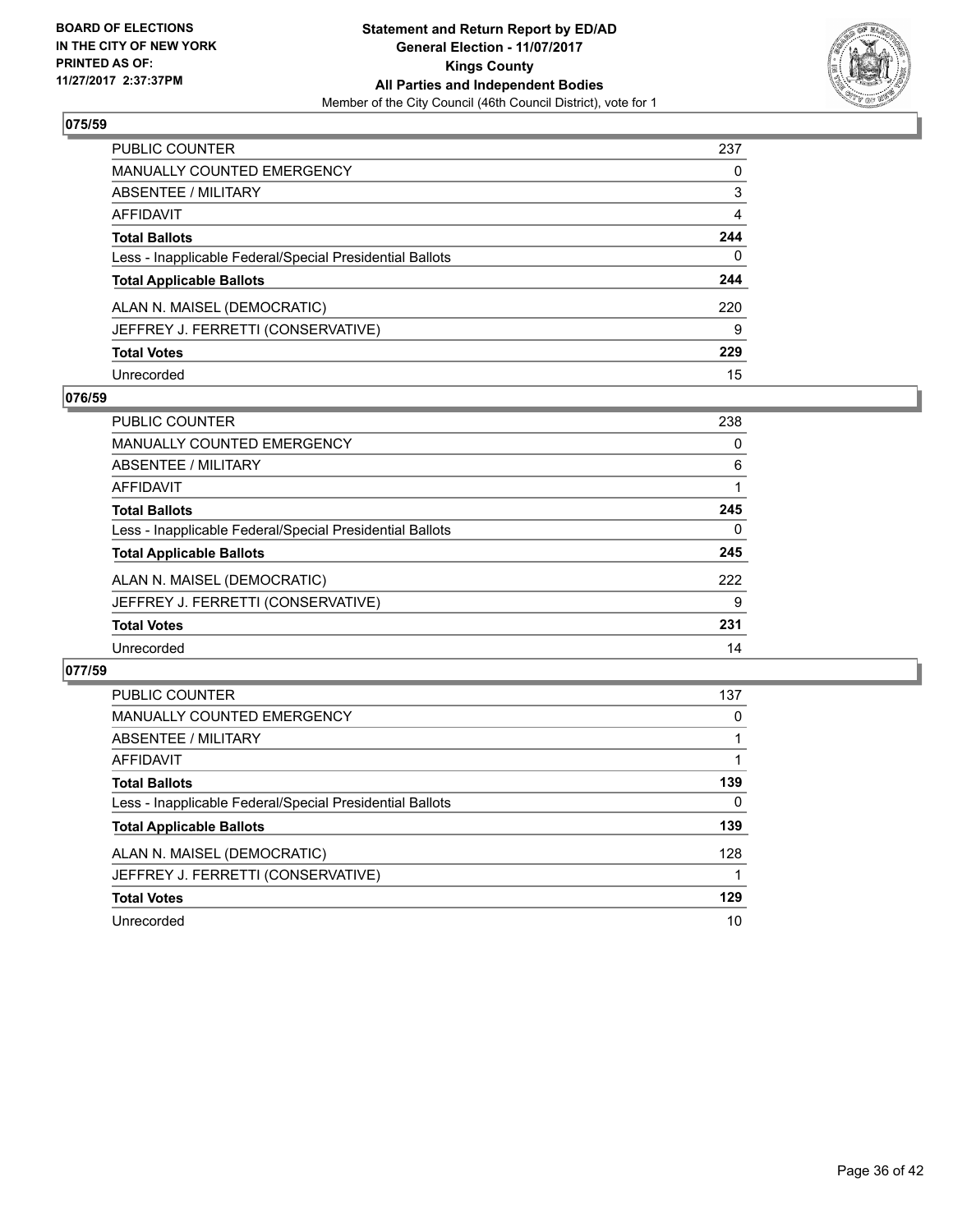

| PUBLIC COUNTER                                           | 125 |
|----------------------------------------------------------|-----|
| <b>MANUALLY COUNTED EMERGENCY</b>                        | 0   |
| ABSENTEE / MILITARY                                      |     |
| <b>AFFIDAVIT</b>                                         | 0   |
| <b>Total Ballots</b>                                     | 126 |
| Less - Inapplicable Federal/Special Presidential Ballots | 0   |
| <b>Total Applicable Ballots</b>                          | 126 |
| ALAN N. MAISEL (DEMOCRATIC)                              | 114 |
| JEFFREY J. FERRETTI (CONSERVATIVE)                       | 4   |
| <b>Total Votes</b>                                       | 118 |
| Unrecorded                                               | 8   |

# **079/59**

| <b>PUBLIC COUNTER</b>                                    | 175 |
|----------------------------------------------------------|-----|
| MANUALLY COUNTED EMERGENCY                               | 0   |
| ABSENTEE / MILITARY                                      | 2   |
| AFFIDAVIT                                                | 5   |
| <b>Total Ballots</b>                                     | 182 |
| Less - Inapplicable Federal/Special Presidential Ballots | 0   |
| <b>Total Applicable Ballots</b>                          | 182 |
| ALAN N. MAISEL (DEMOCRATIC)                              | 166 |
| JEFFREY J. FERRETTI (CONSERVATIVE)                       | 5   |
| <b>Total Votes</b>                                       | 171 |
| Unrecorded                                               | 11  |

| <b>PUBLIC COUNTER</b>                                    | 236 |
|----------------------------------------------------------|-----|
| <b>MANUALLY COUNTED EMERGENCY</b>                        | 0   |
| ABSENTEE / MILITARY                                      | 6   |
| AFFIDAVIT                                                |     |
| <b>Total Ballots</b>                                     | 243 |
| Less - Inapplicable Federal/Special Presidential Ballots | 0   |
| <b>Total Applicable Ballots</b>                          | 243 |
| ALAN N. MAISEL (DEMOCRATIC)                              | 198 |
| JEFFREY J. FERRETTI (CONSERVATIVE)                       | 19  |
| UNATTRIBUTABLE WRITE-IN (WRITE-IN)                       |     |
| <b>Total Votes</b>                                       | 218 |
| Unrecorded                                               | 25  |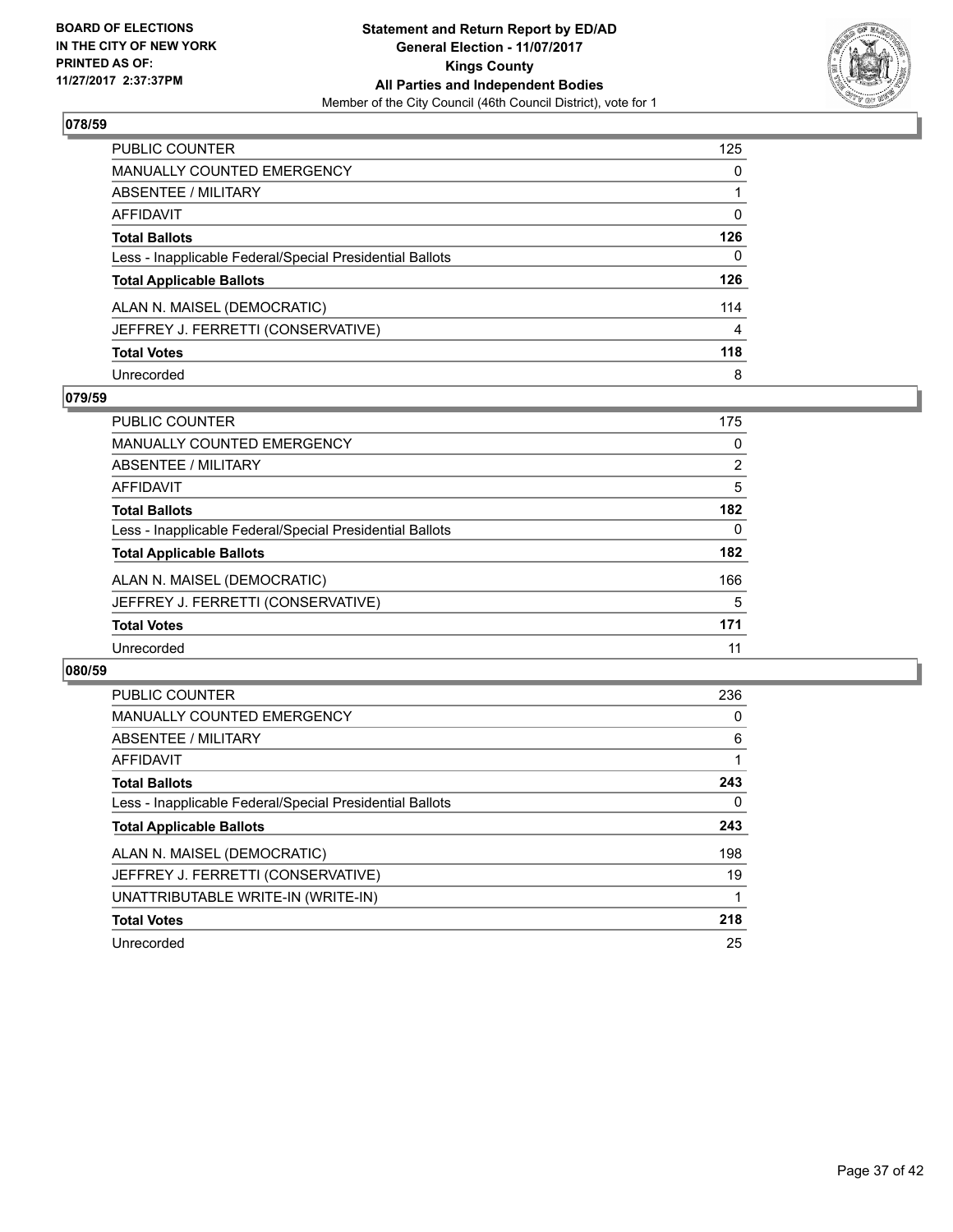

| <b>PUBLIC COUNTER</b>                                    | 212 |
|----------------------------------------------------------|-----|
| <b>MANUALLY COUNTED EMERGENCY</b>                        | 0   |
| ABSENTEE / MILITARY                                      | 2   |
| AFFIDAVIT                                                | 2   |
| <b>Total Ballots</b>                                     | 216 |
| Less - Inapplicable Federal/Special Presidential Ballots | 0   |
| <b>Total Applicable Ballots</b>                          | 216 |
| ALAN N. MAISEL (DEMOCRATIC)                              | 194 |
| JEFFREY J. FERRETTI (CONSERVATIVE)                       | 7   |
| UNATTRIBUTABLE WRITE-IN (WRITE-IN)                       |     |
| <b>Total Votes</b>                                       | 202 |
| Unrecorded                                               | 14  |

## **082/59**

| <b>PUBLIC COUNTER</b>                                    | 166      |
|----------------------------------------------------------|----------|
| MANUALLY COUNTED EMERGENCY                               | 0        |
| ABSENTEE / MILITARY                                      | 5        |
| <b>AFFIDAVIT</b>                                         | 0        |
| <b>Total Ballots</b>                                     | 171      |
| Less - Inapplicable Federal/Special Presidential Ballots | $\Omega$ |
| <b>Total Applicable Ballots</b>                          | 171      |
| ALAN N. MAISEL (DEMOCRATIC)                              | 150      |
| JEFFREY J. FERRETTI (CONSERVATIVE)                       | 6        |
| <b>Total Votes</b>                                       | 156      |
| Unrecorded                                               | 15       |

| <b>PUBLIC COUNTER</b>                                    | 226      |
|----------------------------------------------------------|----------|
| <b>MANUALLY COUNTED EMERGENCY</b>                        | 0        |
| ABSENTEE / MILITARY                                      | 4        |
| AFFIDAVIT                                                | 5        |
| <b>Total Ballots</b>                                     | 235      |
| Less - Inapplicable Federal/Special Presidential Ballots | $\Omega$ |
| <b>Total Applicable Ballots</b>                          | 235      |
| ALAN N. MAISEL (DEMOCRATIC)                              | 148      |
| JEFFREY J. FERRETTI (CONSERVATIVE)                       | 47       |
| <b>Total Votes</b>                                       | 195      |
| Unrecorded                                               | 40       |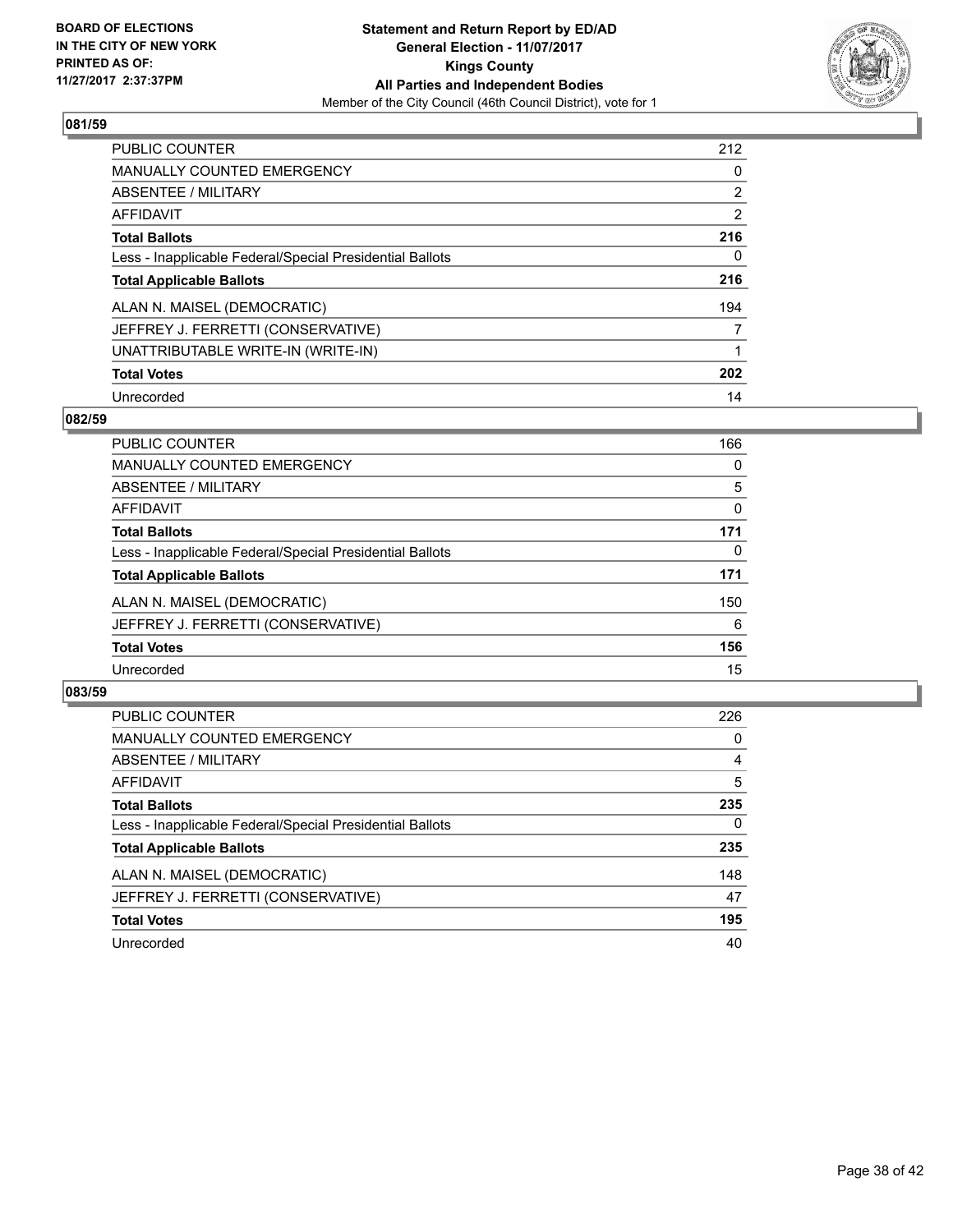

| PUBLIC COUNTER                                           | 223 |
|----------------------------------------------------------|-----|
| <b>MANUALLY COUNTED EMERGENCY</b>                        | 0   |
| ABSENTEE / MILITARY                                      | 4   |
| AFFIDAVIT                                                | 3   |
| <b>Total Ballots</b>                                     | 230 |
| Less - Inapplicable Federal/Special Presidential Ballots | 0   |
| <b>Total Applicable Ballots</b>                          | 230 |
| ALAN N. MAISEL (DEMOCRATIC)                              | 201 |
| JEFFREY J. FERRETTI (CONSERVATIVE)                       | 11  |
| <b>Total Votes</b>                                       | 212 |
| Unrecorded                                               | 18  |

## **085/59**

| <b>PUBLIC COUNTER</b>                                    | 235 |
|----------------------------------------------------------|-----|
| MANUALLY COUNTED EMERGENCY                               | 0   |
| ABSENTEE / MILITARY                                      | 7   |
| AFFIDAVIT                                                | 0   |
| <b>Total Ballots</b>                                     | 242 |
| Less - Inapplicable Federal/Special Presidential Ballots | 0   |
| <b>Total Applicable Ballots</b>                          | 242 |
| ALAN N. MAISEL (DEMOCRATIC)                              | 224 |
| JEFFREY J. FERRETTI (CONSERVATIVE)                       | 4   |
| <b>Total Votes</b>                                       | 228 |
| Unrecorded                                               | 14  |

| <b>Total Votes</b>                                       | 0        |
|----------------------------------------------------------|----------|
| JEFFREY J. FERRETTI (CONSERVATIVE)                       | $\Omega$ |
| ALAN N. MAISEL (DEMOCRATIC)                              | $\Omega$ |
| <b>Total Applicable Ballots</b>                          | 0        |
| Less - Inapplicable Federal/Special Presidential Ballots | 0        |
| <b>Total Ballots</b>                                     | 0        |
| AFFIDAVIT                                                | 0        |
| ABSENTEE / MILITARY                                      | 0        |
| <b>MANUALLY COUNTED EMERGENCY</b>                        | 0        |
| <b>PUBLIC COUNTER</b>                                    | 0        |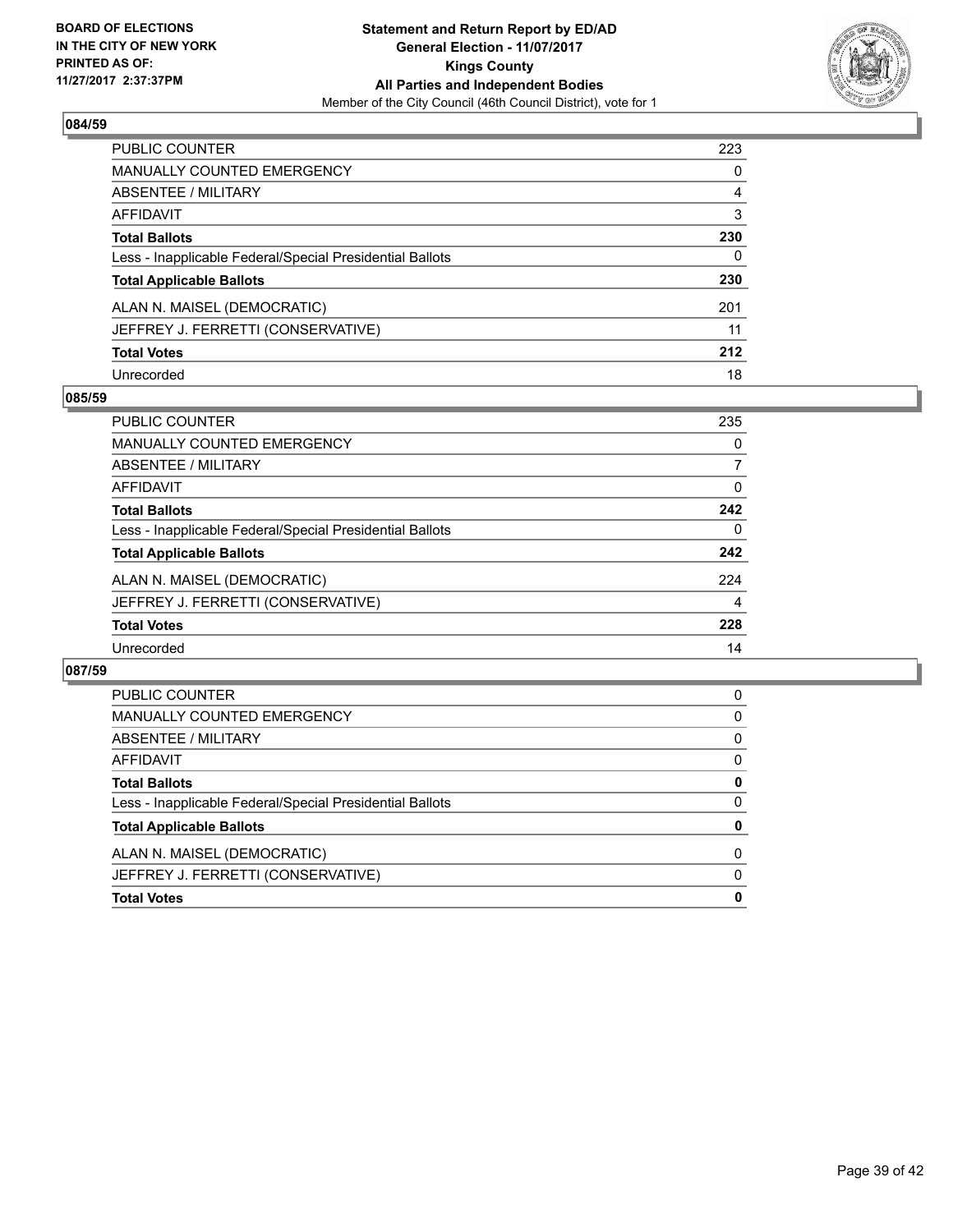

| PUBLIC COUNTER                                           | 0 |
|----------------------------------------------------------|---|
| <b>MANUALLY COUNTED EMERGENCY</b>                        | 0 |
| ABSENTEE / MILITARY                                      | 0 |
| AFFIDAVIT                                                | 0 |
| <b>Total Ballots</b>                                     | 0 |
| Less - Inapplicable Federal/Special Presidential Ballots | 0 |
| <b>Total Applicable Ballots</b>                          | 0 |
| ALAN N. MAISEL (DEMOCRATIC)                              | 0 |
| JEFFREY J. FERRETTI (CONSERVATIVE)                       | 0 |
| <b>Total Votes</b>                                       | 0 |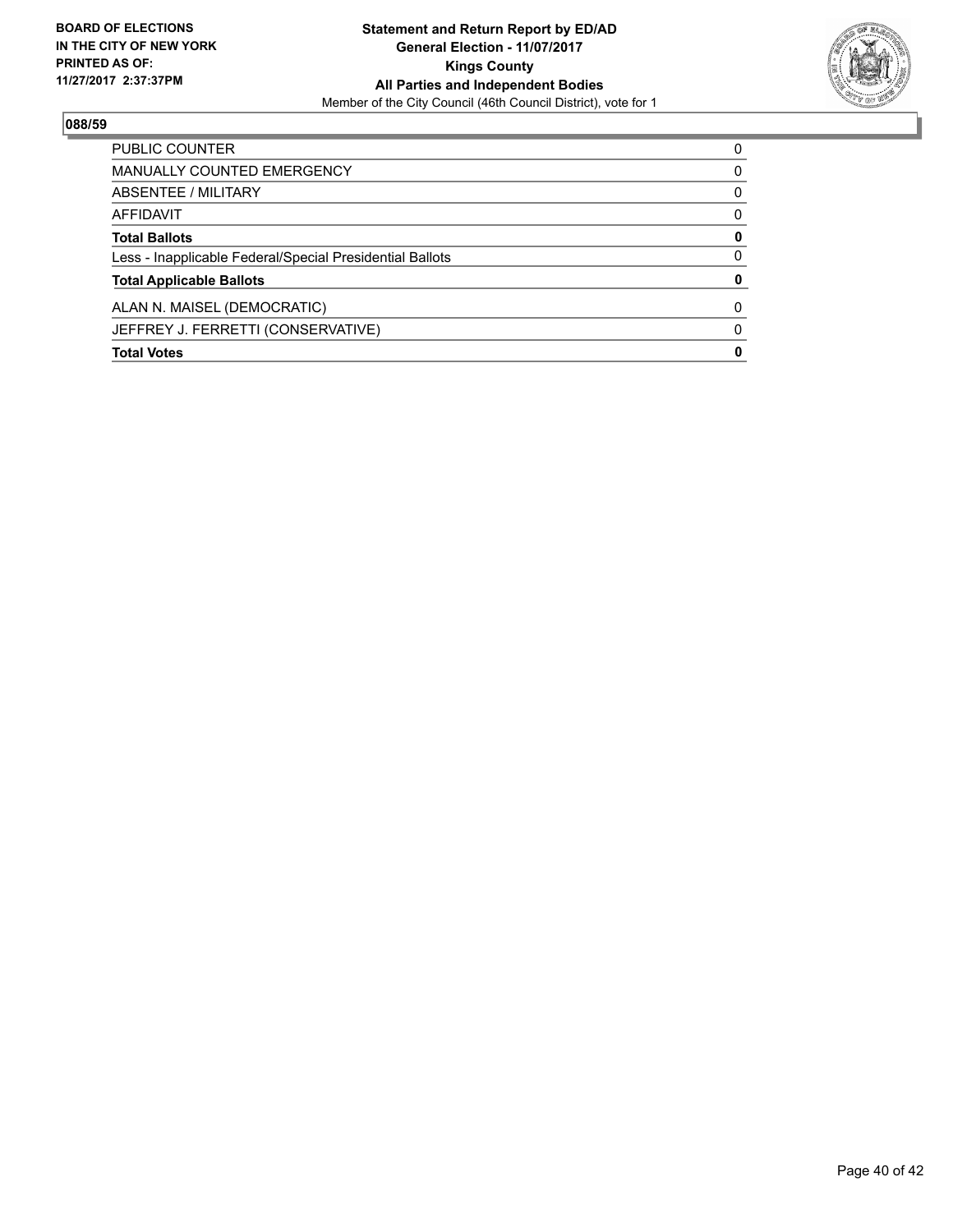

| <b>PUBLIC COUNTER</b>                                    | 165            |
|----------------------------------------------------------|----------------|
| <b>MANUALLY COUNTED EMERGENCY</b>                        | 0              |
| ABSENTEE / MILITARY                                      | $\overline{2}$ |
| AFFIDAVIT                                                |                |
| <b>Total Ballots</b>                                     | 168            |
| Less - Inapplicable Federal/Special Presidential Ballots | 0              |
| <b>Total Applicable Ballots</b>                          | 168            |
| ALAN N. MAISEL (DEMOCRATIC)                              | 152            |
| JEFFREY J. FERRETTI (CONSERVATIVE)                       | 4              |
| <b>Total Votes</b>                                       | 156            |
| Unrecorded                                               | 12             |